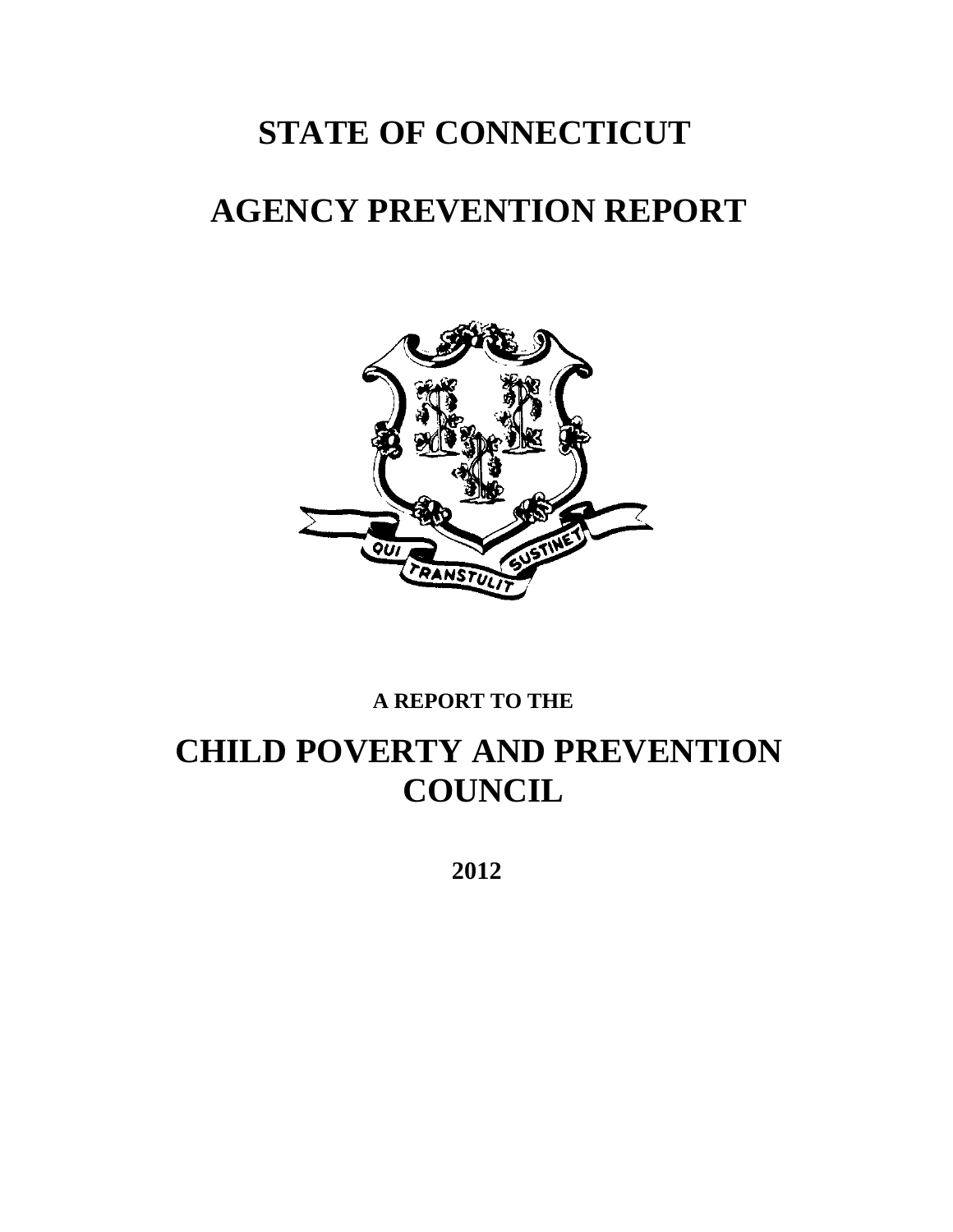# **STATE OF CONNECTICUT AGENCY PREVENTION REPORT A REPORT TO THE**

**CHILD POVERTY AND PREVENTION COUNCIL**

**NOVEMBER 2012**

## **Table of Contents**

TRANSTULI

| <b>I.</b> | $\overline{2}$ |                                                    |    |  |
|-----------|----------------|----------------------------------------------------|----|--|
|           | A.             |                                                    | 3  |  |
|           | В.             |                                                    | 8  |  |
|           | C.             |                                                    | 12 |  |
|           | D.             |                                                    | 16 |  |
|           | Е.             |                                                    | 22 |  |
|           | F.             | Department of Mental Health and Addiction Services | 24 |  |
|           | G.             |                                                    | 31 |  |
|           | Н.             |                                                    | 42 |  |
|           | I.             | <b>Judicial Branch Court Support Division</b>      | 47 |  |
|           | J.             | <b>Office of Policy and Management</b>             | 52 |  |
| II.       |                | <b>Appendix</b>                                    |    |  |
|           |                |                                                    | 53 |  |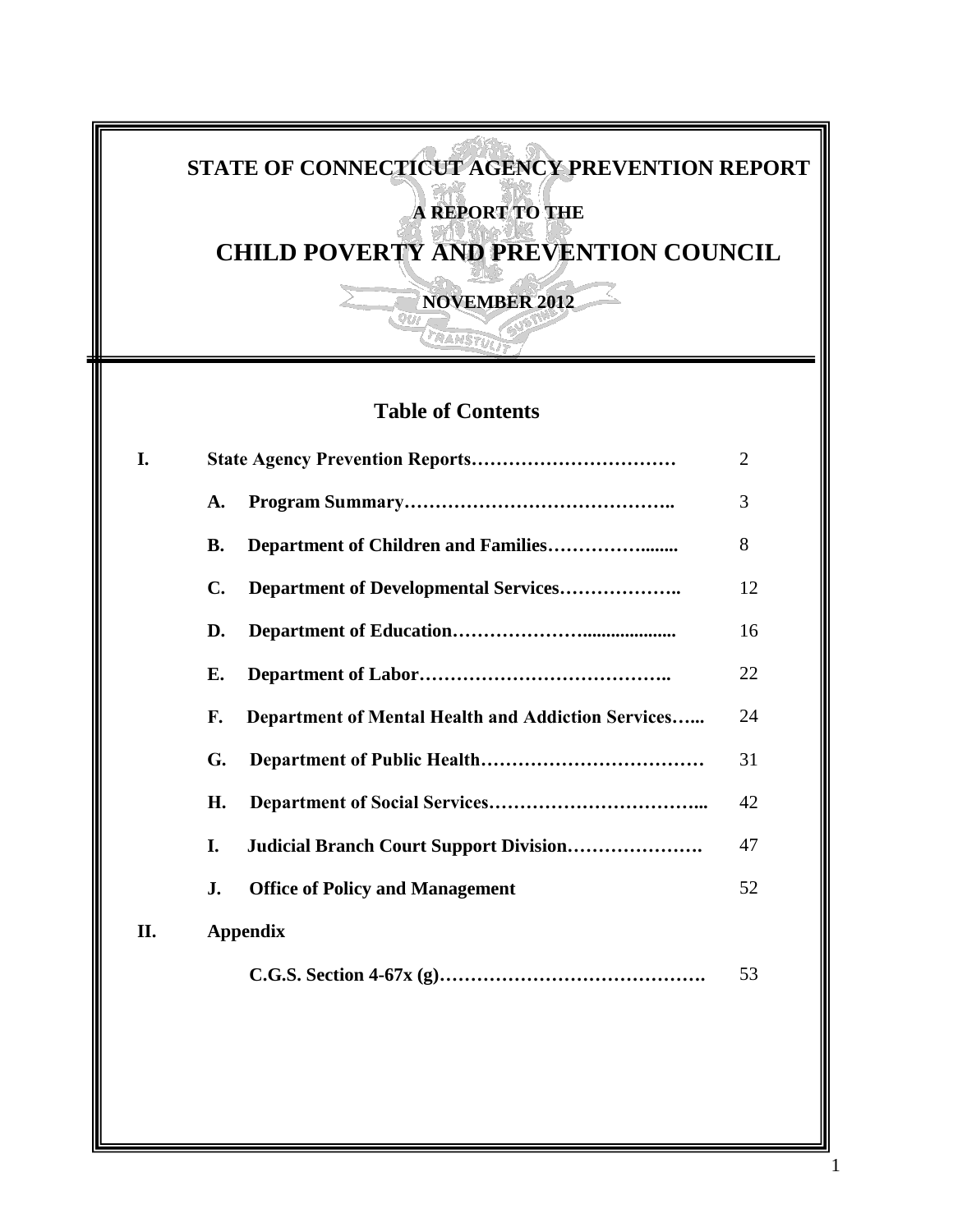### **REPORT TO THE CHILD POVERTY AND PREVENTION COUNCIL**

#### **I. State Agency Report**

This report implements C.G.S. Section 4-67x (g) which requires each state agency with membership on the Council that provides prevention services to children to submit an agency prevention report to the Council by November  $1<sup>st</sup>$  of each year through 2014. This report must also be included in the Council's annual progress report to the Governor and legislature. This report represents the sixth annual State Agency Prevention Report.

For the purpose of this report, prevention is defined as:

*Policies and programs that promote healthy, safe and productive lives and reduce the likelihood of crime, violence, substance abuse, illness, academic failure and other socially destructive behaviors.* 

Prevention programs and services highlighted in this report serve children aged 0-18 and their families. Primary prevention refers to programs designed to prevent or eliminate at- risk behavior before a problem occurs and promote the health and well-being of children.

Each report includes the following:

- long-term agency goals, strategies, performance-based standards and outcomes and performance–based vendor accountability;
- a statement on the overall effectiveness of prevention within the agency;
- methods used to reduce disparities in child performance and outcomes by race, income level and gender
- a brief description of the purpose of the prevention program;
- the number of children and families served; and
- state and federal funding for fiscal year 2011-2012.

This Prevention Report is comprised of reports from:

- Department of Children and Families
- Department of Developmental Services
- Department of Education
- Department of Labor
- Department of Mental Health and Addiction Services
- Department of Public Health
- Department of Social Services
- Judicial Branch Court Support Services Division
- Office of Policy and Management

The Departments of Transportation, Higher Education, Economic and Community Development, Office of Health Care Access, Commission on Children, and the Commission on Human Rights and Opportunities determined that their prevention programs did not meet the definition of primary prevention, and therefore, no reports from these agencies are included in this report.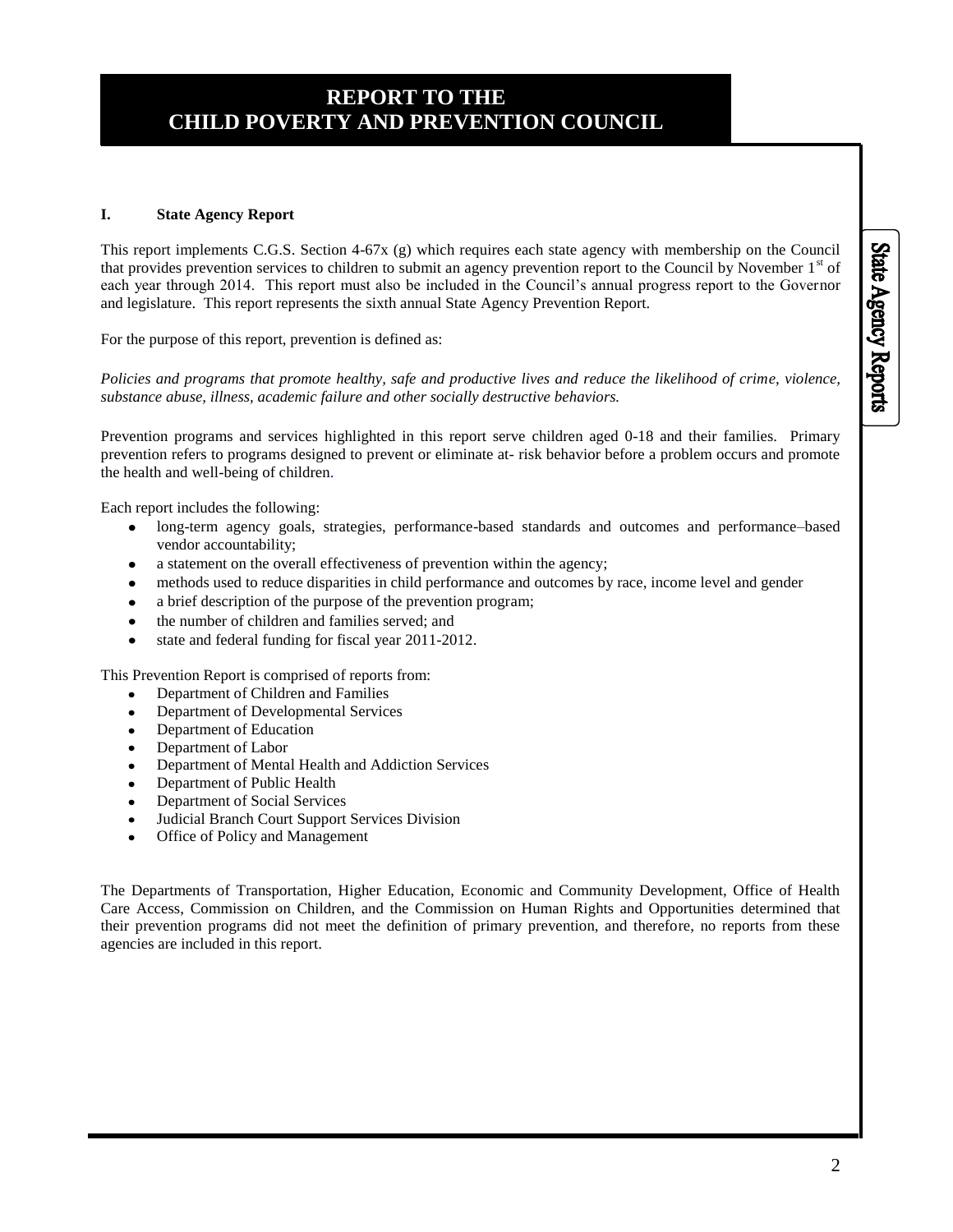#### **State Agency Prevention Programs**

This section of the report provides a summary on state agency primary prevention services that provide intensive, comprehensive and family-centered resources and support which reduces or eliminates high-risk behavior and promotes the health and well-being of children and families.

In Fiscal Year (FY) 2012, these agencies expended \$297,402,897 to administer 32 comprehensive primary prevention programs and services that positively impact Connecticut's children and families. The chart below provides a snapshot of the state agency primary prevention programs included in this report.

| <b>Department of Children and Families</b>         |                     |                                                                                           |                                                                                                                                                     |  |
|----------------------------------------------------|---------------------|-------------------------------------------------------------------------------------------|-----------------------------------------------------------------------------------------------------------------------------------------------------|--|
| Program                                            | <b>FY12 Funding</b> | <b>Service Level</b>                                                                      | <b>Description</b>                                                                                                                                  |  |
| Early Childhood<br><b>Consultation Partnership</b> | \$2,347,995         | 4.061 children and<br>1.394 teachers                                                      | Prevent children birth to age 6 from<br>being suspended or expelled from their<br>early care and education setting due to<br>challenging behaviors. |  |
| Early Childhood Services                           | \$520,512           | 77-112 families served<br>in Parents in<br>Partnerships and 70<br>families in Child First | Promotes the development of positive<br>parenting skills and the development of<br>healthy children.                                                |  |
| <b>Total</b>                                       | \$2,868,507         |                                                                                           |                                                                                                                                                     |  |

| <b>Department of Developmental Services</b> |               |                                                                                                                                                   |                                                                                                                                      |
|---------------------------------------------|---------------|---------------------------------------------------------------------------------------------------------------------------------------------------|--------------------------------------------------------------------------------------------------------------------------------------|
| Program                                     | FY 12 Funding | <b>Service Level</b>                                                                                                                              | <b>Description</b>                                                                                                                   |
| Birth to Three                              | \$50,194,829  | 9.333 children and<br>families                                                                                                                    | Early intervention services to all infants<br>and toddlers who have developmental<br>delays or disabilities.                         |
| <b>Family Support Services</b>              | \$4,185,378   | 1,320 individuals<br>including 327 children-<br>Respite Centers; 799<br>individuals including<br>345 children – Family<br><b>Support Services</b> | Services, resources and other forms of<br>assistance to help families raise their<br>children who have intellectual<br>disabilities. |
| <b>Total</b>                                | \$54,380,207  |                                                                                                                                                   |                                                                                                                                      |

Summary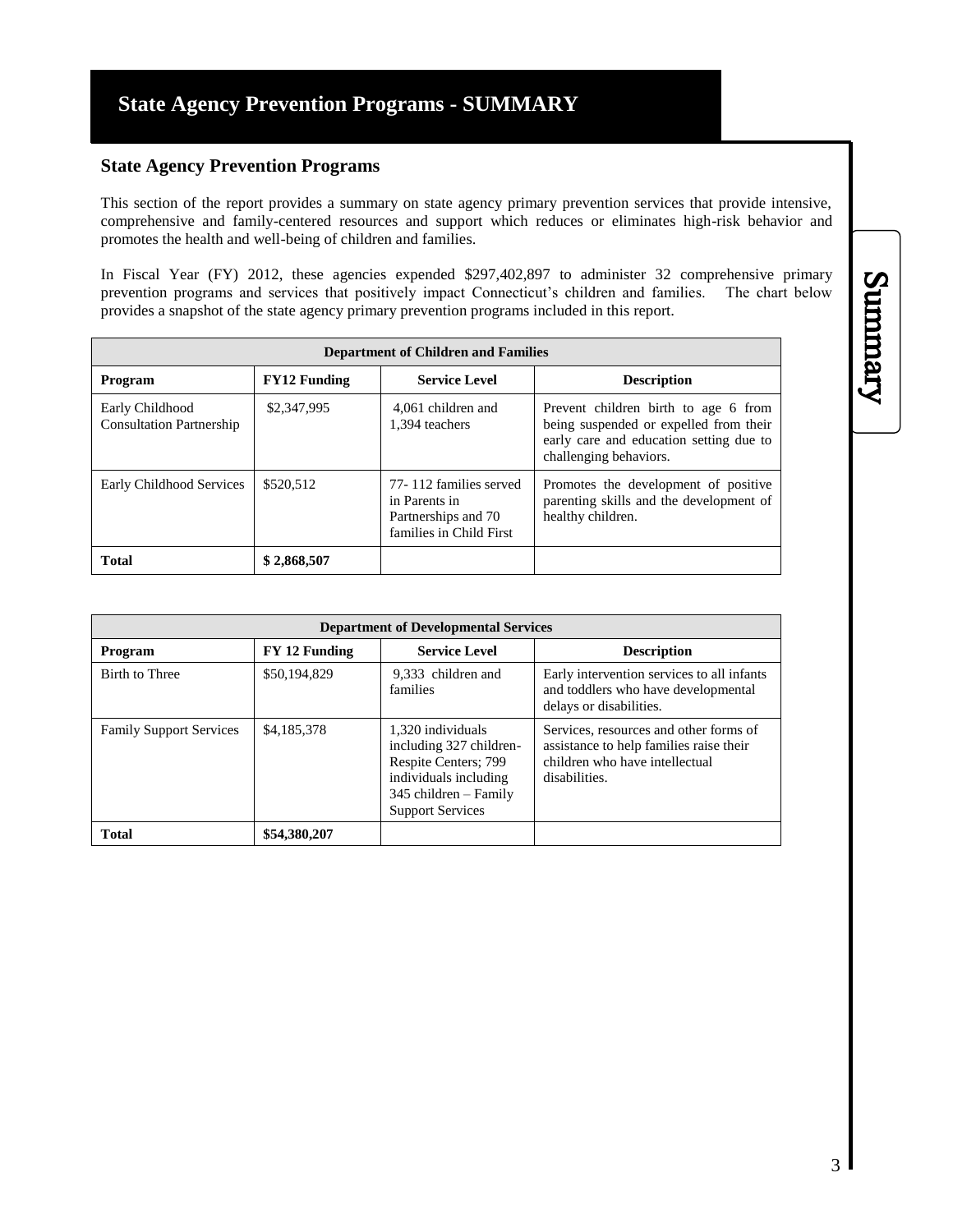| <b>Department of Education</b> |                     |                        |                                                                                                      |
|--------------------------------|---------------------|------------------------|------------------------------------------------------------------------------------------------------|
| Program                        | <b>FY12 Funding</b> | <b>Service Level</b>   | <b>Description</b>                                                                                   |
| Early Childhood<br>Program     | \$74,838,095        | 10,454 children        | Expand and enhance access to and<br>availability of school readiness and<br>child day-care programs. |
| Even Start Family<br>Literacy  | \$479.919           | 53 even start families | Intensive family literacy services to<br>low-income parents and children.                            |
| <b>Total</b>                   | 79,318,014          |                        |                                                                                                      |

| <b>Department of Labor</b>                      |               |                        |                                                                                                     |
|-------------------------------------------------|---------------|------------------------|-----------------------------------------------------------------------------------------------------|
| Program                                         | FY 12 Funding | <b>Service Level</b>   | <b>Description</b>                                                                                  |
| <b>Jobs First Employment</b><br><b>Services</b> | \$17,741,841  | 15,742 annual caseload | Provides employment<br>services to families in<br>receipt of time-limited<br>state cash assistance. |
| Youth Employment<br>Program                     | \$3,500,000   | $2,312$ youth          | Provides employment<br>services for youth aged 14<br>through 24.                                    |
| <b>Total</b>                                    | \$21,241,841  |                        |                                                                                                     |

| <b>Department of Mental Health and Addiction Services</b> |               |                                                                                |                                                                                                                                                                                                                                              |  |
|-----------------------------------------------------------|---------------|--------------------------------------------------------------------------------|----------------------------------------------------------------------------------------------------------------------------------------------------------------------------------------------------------------------------------------------|--|
| Program                                                   | FY 12 Funding | <b>Service Level</b>                                                           | <b>Description</b>                                                                                                                                                                                                                           |  |
| <b>Best Practices Initiative</b>                          | \$1,872,736   | 185,376 children, family<br>members, prevention and<br>treatment professionals | Fourteen statewide funded<br>projects that employ a<br>population-based public health<br>approach to address<br>demonstrated substance abuse<br>prevention needs.                                                                            |  |
| <b>Local Prevention Council</b><br>Programs               | \$552,470     | 799,519                                                                        | The Local Alcohol, Tobacco<br>and Other Drug Abuse<br>Prevention Council Grant<br>Program (LPCP) initiative<br>supports the activities of local,<br>municipal-based alcohol,<br>tobacco, and other drug (ATOD)<br>abuse prevention councils. |  |
| Partnership for Success                                   | \$2,300,000   | 51,728 clients served by<br>PFS coalition                                      | The Partnership for Success<br>(PFS) Initiative uses a public<br>health approach in over 30<br>municipalities and statewide<br>across college campuses to<br>decrease alcohol consumption in<br>youth ages 12 to 20.                         |  |

# Summary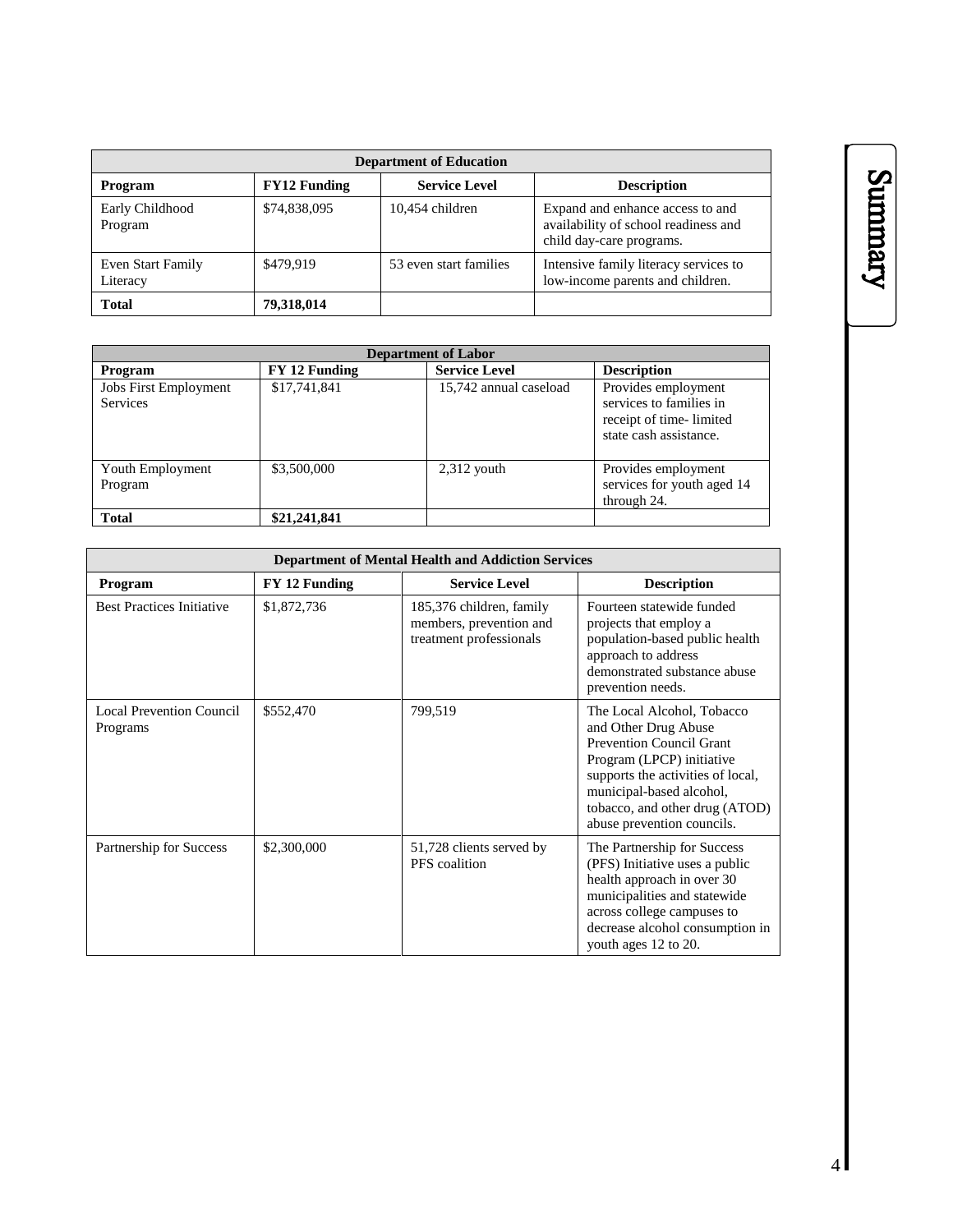| <b>Department of Mental Health and Addiction Services</b> |               |                                                                                      |                                                                                                                                                                                                                                                                                          |  |
|-----------------------------------------------------------|---------------|--------------------------------------------------------------------------------------|------------------------------------------------------------------------------------------------------------------------------------------------------------------------------------------------------------------------------------------------------------------------------------------|--|
| Program                                                   | FY 12 Funding | <b>Service Level</b>                                                                 | <b>Description</b>                                                                                                                                                                                                                                                                       |  |
| Regional Action Council                                   | \$1,851,867   | 1,656,826 children,<br>families, community<br>members and prevention<br>professional | <b>Regional Substance Abuse</b><br>Action Councils (RACs) are<br>public-private agencies<br>comprised of community<br>leaders. Its purpose is to<br>establish and implement an<br>action plan to develop and<br>coordinate needed services<br>across the behavioral health<br>continuum. |  |
| Statewide Service<br>Delivery Agents                      | \$1,835,726   | 426,472 children, families,<br>community members and<br>prevention professional      | Four entities funded by<br>DMHAS to support prevention<br>efforts across the state by<br>building the capacity of<br>individuals and communities to<br>deliver prevention services.                                                                                                      |  |
| Tobacco Prevention and<br>Enforcement                     | \$618,984     | 1,813 retail inspections and<br>39,080 printed material                              | Enforcement and strategies to<br>reduce underage tobacco use.                                                                                                                                                                                                                            |  |
| Tobacco Compliance<br><b>Check Inspection</b>             | \$633,417     | 1,936 inspections                                                                    | Enforce and implement the<br>regulation of the federal<br>Tobacco Control Act that<br>restricts the sale and promotion<br>of cigarettes and smokeless<br>tobacco products to minors<br>under 18 years-old.                                                                               |  |
| <b>Total</b>                                              | \$9,665,200   |                                                                                      |                                                                                                                                                                                                                                                                                          |  |

# Summary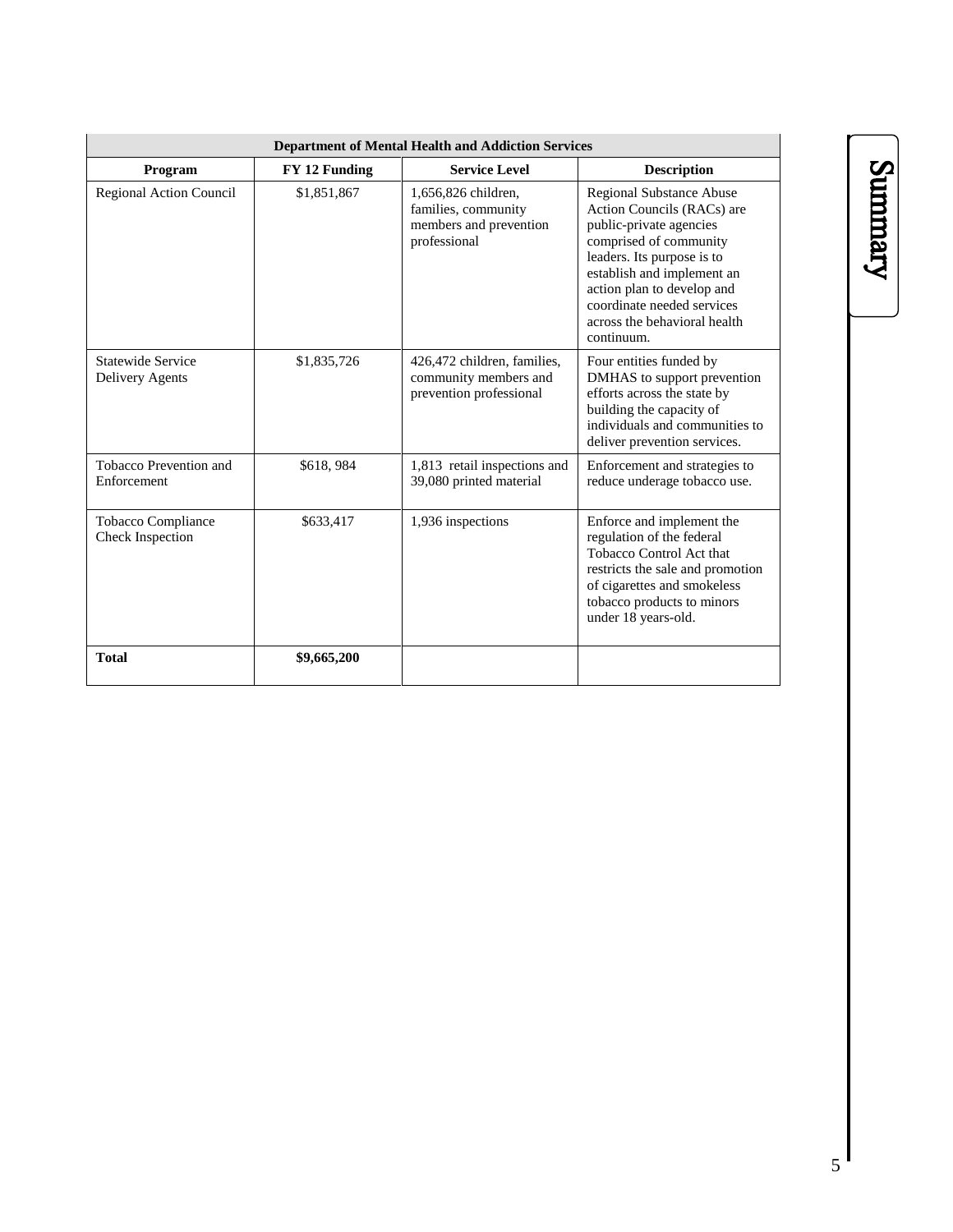| <b>Department of Public Health</b>                                             |                     |                                                                                                                                            |                                                                                                                                                                                                                                                                                                                                                                        |  |
|--------------------------------------------------------------------------------|---------------------|--------------------------------------------------------------------------------------------------------------------------------------------|------------------------------------------------------------------------------------------------------------------------------------------------------------------------------------------------------------------------------------------------------------------------------------------------------------------------------------------------------------------------|--|
| Program                                                                        | <b>FY12 Funding</b> | <b>Service Level</b>                                                                                                                       | <b>Description</b>                                                                                                                                                                                                                                                                                                                                                     |  |
| Asthma Program:<br>Pediatric Easy Breathing<br>Program for children            | \$500,000           | 6,798 surveyed and<br>1,813 or 26% with<br>asthma children                                                                                 | A professional education program that trains<br>pediatric providers to administer a validated<br>survey to determine whether a child has<br>asthma.                                                                                                                                                                                                                    |  |
| Asthma Program:<br>Pediatric Easy Breathing<br>Program for Adults              | \$39,332            | 1,000 surveyed, 225<br>with asthma                                                                                                         | Focuses on adults treated by medical resident<br>physicians in Bridgeport Hospital.                                                                                                                                                                                                                                                                                    |  |
| Community Health<br>Centers                                                    | \$4,136,759         | 315,992 clients                                                                                                                            | Provides comprehensive, community-based,<br>primary and preventive health care.                                                                                                                                                                                                                                                                                        |  |
| <b>Family Planning</b>                                                         | \$1,020,934         | 28,917 people with<br>reproductive health<br>services over 50,000<br>visits, conducted<br>outreach and education<br>to 1,535 at-risk teens | Provides preventive and primary reproductive<br>health care through health care services,<br>information, and education to low-income<br>women of reproductive age.                                                                                                                                                                                                    |  |
| <b>Immunization Program</b>                                                    | \$54,949,669        | 872,751 children served                                                                                                                    | Prevent disease, disability and death from<br>vaccine preventable diseases in infants,<br>children adolescents and adults.                                                                                                                                                                                                                                             |  |
| Injury Prevention -<br>Childhood Motor<br>Vehicle                              | \$30,000            | 255 parents/caregivers<br>and 644 children                                                                                                 | Child passenger safety education and child<br>booster seats provided to parents and<br>caregivers.                                                                                                                                                                                                                                                                     |  |
| <b>Injury Prevention</b><br><b>Intention Youth Violence</b>                    | \$50,000            | 120 at 3 locations with<br>each program location<br>providing a 10 session<br>course                                                       | Increase awareness of issues associated with<br>youth violence; recognize and appropriately<br>deal with anger, conflicts, peer-to-peer<br>relationships; increase knowledge regarding<br>the impact of, and risk factors for violent<br>behavior; decrease arguments and fighting;<br>and provide knowledge of appropriate<br>resources for help.                     |  |
| Nutrition, Physical,<br><b>Activity and Obesity</b>                            | \$1,205,697         | 110,000 children and<br>families-SNAP-Ed:<br>12,660 Preventive<br>Health Services;<br>889,239 community<br>transformation.                 | Supports social, emotional, cognitive, and<br>language development in young children<br>while encouraging healthy eating and physical<br>activity. The program trains and motivates<br>teachers, provides materials, and serves as an<br>ongoing resource to promote the<br>implementation of nutrition education and<br>physical activity in the preschool classroom. |  |
| Rape Crisis and<br><b>Prevention Services</b>                                  | \$1,003,081         | 17,793 children, youth,<br>adolescents and young<br>adults; 82 professional<br>training offered to<br>1,657 professionals                  | Makes available to sexual assault victims and<br>their families free and confidential services<br>such as crisis intervention, support and<br>advocacy, survivor groups, 24-hour hotline,<br>and emergency transportation.                                                                                                                                             |  |
| Special Supplemental<br>Nutrition Program for<br>Women, Infant and<br>Children | \$57,962,957        | 14,194 infants, 30,845<br>children, and 12,293<br>women                                                                                    | Provides nutrition and breastfeeding<br>education, supplemental food, and referrals for<br>health and social services to eligible women,<br>infants and children.                                                                                                                                                                                                      |  |
| <b>Tobacco Use Prevention</b><br>and Control                                   | \$1,079,069         | 8,900 individuals                                                                                                                          | Provides local cessation and prevention<br>programs.                                                                                                                                                                                                                                                                                                                   |  |
| <b>Total</b>                                                                   | \$121,977,498       |                                                                                                                                            |                                                                                                                                                                                                                                                                                                                                                                        |  |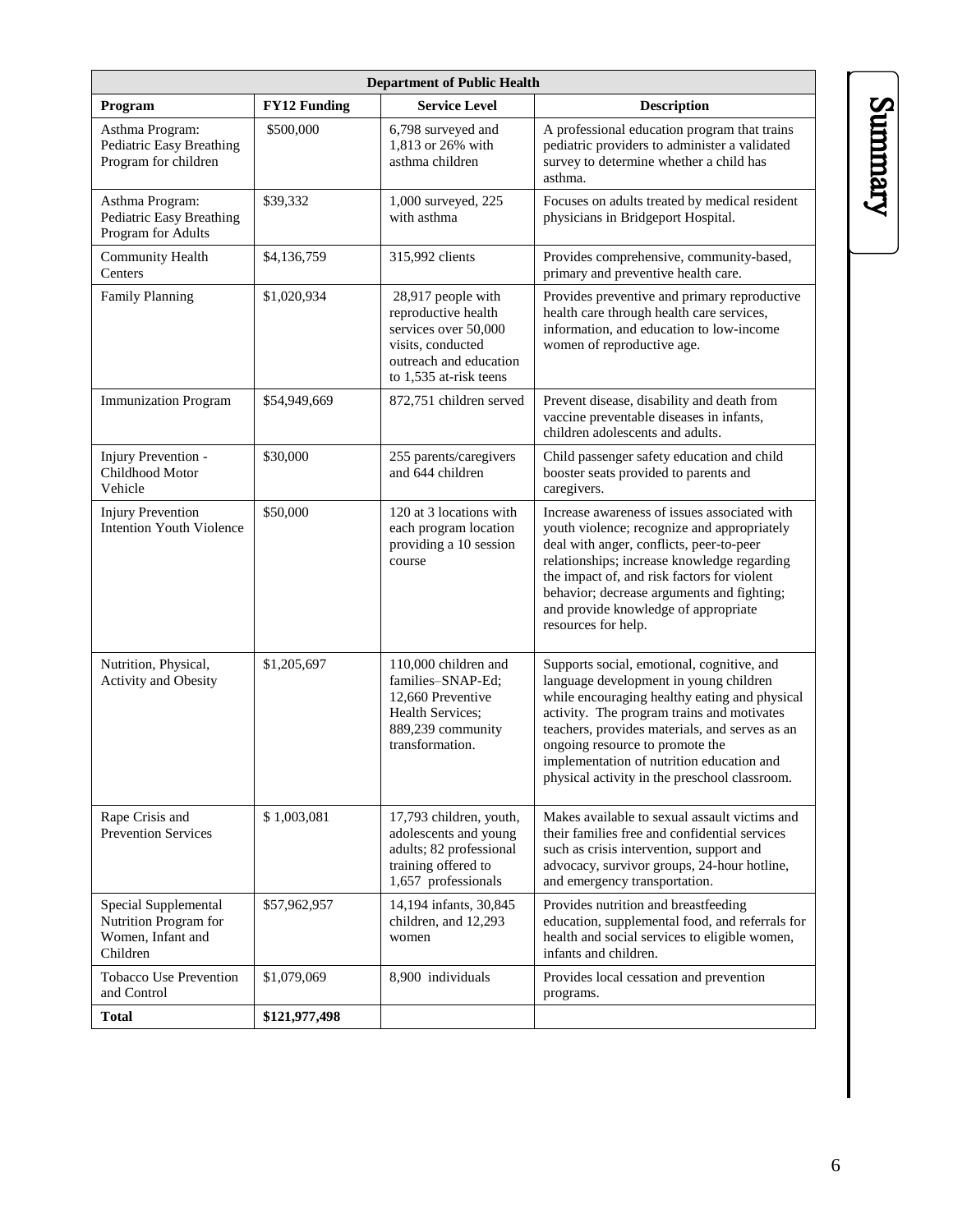| <b>Department of Social Services</b>        |               |                                                                                                             |                                                                                                                                                                                           |  |
|---------------------------------------------|---------------|-------------------------------------------------------------------------------------------------------------|-------------------------------------------------------------------------------------------------------------------------------------------------------------------------------------------|--|
| <b>Program</b>                              | FY 12 Funding | <b>Service Level</b>                                                                                        | <b>Description</b>                                                                                                                                                                        |  |
| <b>Nurturing Families</b><br><b>Network</b> | \$1,340,000   | 1,900 families in<br>intensive home visiting<br>and 500 families in<br><b>Nurturing Parenting</b><br>groups | Provides parenting education and support to<br>families through three levels of services:<br>screening and short term support, intensive<br>long term home visiting and parenting groups. |  |
| Fatherhood Initiative                       | \$568,173     | 641 individuals and 15<br>couples                                                                           | Provides outreach, awareness and training for<br>parents relating to parenting, healthy<br>relationships and healthy marriages.                                                           |  |
| <b>Teen Pregnancy</b><br>Prevention         | \$2,057,939   | 690 program<br>participants                                                                                 | Prevents teen pregnancy and welfare<br>dependency through the provision of<br>awareness education and supportive programs<br>and services.                                                |  |
| <b>Total</b>                                | \$3,966,112   |                                                                                                             |                                                                                                                                                                                           |  |

| <b>Judicial Branch Court Support Services</b> |               |                      |                                                                                                                                                     |  |
|-----------------------------------------------|---------------|----------------------|-----------------------------------------------------------------------------------------------------------------------------------------------------|--|
| <b>Program</b>                                | FY 12 Funding | <b>Service Level</b> | <b>Description</b>                                                                                                                                  |  |
| <b>Educational Support</b><br><b>Services</b> | \$646,800     | 316                  | Supports families to ensure that children's<br>educational needs are identified and free and<br>appropriate educational services are<br>accessible. |  |
| <b>Family Support Centers</b>                 | \$3,305,232,  | 1.097                | A multi-service "one-stop" service for<br>children and families referred to juvenile<br>court.                                                      |  |
| <b>Total</b>                                  | \$3,952,032   |                      |                                                                                                                                                     |  |

| <b>Office of Policy and Management</b>    |               |                      |                                                                                                       |  |
|-------------------------------------------|---------------|----------------------|-------------------------------------------------------------------------------------------------------|--|
| Program                                   | FY 12 Funding | <b>Service Level</b> | <b>Description</b>                                                                                    |  |
| Title V Delinquency<br>Prevention Program | \$33,486      | N/A                  | Provides grants to cities and towns for<br>delinquency prevention and early<br>intervention projects. |  |
|                                           |               |                      |                                                                                                       |  |
| <b>Total</b>                              | \$33,486      |                      |                                                                                                       |  |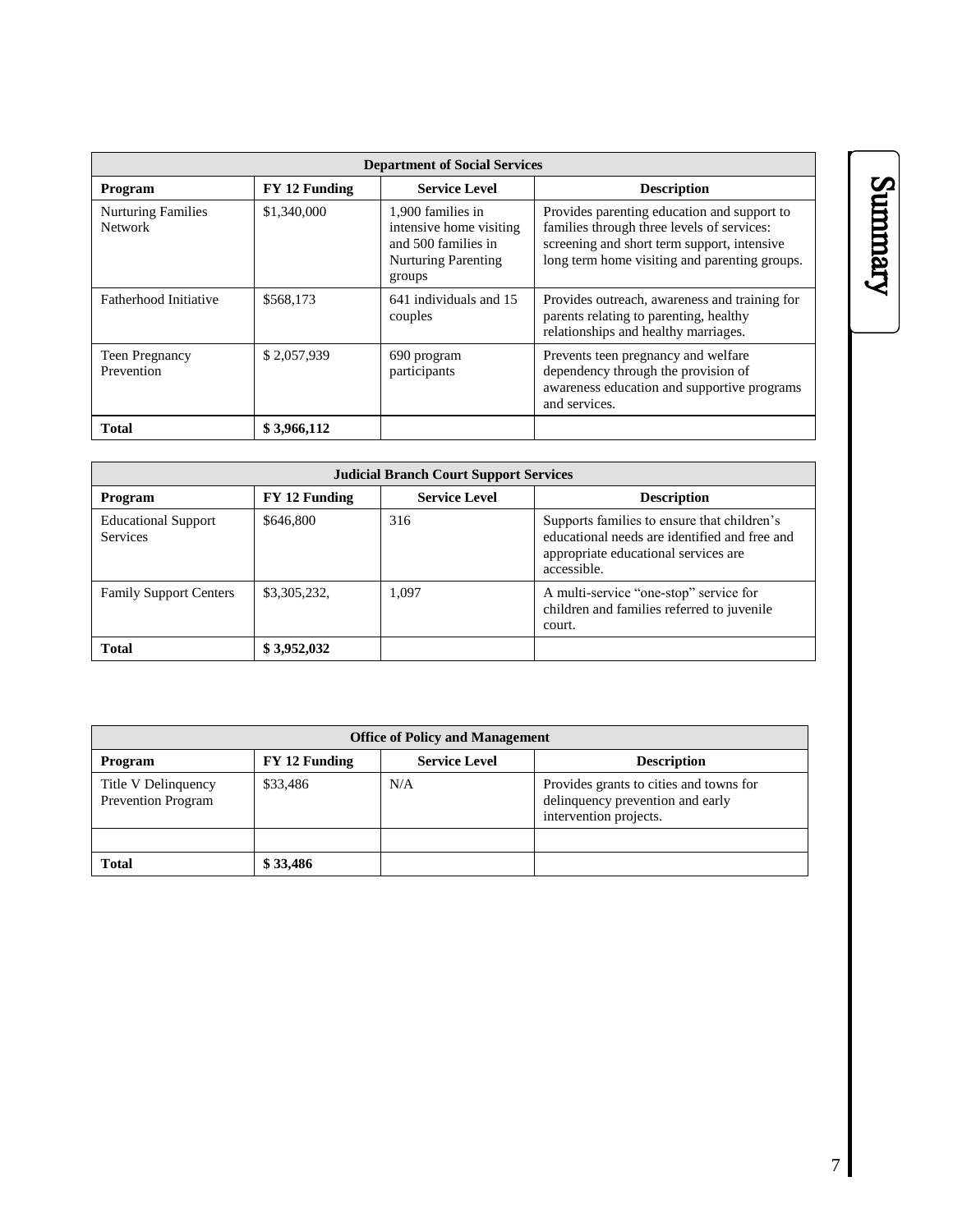# **Department of Children and Families**

- **Early Childhood Consultation**
- **Early Childhood Services**
- **Positive Youth and Family**

**Long-Term Agency Goals:** The Department of Children & Families applies a generalized knowledge of prevention in the design and implementation of all its prevention programs and activities. The programs use existing data and national research as the foundation for designing and implementing appropriate evidence-based programs and practices. Similar to other state and federal agencies, risk and protective factors play an important role in the Department's planning process. For example, the federal Children's Bureau has outlined five protective factors that may diminish the likelihood of maltreatment: nurturing and attachment between family members; knowledge of parenting and child development; parental emotional resilience; social connections for parents; and concrete supports such as food, clothing, housing, transportation, and services. The theory is that parents and caregivers who better understand how to care for their children, have access to more and better resources and feel safe and connected to their community will thrive and be less likely to abuse or neglect their children. The programs described here have been shown through research and evaluation to be effective at addressing at least one of these important factors. Knowing that prevention resources are limited, the Department works diligently to collaborate with other state and community based agencies as well as internally to maximize existing prevention dollars. All of the programs listed are examples of collaborations and partnerships.

**Goals**:

- Prevention/Less Need for DCF Services
- Children to Remain Safely at Home
- Achieve More Timely Permanency
- Improved Child Well-Being
- Transitioning Youth Better Prepared for Adulthood

**Strategies:** Meeting the desired outcomes is best achieved through building agency and local capacity,

public awareness, programs and services, and integrating prevention principles, strategies and resources throughout the department.

**Performance-Based Outcomes:** The Department is working diligently to meet the Exit Outcomes for its Consent Decree. Therefore, the following outcomes are aimed at meeting these court defined measures. A complete list of Outcome Measures can be found at [http://www.ct.gov/dcf/LIB/dcf/positive\\_outcomes/pdf/](http://www.ct.gov/dcf/LIB/dcf/positive_outcomes/pdf/Two_Page_Summary_Outcomes_1_22.pdf) [Two\\_Page\\_Summary\\_Outcomes\\_1\\_22.pdf](http://www.ct.gov/dcf/LIB/dcf/positive_outcomes/pdf/Two_Page_Summary_Outcomes_1_22.pdf)

- **1. Prevention/Less Need for DCF Services**
	- Fewer investigations
		- Fewer open cases
		- Fewer delinquency petitions
		- Fewer Families with Service Needs (FWSN) petitions
		- Increase numbers of families receiving appropriate and effective services
		- Fewer re-entries into child welfare system
- **2. Children to Remain Safely at Home**
	- Fewer removals from home  $\bullet$
	- $\bullet$ Fewer re-entries into care
	- Fewer delinquency commitments
	- Lower recidivism
	- Fewer disrupted adoptions
	- Fewer FWSN commitments
- **3. Achieve More Timely Permanency**
	- Fewer youth aging out with APPLA goal
	- Reduce average Length of Stay (LOS) for reunification & Meet Outcome Measure (OM) 7 re: Reunification
	- Reduce average LOS for Transfer of Guardianship (T Of G) & Meet OM 9 re: T/G
	- Reduce average LOS for adoption & Meet OM 8 re: Adoption
- **4. Improved Child Well-Being**
	- Fewer school changes
	- Improved school achievement
	- Fewer placement changes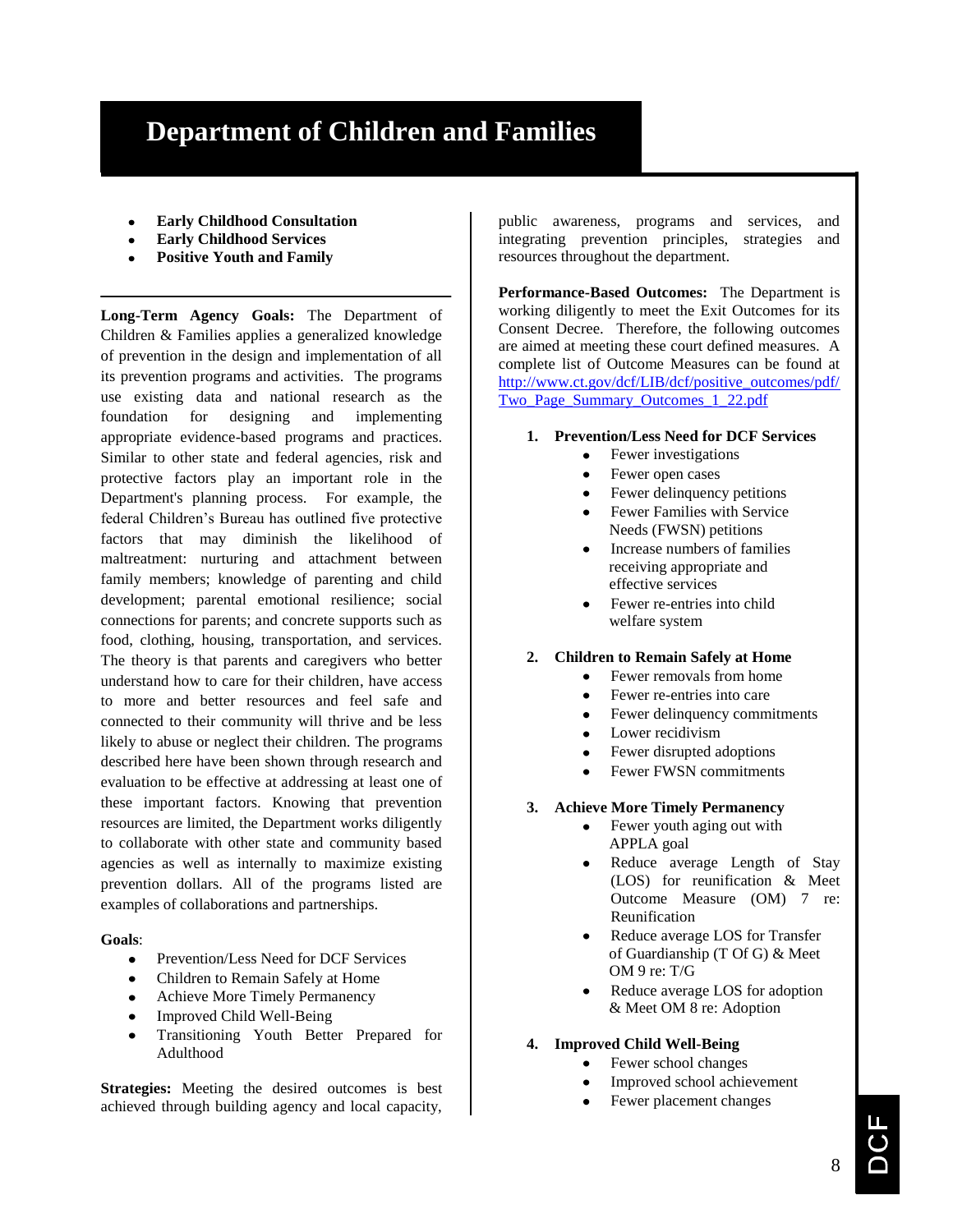- Meet OM 14 re: Placements within License Capacity
- Increase of placement with siblings
- Meet OM 6 re: Child maltreatment in Out of Home (OOH) care
- Increase percentage of children placed with relatives
- Timely medical/dental care
- Lower percentage of children in congregate care
- Reduction of children on discharge delay
- Improved performance on OM 15 re: Needs Met

#### **5. Transitioning Youth Better Prepared for Adulthood**

- $\bullet$ Increased percentage with family/adult connection
- Increased percentage of high school graduates
- Increased percentage engaged in treatment if needed
- Increased percentage with financial literacy
- Increase percentage with sustainable housing
- Meet OM 20 re: Discharge
- Meet OM 21 re: Discharge to DMHAS/DDS

**Measure of Effectiveness:** The findings thus far indicate that programs targeting and strengthening families have been the most effective. Research tell us that the earlier interventions are introduced into children's lives the greater the chance for positive results now and later. National research studies shows that very young children are especially vulnerable. The Adverse Childhood Experience Study (ACES) found that adverse childhood experiences are strongly related to the development and prevalence of risk factors for disease and health and social well-being throughout the lifespan. This emphasizes the need for prevention and early intervention programs for very young children and the need to target children in the context of their families and the communities in which they live.

**Methods:**, At the ground level, programs such as The Breakthrough Series (a program implemented in Waterbury to look at the issue of overrepresentation of

minorities in the child welfare system) and Better Together (a program to engage families in our work to inform the Department's ongoing efforts) work to concretely address the issue of disparities in outcomes by race, income and gender. At the systems level, two new DCF initiatives, the Differential Response System and the Best Practice Model combine to support the mission of the Department to protect children, improve child and family well-being and support and preserve families. The goal is to provide a framework for how the agency as a whole will work internally and partner with families, service providers, and others to put our mission and guiding principles into action in daily practice and operations. The Department's workforce reflects the populations it serves. In addition, DCF requires all contractors to administer, manage and deliver a culturally responsive and competent program with specifics clearly articulated in every contract.

**Other:** Prevention is just one of the Department of Children and Families' many mandates but it is one of its most important. DCF defines prevention as the promotion of wellbeing for all children and families. This is accomplished by building local and agency capacity, public awareness and funding prevention and early intervention programs and services.

Building capacity is done primarily through training. Since 2005, thousands have been trained in a variety of workshops and conferences on early childhood specific topics, youth substance abuse, depression, suicide prevention, Strengthening Families 10 -14 (a nationally recognized evidence-based curriculum), working with parents with cognitive limitations and shaken baby prevention - to name just a few.

Knowledge is power. It is this belief that drives the Department's Public Awareness campaigns. Getting important and timely information to families, providers and DCF personnel requires constant contacts. Along with the dissemination of letters and brochures to schools, superintendents, police, youth service bureaus, and DCF Area Offices and the information regularly distributed electronically through the Prevention list serve, the new CT Parenting website<http://www.ctparenting.com/> offers parents and other individuals a user friendly internet site for information on a multitude of topics for parents and caregivers.

The Department's prevention programs and services are designed to strengthen children and families.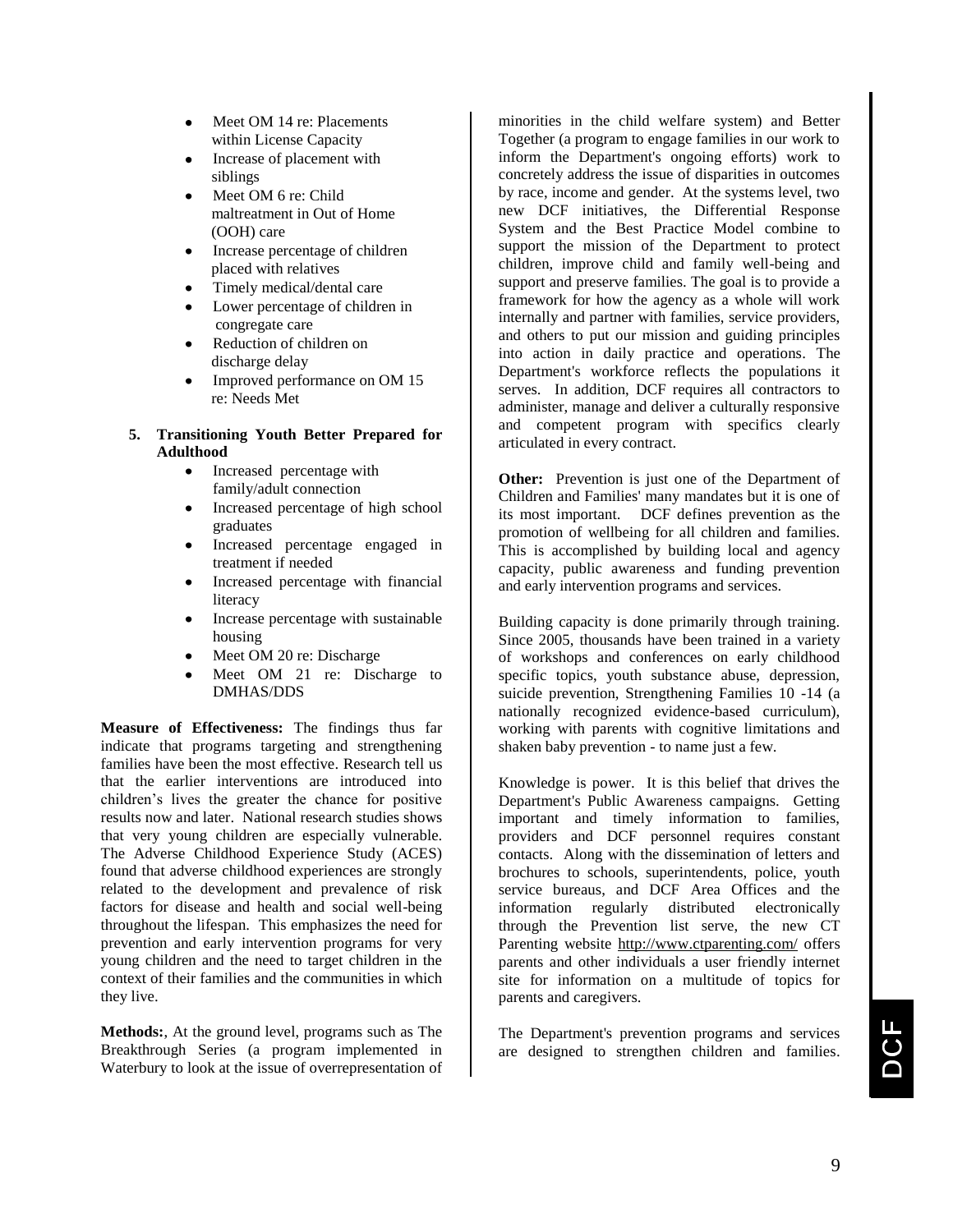**Early Childhood Consultation Partnership (ECCP):** The goal of ECCP is to prevent children birth to age 6 from being suspended or expelled from their early care and education setting due to challenging behaviors. ECCP promotes and facilitates the early identification of children in daycare education settings with mental health needs. The focus of this service is the provision of consultation and training to staff in Early Care and Education Settings in order to promote young children's social and emotional wellness in order to prevent behaviors that could result in the child being suspended or expelled from the early care and education setting. The program also provides service to DCF foster homes, safe homes, childcare homes, and parent child residential facilities.

**Number Served**: Since its inception in 2003 the program has served over 18,858 children and over 6,665 teachers and assistant teachers within an estimated 900of Connecticut's licensed early care or education centers. **In 2011-2012, 4,061 children and 1,394 teachers and assistant teachers were served**.

#### **Program Cost: FY 2011-2012:** \$2,347,995

.

**Performance-Based Standards:** ECCP is a data driven program demonstrating its effectiveness through the internal quality assurance and program improvement measures it employs and through external research evaluations and national studies. ECCP is further backed by a 2007 rigorous randomized control evaluation conducted by Walter S. Gilliam, PhD, of Yale Child Study Center. A randomized study compared outcomes for children who were/ were not enrolled in classrooms that received ECCP services. Results indicated significant effectiveness in reducing classroom behavior problems in children, demonstrating changes such as decreased oppositional behaviors and hyperactivity. Program measures such as 6 month follow up data show that 99 percent of children in programs that received consultations were neither suspended nor expelled from their early care or education settings, and that 92 percent of classrooms served demonstrated improvement in the overall quality of classrooms environments.

#### **Performance-Based Outcomes**:

- Increased number of early childhood education centers and staff who have access to education and support services related to social and emotional wellness.
- Increased the number of caregivers and teachers that are implementing practices supportive of social and emotional health
- Improved ability of educators to observe and document children's behavior and identify behaviors that may be clinically significant
- Improved ability of educators to deliver classroom strategies and interventions targeted to specific children
- Improved ability of educators to initiate discussions with parents regarding children's behavioral difficulties, and to work in partnership with families, in helping to address children's individual needs
- Reduced incidence of suspension and expulsion in young children due to behavioral problem
- Increase coordination between parent /guardians, providers, DCF workers
- Increased capacity of parent /guardians, providers, DCF workers and early educators in the areas of healthy social/emotional development and attachment
- Increased support for children in foster care and for DCF staff

**Performance-Based Vendor Accountability:** ECCP is funded through Connecticut's State Department of Children and Families and is managed by Advanced Behavioral Health (ABH®), a non-profit behavioral health care management company. ABH has been responsible for the development and administration of the ECCP program. ABH subcontracts with 10 non profit behavioral health clinics for 20 Early Childhood Mental Health Consultants to provide statewide coverage. ECCP is backed by a rigorous research evaluation and features a fully manualized service approach, customized central Information System, and an integrated and competency based workforce development and training program. ECCP is now an evidence –based effective practice and nationally recognized as an evidence-based model for other states to follow.

**EARLY CHILDHOOD SERVICES:** Parent in Partnership (PIP) strengthens parenting through the use of a standardized parenting curriculum for an in-home and community-based support and intervention for high risk families. Child FIRST provides home based assessment, family plan development, parenting education, parent-child therapeutic intervention, and care coordination/case management for high-risk families.

**\_\_\_\_\_\_\_\_\_\_\_\_\_\_\_\_\_\_\_\_\_\_\_\_\_\_\_\_\_\_\_\_\_\_\_\_\_\_\_\_\_\_\_\_\_\_\_\_\_\_\_\_\_\_\_\_\_\_\_\_\_\_\_\_\_\_\_\_\_\_\_\_\_\_\_\_\_\_\_\_\_\_\_\_\_\_\_\_\_**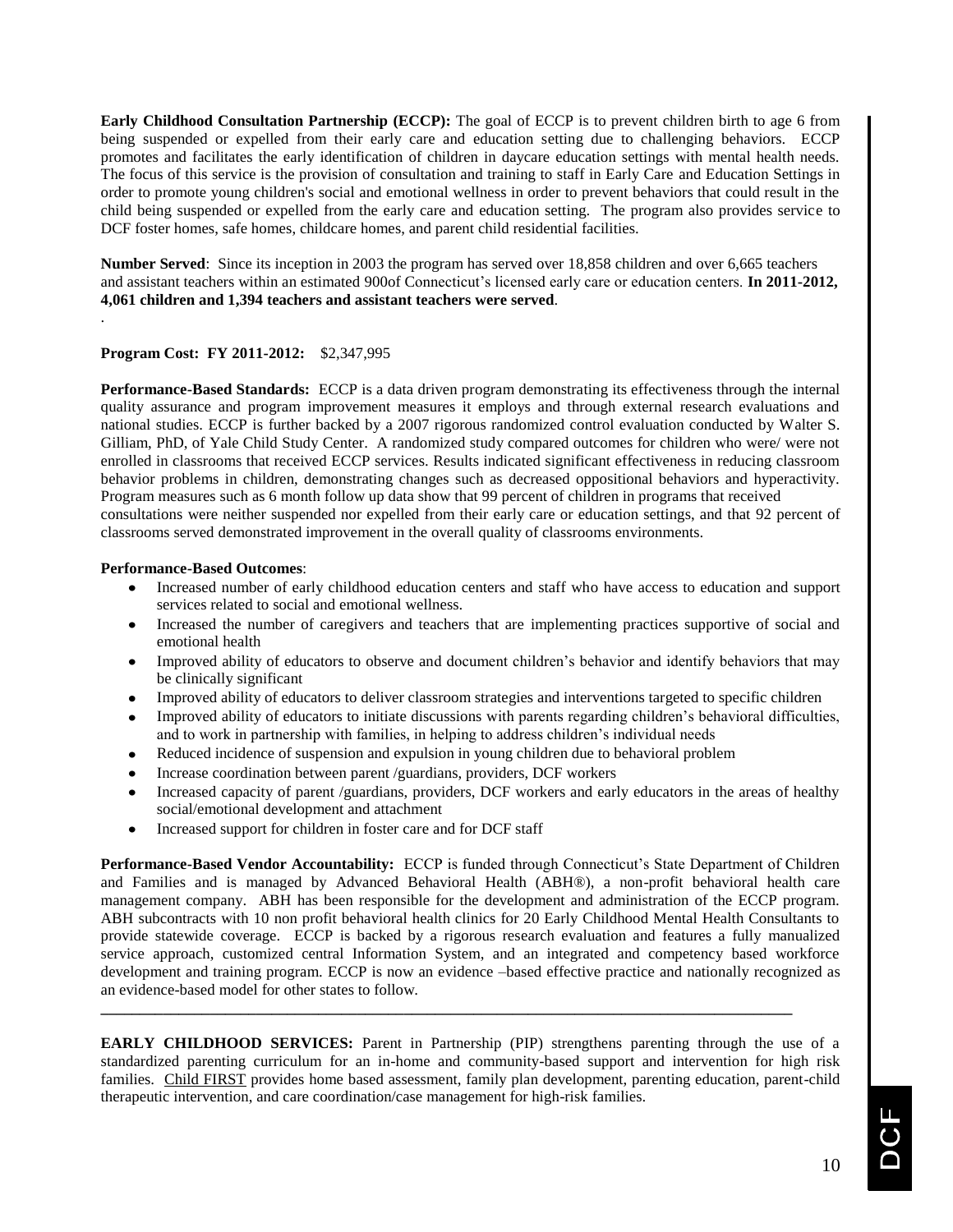**Number Served**: Parents in Partnership 77-112 families /yr and Child FIRST 70 families/yr

#### **Program Cost: FY 2011 – 2012:** \$520,512

**Performance-Based Standards:** Promotes the development of positive parenting skills, school readiness skills and healthy development for children, ages birth to six who may be identified as at risk for abuse and/or neglect and having developmental delays in order to increase their ability to function optimally in social and learning environments.

#### **Performance-Based Outcomes**:

- Families will have less or no DCF Involvement measured at enrollment and at the end of the program
- Parents/caregivers will show less stress as evidenced by the Parenting Stress Index (PSI)
- Caregiver-parent relationships will be strengthened as evidenced by the Observation of Caregiver-Child Relationship (OCCR**)**
- The home environment will demonstrate improvement as evidenced by the Home Observation Physical Environment (HOPE)
- Families will gain a better understanding of stages of childhood development including social and emotional development and children will show improvement in this area as measured by the Ages and Stages-Social Emotional Questionnaires
- Parents will be screened for depression and will show improvement
- Clients will be satisfied with the program

**Performance-Based Vendor Accountability:** Quarterly and Annual reports. Site visit review tool are being developed.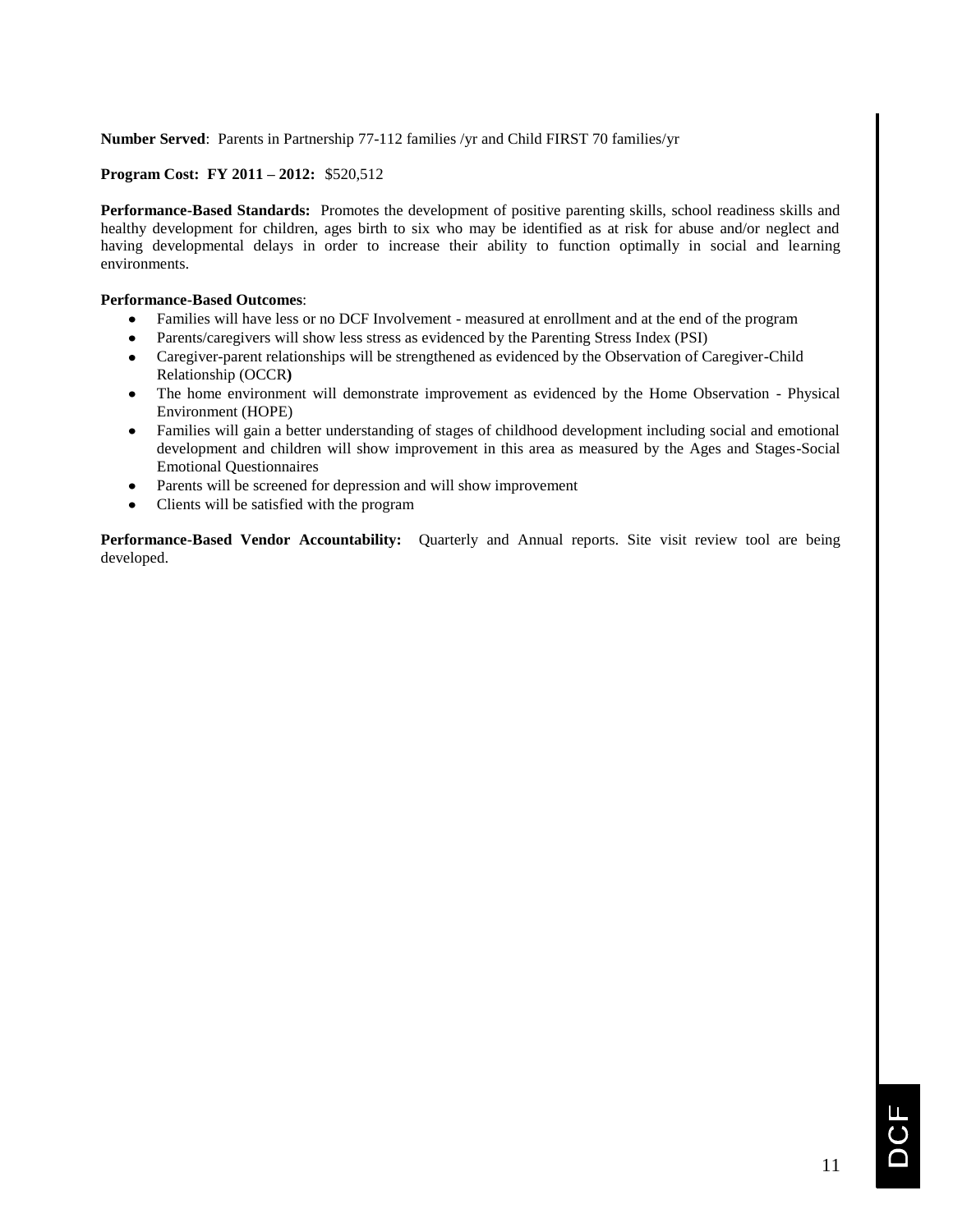# **Department of Developmental Services**

- **Birth to Three**
- **Family Support Services**

**Long-Term Agency Goals:** The Department of Developmental Services (DDS) provides services and support to more than 15,858 individuals who have a diagonosis of intellectual disability in Connecticut including 2,567 children under the age of 18. This number does not include approximately 9,300 eligible children who are served in the Birth to Three System. While most children live with their families, approximately 162 children served by DDS live in other residential settings. The department's long term prevention goal is to:(1) provide early intervention to families of very young children with disabilities or delays to ameliorate the delay or to at least prevent secondary disabilities; (2) support families to care for their children in the family home and (3) to prevent out-of-home placement.

**Strategies:** For children enrolled in Birth to Three, family-centered early intervention services are delivered in natural environments as early as possible. Most families who have children with intellectual disabilities over the age of three need extra support to care for their children at home. DDS provides Family Supports to assist families caring for their children at home. Family Supports include goods, services, resources, and other forms of assistance that help families to successfully raise their children who have intellectual disability. The Department of Developmental Services plans to continue to provide Individual and Family Grants, Respite and Family Support Workers to families. Within available resources, the department serves as many families as possible with these Family Supports.

In addition to the Family Support services offered by the department, DDS continues to implement Home and Community Based Services Waivers which offer services in the community as an alternative to institutional care for children over the age of three. The department continues to expand the range and number of services available under the waivers that assist families to care for their children within the family home. These services include personal services, individualized supports, respite, home and vehicle modifications, family training and consultative services. All children who receive Medicaid fee for services are provided with a DDS case manager. A

help line exists in each of the three DDS regions to assist families who do not have a case manager to access appropriate family support services.

**Performance-Based Outcomes:** For children enrolled in Birth to Three, children are identified as early as possible, children's developmental trajectories are improved, parents feel more confident and competent to foster their children's development, and fewer children need special education services by Kindergarten. For children over the age of three, children are able to live at home longer with their families, receiving appropriate supports and avoiding more costly residential or out-of-home care.

**Measures of Effectiveness:** Because individuals eligible for DDS supports and services have a diagnosis of intellectual disability or autism spectrum disorder, they are likely to require lifetime services. While intellectual disability or autism spectrum disorder in and of itself is not "preventable", strategies are pursued to lessen or delay the need for more comprehensive services throughout an individual's lifetime and to provide supports and services that build skills and independence. The provision of inhome services often delays the need for more comprehensive and thus more expensive residential or out-of-home services. In Birth to Three, family survey outcome data supports that the stated outcomes are being achieved to a great degree.

**Methods:** Any child that meets the DDS eligibility criteria in section 1-1g of the Connecticut General Statutes is eligible for services, irrespective of race, income level, gender or town of residence. Funding for these services is allocated to a child and their family based upon the child's level of need and available appropriations. Birth to Three is an entitlement program and all eligible children may receive services. Data about all children born during a given calendar year (birth cohort) indicate no racial, income level, or town of residence disparities. The prevalence of a wide range of developmental disabilities is greater for males than for females, however, and Birth to Three enrollment is 65% boys. The focus of early intervention services is in teaching the family and other caregivers to facilitate the child's development during naturally occurring routines and activities.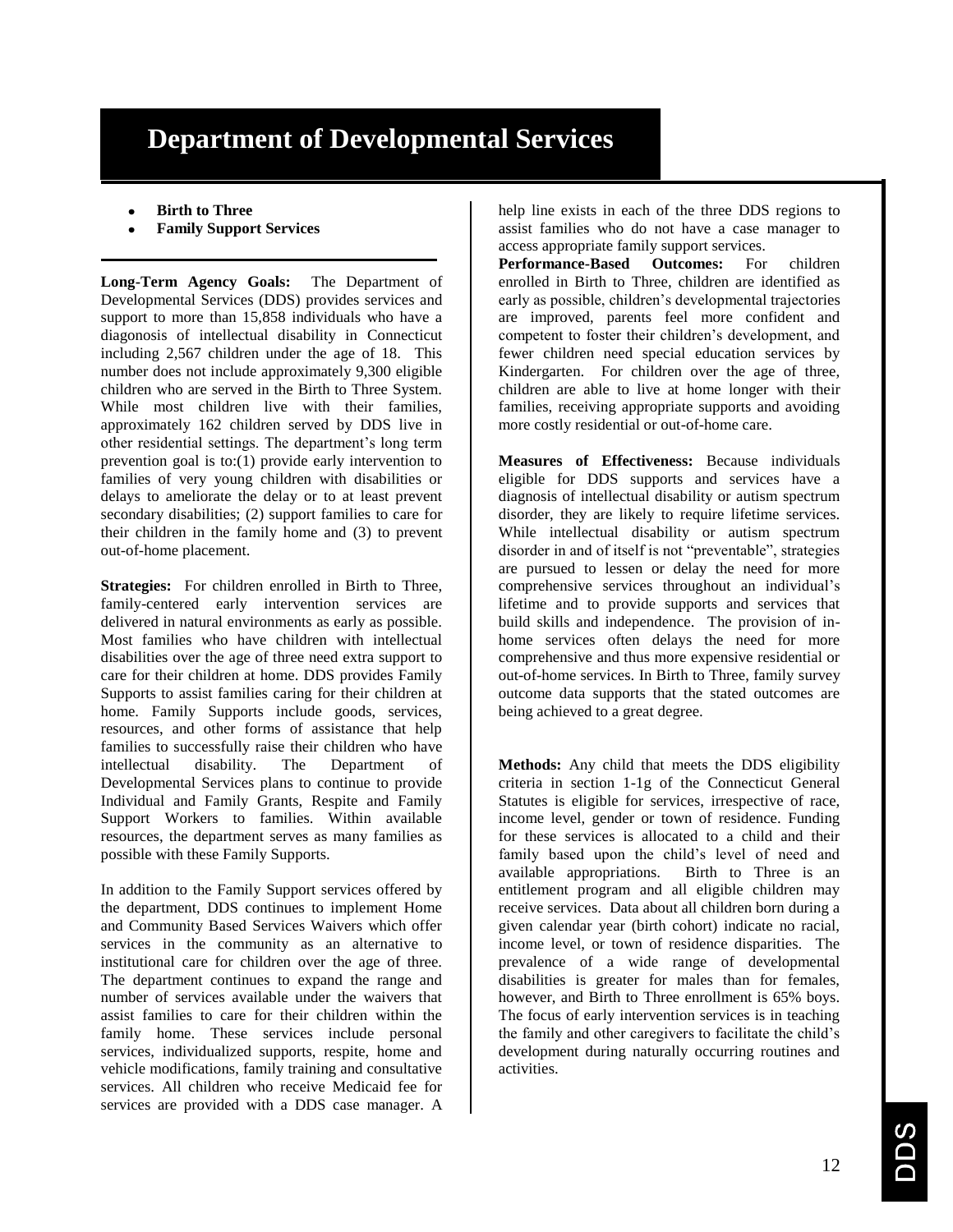**BIRTH TO THREE:** The Department of Developmental Services (DDS) is the lead agency (17a-248 C.G.S.) for the Birth to Three program, which is also operated under the provisions of Part C of the Individuals with Disabilities Education Act. This is the same federal law that governs special education for children ages 3 to 21.

The mission of the program is to strengthen the capacity of families to meet the developmental and health-related needs of their infants and toddlers who have developmental delays or disabilities. The program ensures that all families have equal access to a coordinated program of comprehensive services and supports that:

- foster collaborative partnerships
- are family centered
- occur in natural settings
- recognize current best practices in early intervention
- are built upon mutual respect and choice

Birth to Three seeks to assist families to ameliorate delays in their infants' or toddlers' development that are identified early or to prevent secondary delays or disabilities. We work with families to ensure that their children are ready for Kindergarten at age five.

The federal law requires that two groups of children receive services 1) those with developmental delays and 2) those with diagnosed conditions expected to lead to a developmental delay without the benefit of early intervention. States are given quite a bit of latitude in defining both of those groups.

Early intervention services must be delivered in natural environments and for children at this age, that is typically the home, (although services can be delivered in any setting that the child and family typically frequent, such as at child care.) Most services are delivered by occupational, physical, and speech therapists along with early childhood special education teachers, although there are many other professionals and paraprofessionals who can be service providers as well.

**Number Served**: In FY 2012, 8,419 referrals were accepted for evaluation. During some portion of fiscal year 2012, 9,333 eligible children and their families received services with an average of 5,000 children enrolled on any given day. Data about children born each year between 2000 through 2008 show that the Birth to Three System has consistently served 10% to 11% of the children born in that year (birth cohort). Data on those children born in 2008 shows that one out of every eighty-five children born that year received autism services sometime before their third birthday.

#### **Program Cost: FY 2011 -2012:** \$50,194,829

In addition to state and federal funding, the state netted \$1,090,272 from parent fees and \$3,986,381 from commercial insurance in FY 11. (Medicaid billing resulted in \$9,651,913 federal reimbursement for the state's general fund).

**Performance-Based Standards**: There is a single statewide point of access, which is easily marketed to health care providers and other referral sources. Once children are referred, they are evaluated and, if eligible, family service plans are developed within 45 days of referral. All new services are delivered no later than 45 days from the writing of the plan. Individualized Family Service Plans (IFSPs) are reviewed at least every six months and rewritten at least annually. School Districts are notified of all children receiving early intervention services shortly before the child turns three, if the children have not already been referred to the districts. Parents are encouraged to refer their children no later than age 2 ½.

#### **Performance-Based Outcomes:**

- All eligible children and their families are identified and offered services
- Children receive early intervention services as early as possible
- Children's developmental trajectories are improved
- Families feel more confident and competent to foster their children's development
- Fewer children need special education services by Kindergarten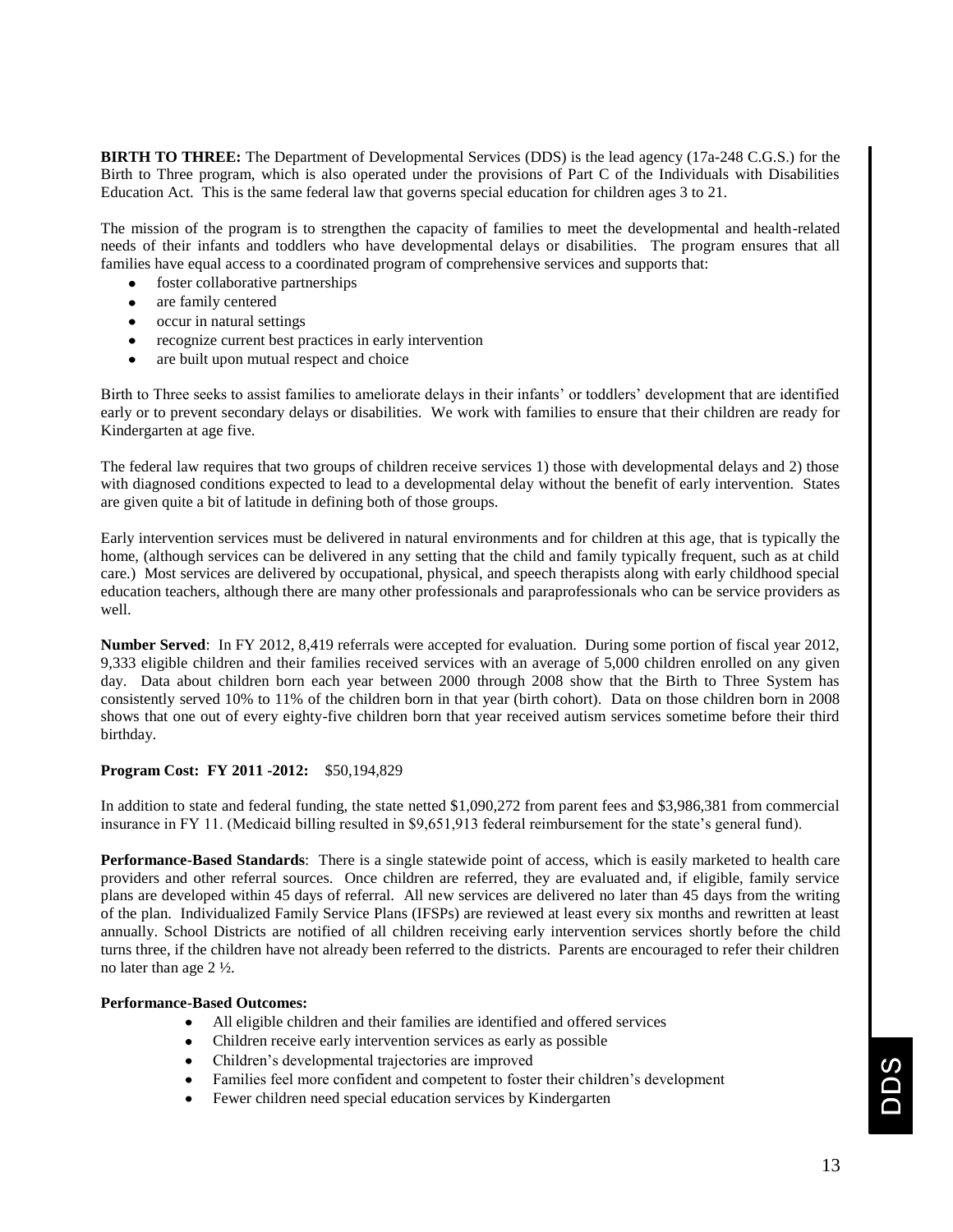**Performance-Based Vendor Accountability:** Birth to Three has an in-depth, multi-layered process for assuring the quality of services and the performance of its contractors.

*Data System* **-** All contractors are part of a real-time data system that enables the state to view their performance on a daily basis. As part of that data system, the contractors have a "performance dashboard" that allows them to monitor their own performance.

*State Performance Plan/Annual Performance Report* **-** The department submitted a five-year State Performance Plan to the U.S. Department of Education and then submits an Annual Performance Plan each year reporting on progress. Each indicator of performance in the annual plan is also reported for each contractor. Any contractor not in 100% compliance with the Individual with Disability Education Act (IDEA) for any indicator receives a finding of noncompliance which must be corrected as soon as possible but no later than twelve (12) months from written identification. Connecticut's Annual Performance Report for IDEA Part C has resulted in a determination of "meets requirements" for the past five consecutive years.

*Self Review-* In addition, every two years, each Birth to Three contractors submits self-review looking at their performance over a wide variety of indicators. That review is submitted electronically to DDS central office staff who verifies the data and the contractor is required to prepare an improvement plan for any items that are either not in compliance with the law or performance items that need improvement. Twice a year, the state ranks contractors on one or more specific indicators chosen by a stakeholders group. Low-performing contractors receive an on-site monitoring visit by a team composed of state staff, a program director from a different agency, and parents. The team focuses on the indicator that was low but then delves much deeper into issues of quality. The team reviews child records, interviews staff, and interviews parents. The monitoring report is issued and any findings of non-compliance are made. Corrections of non-compliance findings or items needing improvement are added to the contractor's existing improvement plan. Any finding of non-compliance must be corrected as soon as possible, but no later than twelve (12) months from written identification.

*Dispute Resolution.*The last check on contractor performance is procedural safeguards for parents. Each written complaint received is investigated and may result in one or more findings that must be corrected by the contractor. The same is true for any administrative hearings, although they have been held infrequently. All of these accountability processes are detailed in the Birth to Three Quality Assurance Manual on [www.birth23.org](http://www.birth23.org/) under "Publications".

**FAMILY SUPPORT SERVICES**: The Department of Developmental Services (DDS) provides Family Supports that assist families to care for their children who have intellectual disabilities in their homes. Most families who have children with intellectual disabilities need extra support to help them keep their children at home. Family Supports include goods, services, resources, and other forms of assistance that help families successfully raise their children who have intellectual disabilities. Family Supports include Respite Services provided by DDS and DDS Family Support Workers. Family Supports help children grow up in a nurturing family home where they are more likely to live healthy, safe and productive lives. DDS Respite Centers provide 24-hour care for extended weekends in comfortable home-like environments.

Family Support Workers provide temporary in-home and community support to DDS consumers who live at home with their families. These supports are provided by DDS staff who have skills needed to work with children who have intellectual disability and their families. The types of supports and services provided include in-home and community supports, respite, skill building, implementation of behavior programs, activities to promote health and wellness, transportation to medical appointments, and support with transitions to adult programs.

**Number Served**: The department has 11 Respite Centers which served a total of 1,320 individuals statewide in FY 12, including 327 children. During FY 12, DDS family support workers provided services to more than 799 individuals statewide, including 345 children.

**Program Cost: FY – 2010-2012:** \$4,185,378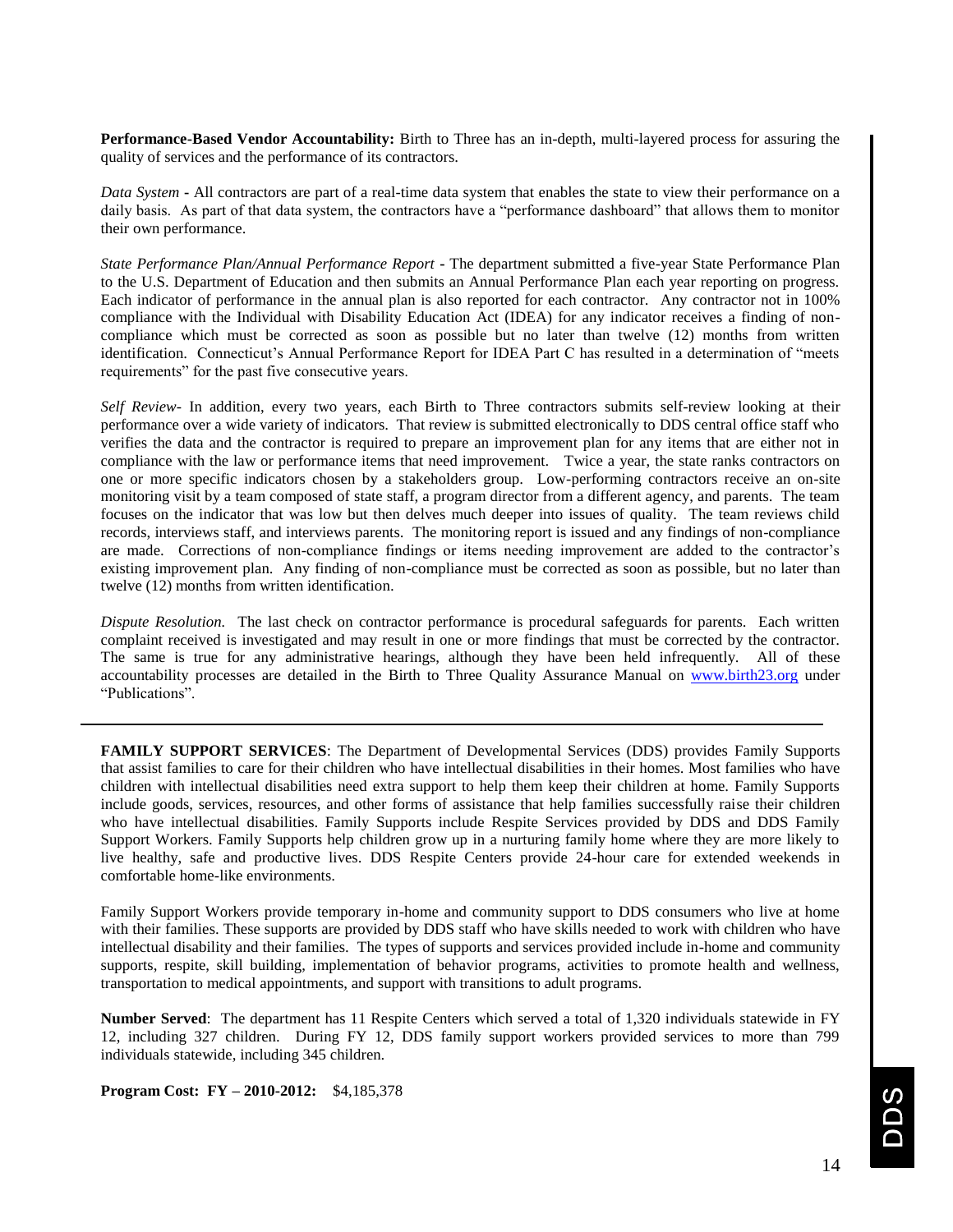**Performance-Based Standards:** The goal of DDS Family Supports is to provide a range of supports for families of children with intellectual disabilities so they can stay together and keep their children in the family home. DDS prioritizes family supports based upon the level of need of the child and the family; for instance, a child who is a high priority on the waiting list for residential services is also a high priority for services at respite centers.

**Performance-Based Outcomes:** Specific outcomes in measuring the success and effectiveness of Family Supports provided by DDS include the number of children and families served and the number and percentage of children who live in family homes compared to children in out-of-home placements.

**Performance-Based Vendor Accountability:** Family Supports are provided by DDS staff through the department's programs and are not contracted services. Family Support programs are operated based upon DDS policies and procedures specific to those services. The procedures are described in the eligibility criteria, priority for services, and service operational guidelines. DDS regional offices maintain data on the numbers of children and adults served. DDS has a centralized process to review requests for out-of-home placement for children. The department's Children's Services committee meets monthly to review any requests to place a child under age 18 out of the family home. The committee reviews alternative supports that have been put in place, makes recommendations for additional supports that may be successful in keeping families together and makes recommendations to the Commissioner regarding the appropriateness of placements.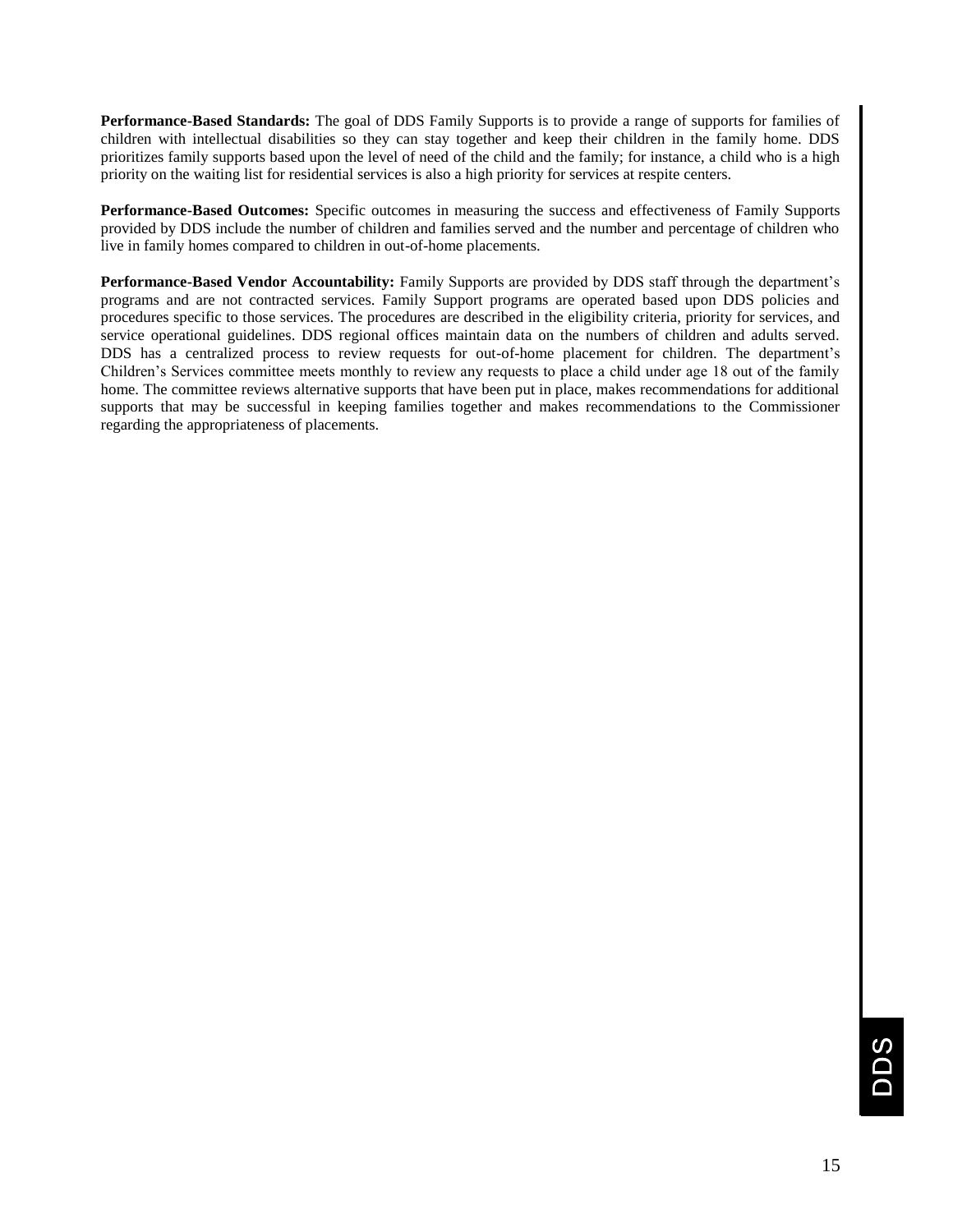- **Early Childhood Program**
- **Even Start Family Literacy Program**

**Early Childhood Program:** To significantly increase the number of accredited and/or approved spaces for young children in order to provide greater access to high-quality programs for all children; To significantly increase the number of spaces for young children to receive full-day, full-year child care services to meet family needs and to enable parents to become employed; and to establish a shared cost for such early care and education programs among the state and its various agencies, the communities and families. All programs must receive National Association for the Education of Young Children (NAEYC) or Head Start accreditation within three years of initial funding and must maintain such accreditation for continued funding to ensure high-quality programs for all children. Communities must offer a range of options regarding the length of program day and year in order to meet the needs of families. Families are offered a sliding fee scale as a means of providing affordable high-quality early education programming. The program serves resident children in priority school districts and competitive grant municipalities who are ages 3 and 4 years of age and children age 5 years of age who are not eligible to enroll in school.

**Number Served**: A total of 65 towns/school districts in Connecticut served 10,454 children in priority and competitive school readiness programs.

**Program Cost FY 2012**: \$74,838,095

**Performance-Based Standards:** Quality preschool services are available for 100 percent of eligible children in priority school districts. By 2015 every School Readiness classroom will have a teacher with an early childhood associates or bachelor's degree or higher. By 2020 every School Readiness classroom will have teacher with an early childhood bachelor's degree or higher. All of the School Readiness Programs are accredited or approved under the recognized systems.

**Performance-Based Outcomes:** Quality early childhood programs ameliorate the risk factors that lead to achievement gaps. Two components that contribute to program quality are: teachers with early childhood specific training; and systematic monitoring across multiple program components.

**Performance Measure 1:** Access to quality early childhood programs in eligible municipalities.



**Performance Measure 1: Access to Quality Programs in Eligible School Readiness Municipalities**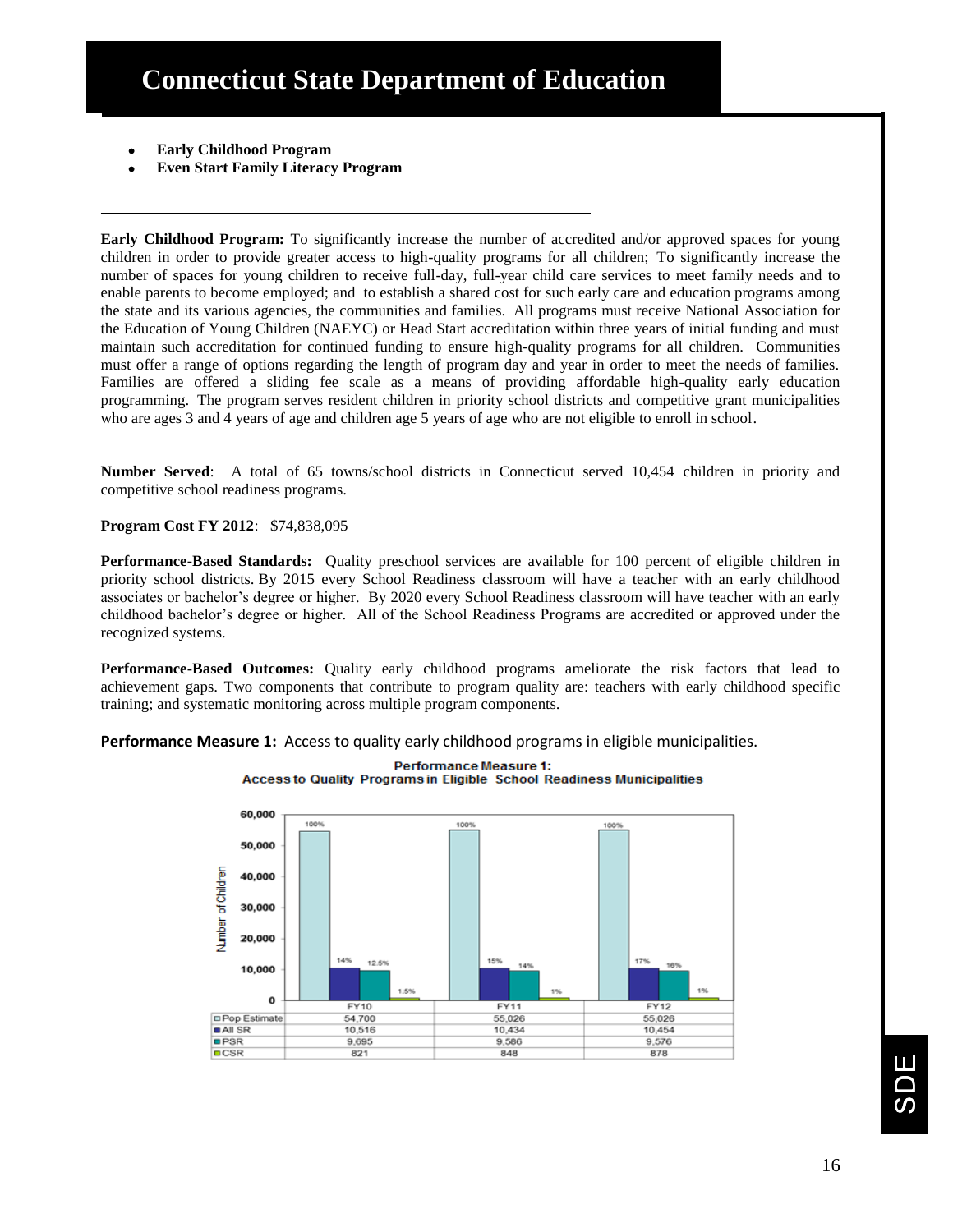This graph shows a comparison of the School Readiness-funded space capacity over the past three years in relation to the preschool population estimates, for eligible 3-4 year olds, in the 65 School Readiness Municipalities. The School Readiness municipalities show a slight increase in capacity to serve more preschool children. Level funding continues to prohibit significant increases in meeting the need for preschool services across the state.

**Performance Measure 2:** Progress of teacher qualifications toward a Baccalaureate degree.



Working collaboratively with the Early Childhood Professional Development Registry, the State Department of Education (SDE) can now report real-time data for this measure. Therefore, FY 10 and FY 11 data are available for this report. Since the Registry is unable to report teacher data at the classroom level, the CSDE further disaggregated teacher information from the Registry to provide an accurate picture, matching teacher to classroom. The CSDE found 305 School Readiness sites with 935 teachers. There does not seem to be significant progress toward attaining higher level teacher qualifications. However, there has been a major reduction in the number of teachers in the "undetermined" category due to more accurate credential verification. It is expected that the recent legislative change to mandate approval of college programs offering an early childhood type degree, and the timeline for teachers to reach the bachelor level by 2020, will shift movement toward attaining degrees.

**Performance Measure 3:** Progress toward quality standards.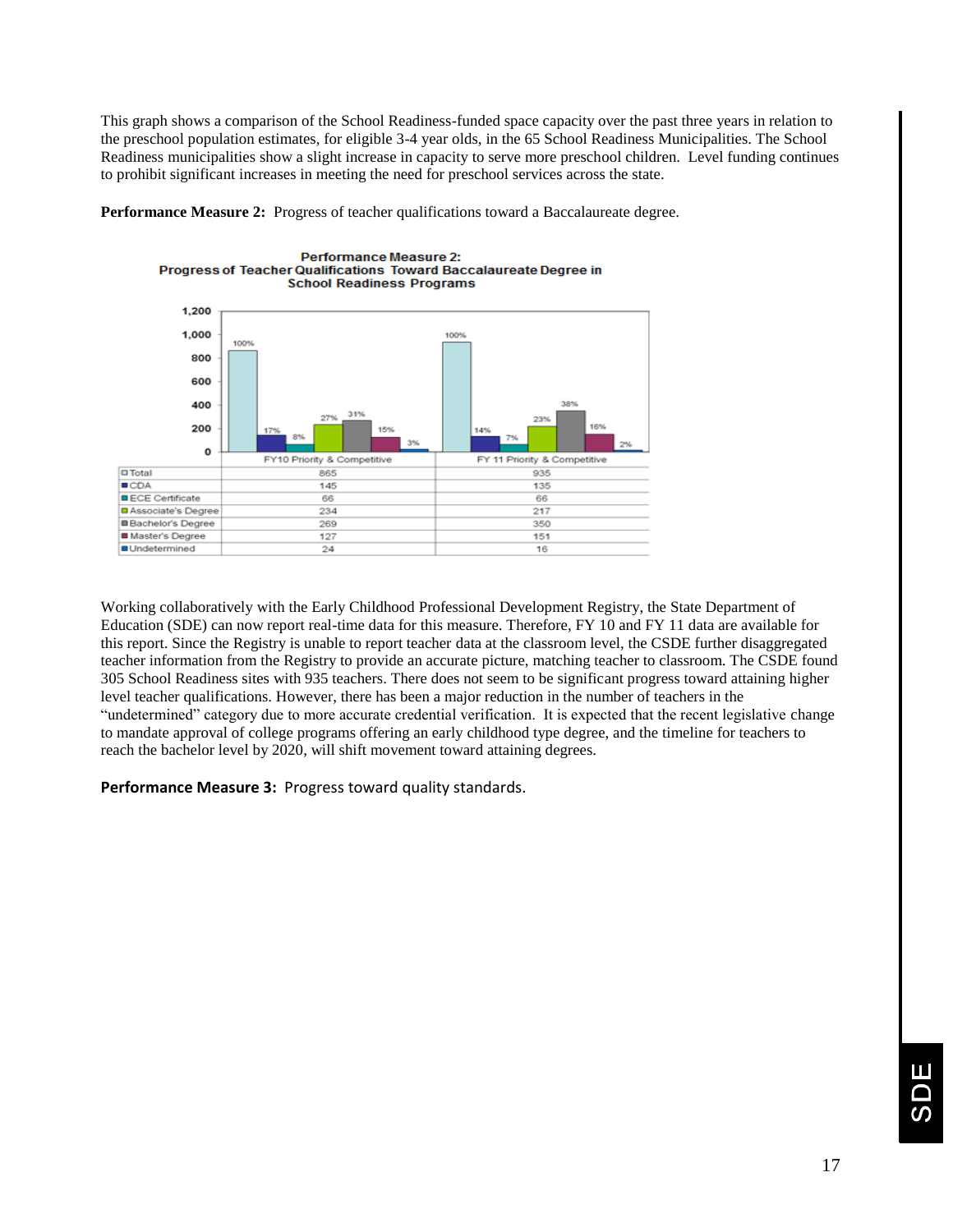

**Performance Measure 3: Progress Toward Quality Standards** 

There was a significant effort this year for programs to become NAEYC accredited. There are 297 School Readiness sites in Connecticut. 288 of these programs are participating in the NAEYC accreditation system; 99.98 percent of which hold accreditation and .02 percent are in process of achieving such status. There are 9 programs that hold Head Start status not pursuing NAEYC accreditation. The NAEYC and Head Start systems align with the School Readiness quality components and are therefore adopted as the School Readiness quality monitoring system. These systems address multiple program quality components such as health, curriculum, family, assessment, physical environment, teaching, leadership, and community partnerships.

**Performance-Based Vendor Accountablilty:** School readiness programs are based on ten quality components and provide supports and services for collaboration with community agencies, health, nutrition, parent education and services, transition to kindergarten, professional development that includes training in emerging literacy and diversity, family literacy, child and program evaluation, a sliding fee scale and a non-discriminatory admissions process. The plan to implement these supports and services is described by each school readiness program in their application. The program's adherence to the quality components is reported through the Connecticut School Readiness Preschool Program Evaluation System (CSRRPES), as well as state monitoring visits and community liaison site visits. These reports focus on the program's implementation of the services and emphasize collaboration with outside service providers in order to support the individual needs of families in the context of their community.

\_\_\_\_\_\_\_\_\_\_\_\_\_\_\_\_\_\_\_\_\_\_\_\_\_\_\_\_\_\_\_\_\_\_\_\_\_\_\_\_\_\_\_\_\_\_\_\_\_\_\_\_\_\_\_\_\_\_\_\_\_\_\_\_\_\_\_\_\_\_\_\_\_\_\_\_\_\_\_\_\_\_\_\_\_

**Even Start:** To break the cycle of poverty and illiteracy for low-income families. In FY 2012, Even Start moved from a federally funded program to a Connecticut State funded program to continue provide intensive family literacy services involving parents and children in a cooperative effort to help parents become full partners in the education of their children and assist children in reaching their full potential as learners. Even Start helps break the cycle of poverty and illiteracy by improving the educational opportunities of families most in need in terms of poverty and illiteracy by integrating early childhood education, adult literacy or adult basic education, and parenting education into a unified family literacy program. Local programs are implemented through cooperative projects that build on high-quality existing community resources, creating a comprehensive range of services for low income children and parents.

Even Start helps children and families achieve the academic standards set forth by the state and uses instructional programs that are based on scientifically-based reading research to:

- enrich language development, extend learning and support high levels of educational success for children birth to age seven and their parents;
- provide literacy services of sufficient hours and duration to make sustainable changes in a family;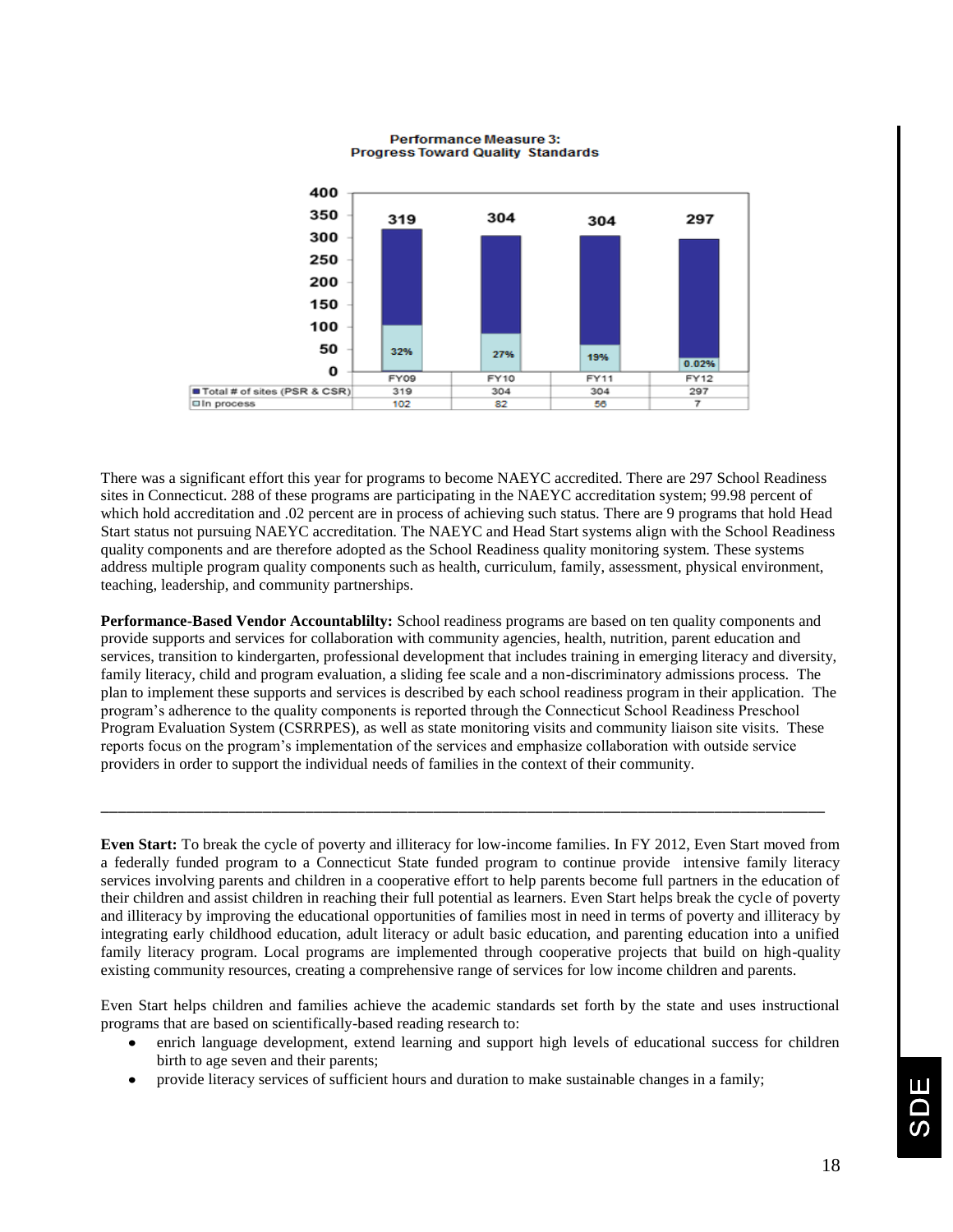- provide integrated instructional services for families, where children and their parents learn together to develop habits of life-long learning; and
- support families committed to education and to economic independence.

**Numbers Served:** Even Start in Connecticut operated with three programs serving high-need areas of Middletown, New London, and Torrington. Programs served 53 families (54 Even Start adults and 60 children) through all Even Start components. The number of programs supported has dropped significantly each year from a previous service level of 10 programs in FY 2003. One program operational in FY2011 closed due to lack of funding, leaving the remaining three programs.

#### **Program Cost: FY 2011-2012** \$479,919

#### **Performance-Based Standards:**

- 1. It is expected that 50 to 65 percent of the Even Start children birth through k-bound will meet the reading readiness standards for their age group.
- 2. It is expected that 40 percent or more of the adults will meet adult literacy goals in adult Basic Education or English as a Second Language reading and 60 per cent of the adults in a high school diploma or General Educational Development program will make progress toward attaining a high school diploma or its equivalency.
- 3. It is expected that 40 to 60 percent of the parents will meet standards for skill development in family literacy such as reading to child, encouraging child to read with them at home, etc.

**Performance –Based Outcomes:** After federal funding for this program was cut at the close of FY 2011, Even Start became fully funded by the state of Connecticut in FY 2012. Funding for this program was set at the FY2011 level of \$479,919. Even Start families at all three programs operational during FY2012 continue to make solid gains.

**Performance Measure 1:** Percent of Even Start children meeting standards in reading/reading readiness skills.

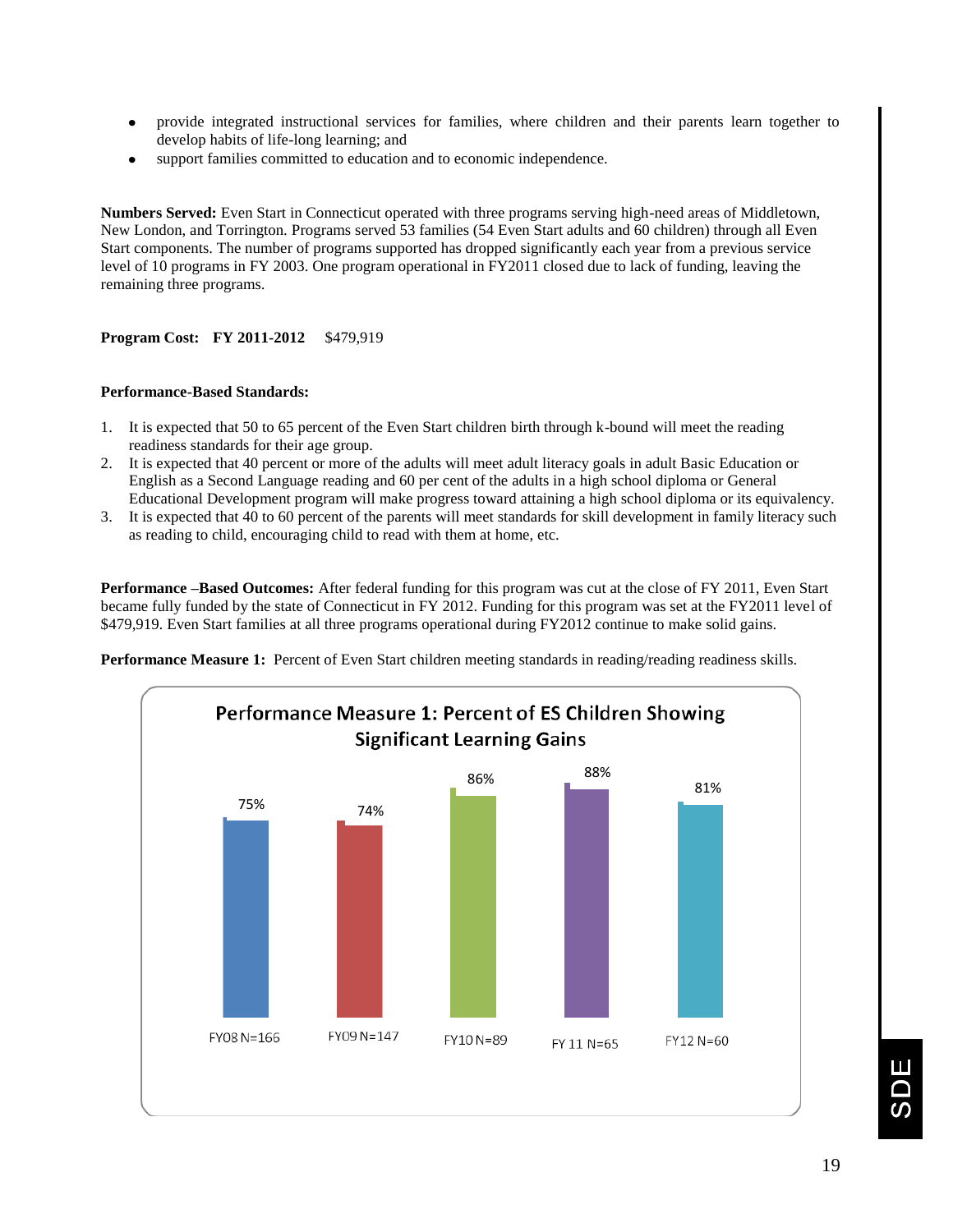Even Start program performance data over five years show that on average, 81percent of the children met or exceeded standards in reading readiness for their age group (birth to kinder-bound). Children participated an average of 55 hours per month in early childhood classrooms, interactive literacy activities and during home based instruction. This year, over 83% of the children were infants and toddlers and were assessed every four months using the Ages and Stages Questionnaire (ASQ). Other assessments used for older children include: Phonological Awareness Literacy Screening (PALS), the Peabody Picture Vocabulary Test (PPVT), Concepts About Print, and the Developmental Reading Assessment (DRA).

Although research data are not available for Connecticut, research from other states indicates that children who receive Even Start services outperform children who do not participate in Even Start. These studies suggest that Even Start children score significantly higher on measures of reading readiness and are twice as likely as non-Even Start children to be reading at or above grade level (Link, D.E. and Weirauch, 2005)

**Performance Measure 2:** Percent of Even Start parents showing significant learning gains or earning a high school diploma.



Over the past five years, adults in Even Start have consistently made significant gains. Every year, the program has exceeded its expected standard by more than 30 percent. The average percent of adults making significant progress during the year on their goals is 82 percent, exceeding the overall standard for adult literacy by 40 percent or more. These are impressive gains on measures of high school completion and English language acquisition.

**Performance Measure 3:** Percent of Even Start parents demonstrating gains in family literacy skills.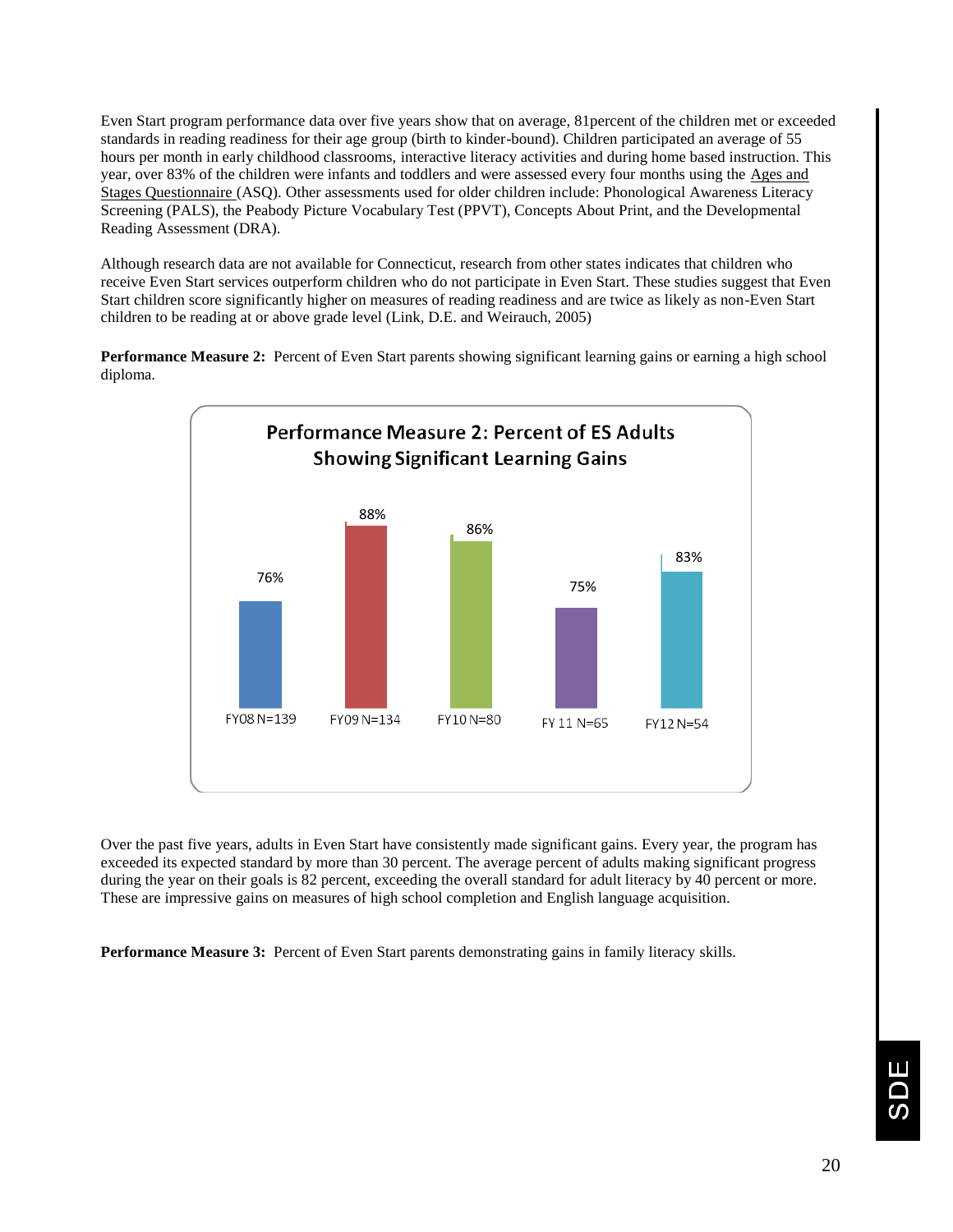

Results show that in the past five years, on average, 88 percent of the parents were observed to learn and apply parenting skills related to family literacy. Parents participate in parenting education classes, interactive literacy activities (with their child), and home-based instruction visits averaging 13 hours per month. Parents are encouraged to work directly with the child during interactive literacy activities and home-based instruction under the guidance of Even Start staff or collaborators. Parenting education classes are aligned with what children are learning in their early childhood classroom. Concepts underscored in parenting education are enhanced through application during interactive literacy activities and home-based instruction.

*Performance-Based Vendor Accountability:* Even Start is required to contract for local progarm evaluation. All programs must report on attendance and outcomes. They receive 3-5 visits per year from the evaluator who monitors the quality of Even Start components. To ensure quality, programs must develop local objectives that are measurable and meet standards. Local evaluation visits include participant record reviews, observations of components (protocol developed for each component), ECERS and ITERS reviews of early childhood classrooms, review of lesson plans, and conduct focus groups and interviews with participants and staff.

References:

.

*Link, D.E. and Weirauch, D.M. (2005). Questioning the validity of the evidence against family literacy programming: A critical analysis of the National Even Start Evaluations. Literacy Harvest/ Family Literacy forum, 12, 33-38 New York: Literacy Assistance Center.*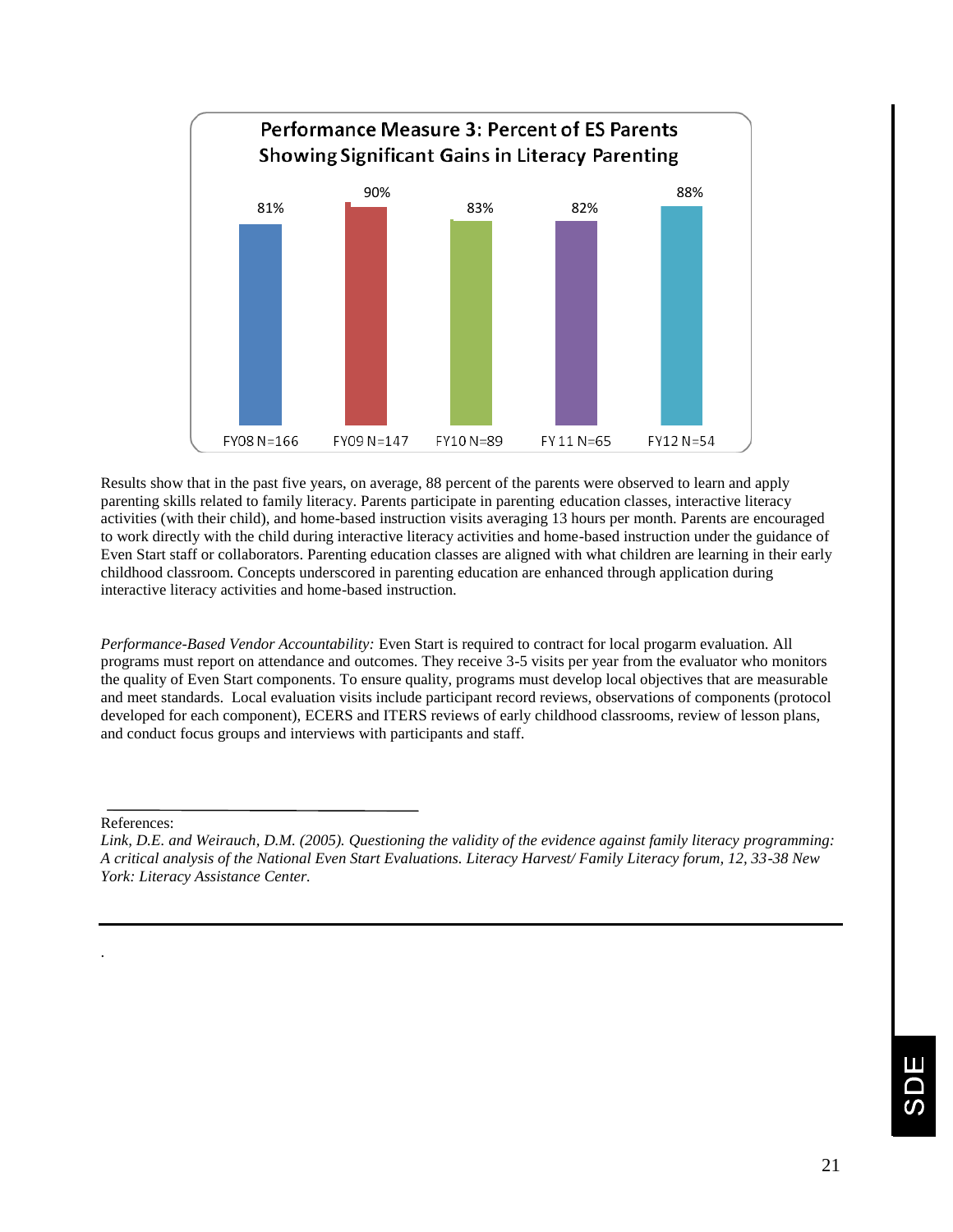# **Department of Labor**

- **Jobs First Employment Service**
- **Connecticut Youth Employment Program**

**Long-Term Agency Goals**: The Department of Labor (DOL) is committed to protecting and promoting the interests of Connecticut workers. In order to accomplish this in an ever-changing environment, the DOL assists workers and employers to become competitive in the global economy using a comprehensive approach to meeting the needs of workers and employers, and the other agencies that serve them.

Within the context of DOL's long term agency goals, the DOL has two programs that target families and children: Jobs First Employment Services (JFES) and CT Youth Employment Program. The goals of the JFES program are to enable all families who receive time-limited state cash assistance to become and remain independent of welfare through employment by the end of the 21-month durational limit on cash assistance. The goal of the CT Youth Employment Program (CYEP) is to provide low-income youth aged 14 through 24 years with meaningful paid work experiences.

**Strategies**: To meet the goals of the JFES program, parents on cash assistance are provided with employment-related assessments, job counseling, case management, vocational education, adult basic education, subsidized employment and support services to enable them to become employed before their cash assistance ends. TFA recipients often have multiple and/or severe barriers to participating in the program and obtaining and retaining employment. The program offers intensive, home-based case management which provides in depth assessments and

assistance obtaining the services necessary to overcome the barriers to employment.

To meet the goals of the CYEP program, low-income youth are provided with job-readiness training, career exploration and guidance, exposure to the world of work and paid work experience.

**Measure of Effectiveness**: The DOL measures the effectiveness of these programs by collecting and reporting on obtained employment information on these two groups. The JFES program issues monthly figures on the number of JFES participants who are employed by vendor and statewide. The number of participants with earnings higher than the TFA payment standard and the Federal Poverty Level are also issued monthly. JFES contracts with vendors contain performance standards and contractors' performance are measured and issued once the wage file information is available.

CYEP measures effectiveness by collecting data on the number of youth to participate in a paid work experience and compare these numbers to the vendors' goals as stated in their contracts. DOL also collects data on the number of youth to participate in job-readiness training and to receive support services. Compliance monitoring is conducted at all five regional Workforce Investment Boards (WIBs). This includes a review of financial management, consisting of financial reporting, cost allocation methodology, cash management, allowable costs, payroll controls, audit requirements, procurement and property controls. Also, WIA eligibility verification for youth is reviewed by sampling client files throughout the state.

**Jobs First Employment Services:** Provides employment services to families in receipt of time-limited state cash assistance. These services assist TFA recipients to prepare for, find and keep employment so that they can become independent from welfare.

\_\_\_\_\_\_\_\_\_\_\_\_\_\_\_\_\_\_\_\_\_\_\_\_\_\_\_\_\_\_\_\_\_\_\_\_\_\_\_\_\_\_\_\_\_\_\_\_\_\_\_\_\_\_\_\_\_\_\_\_\_\_\_\_\_\_\_\_\_\_\_\_\_\_\_\_\_\_\_\_\_\_\_\_\_\_\_\_\_\_\_\_\_

**Number Served**: 15,742 annual caseload

**Program Cost: FY: 2011-2012:** \$17,741,841

22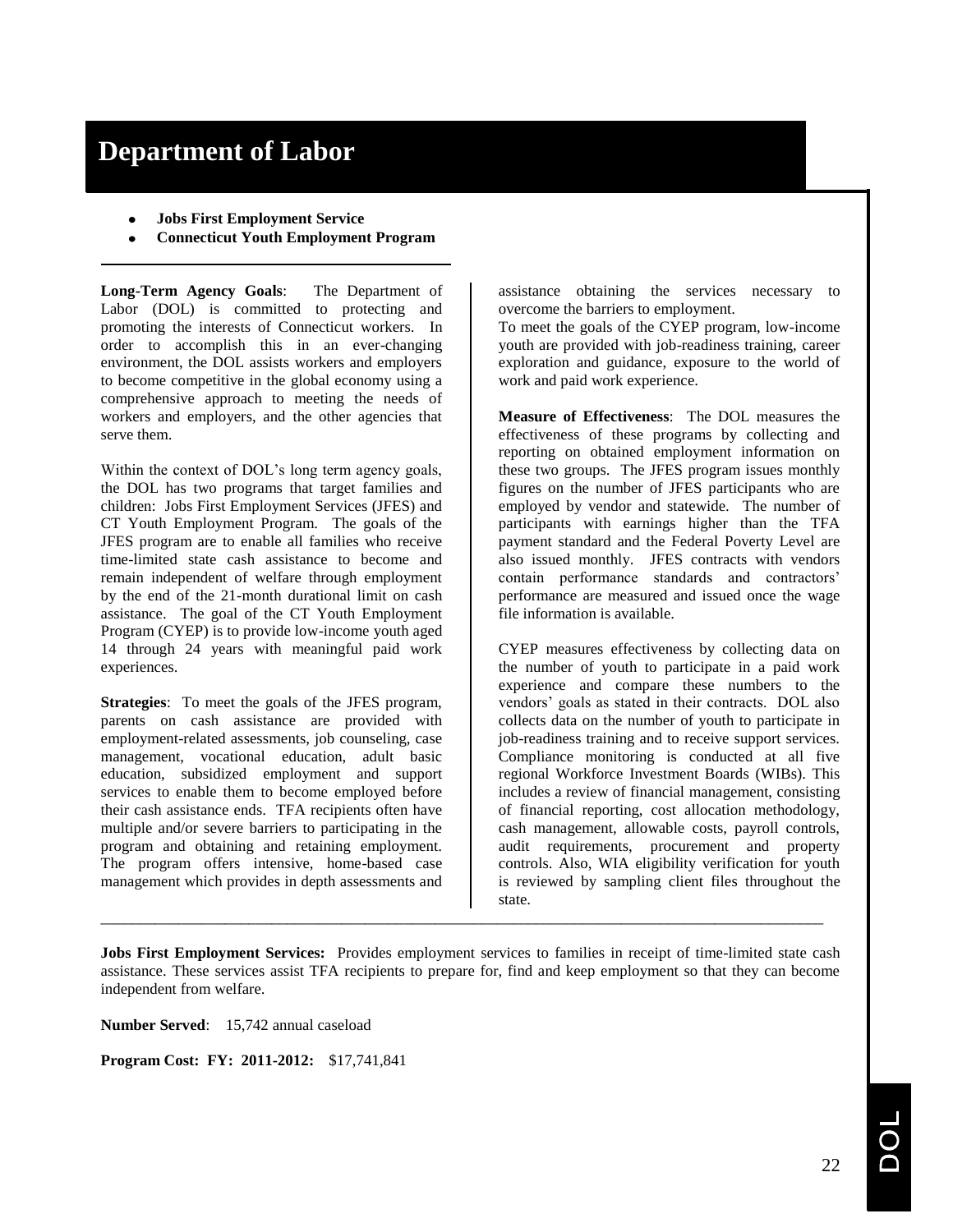#### **Performance-Based Standards:**

- Number of participants to obtain employment during the State Fiscal Year
- Number of participants and percentage of JFES caseload to obtain employment with wages higher than the cash benefit that they receive during the State Fiscal Year
- Number of participants and percentage of JFES caseload to obtain employment with wages higher than the federal poverty level for their family size during the State Fiscal Year

#### **Performance-Based Outcomes: SFY 12 complete employment data will not be available until January 2013**.

SFY 11 data is: total annual caseload 16,490, 6,437 or 39% of the caseload obtained employment; 5,449 or 33% of the caseload earned wages above temporary family assistance benefits; and 1,793 or 11% of the caseload earned wages above the federal poverty level.

**Performance-Based Vendor Accountability**: Indicators of performance toward achieving these standards at contractor and statewide levels are determined and issued monthly. Contracts with program vendors and subcontractors include these performance base standards. Standards are measured using the DOL wage data when it is available (normally six months after the end of a program period). Until the recent recession, all vendors consistently met these standards.

**Connecticut Youth Employment Program:** State funded subsidized employment program for low-income youth aged 14 through 24 years. The Youth Employment provides employment opportunities, work-readiness training and supportive services. In some instances, academic remediation is also provided.

**Number Served**: 2,312 youth served through the Summer. Services were continued to more than 350 youth in year-round services.

#### **Program Cost: FY – 2011-2012:** \$3,500,000

**Performance-Based Standards:** As established in the contract, the number enrolled and successfully completed the program and the wages paid.

**Performance-Based Outcomes:** FY 2011 –2012 – 2,312 youth served and 2,192 successful completions. Services were continued to more than 350 youth in year-round services.

**Performance-Based Vendor Accountability**: Workforce Investment Boards (WIBs) solicit employers and worksites either directly or through subcontracts with municipalities and community-based organizations. WIBs ensure employers comply with applicable wage and workplace standards. The Department of Labor monitors program operations for proper and timely payment of wages, to ensure funds are spent primarily on wages, and program objectives are met.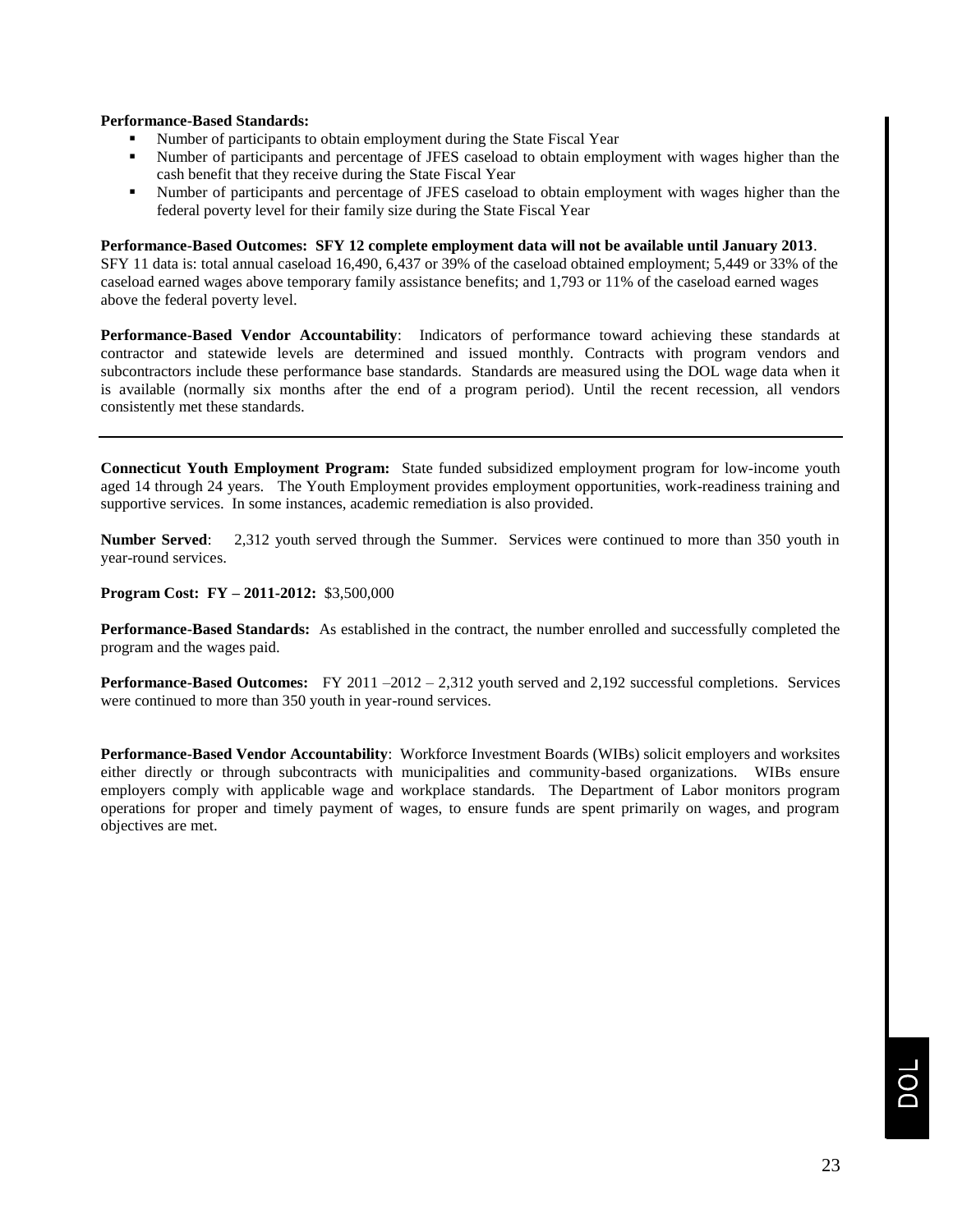- **Best Practices Initiative**
- **Local Prevention Council**
- **Partnership for Success**
- **Regional Action Council**  $\bullet$
- **Statewide Service Delivery Agent**
- **Tobacco Prevention and Enforcement**
- **Tobacco Compliance Check Inspection**

**Long-Term Agency Goals:** The goals of the Department of Mental Health and Addiction Services (DMHAS) include:

- Reduce the incidence of problem behavior and improve the health and well-being of Connecticut's citizens.
- Achieve quantifiable decreases in substance abuse rates across the state.
- Establish a quality care management system to achieve defined goals, service outcomes and the continued improvement of the integrated DMHAS health care system.
- Maintain a broad array of programs and practices that are data informed and will respond to changing needs as the prevention system grows.
- Increase workforce capacity to provide culturally competent and integrated services to persons whose needs are challenging or not well met.
- Create a resource base to support DMHAS' prevention services goals, expansions, and fiscally sound system investments

**Strategies:** The Departments' strategies include:

- Assess the prevention needs for youth, families and communities across the state
- Provide cost-effective, research based, developmentally appropriate prevention services that promote the health & well-being of children and families
- Develop, maintain and increase partnerships with state and local agencies to implement, evaluate and diffuse effective prevention programs and strategies that focus on youth and families
- Implement program standards to monitor the service system
- Increase funding of evidence-based programs that focus on families, early childhood and youth development
- Explore resources to implement the  $\bullet$ prevention data infrastructure, policy and program recommendations
- $\bullet$ Provide training and technical assistance to increase the cultural ability of prevention program providers to work effectively with youth and parents from culturally**,**  economically and geographically diverse populations

#### **Performance-Based Outcomes:**

- Increased number of evidence-based  $\bullet$ programs for youth, families and professionals that focus on youth suicide prevention, tobacco and alcohol use prevention
- A more refined quality assurance process that  $\bullet$ assesses effectiveness and fidelity of implementation of prevention programs
- An integrated state plan that supports  $\bullet$ families and communities in youth and early childhood development
- Increased partnerships with state and local  $\bullet$ agencies
- Increased number of providers trained and  $\bullet$ receiving technical assistance on cultural competency
- Increased cost-effectiveness and community  $\bullet$ readiness to implement prevention programs

#### **Population Outcomes**

- Reduction in the drug/alcohol use  $\bullet$
- Reduction in suicidal behavior among youth  $\bullet$ and young adults
- Increased employment or school retention
- Decreased criminal justice involvement  $\bullet$
- Increased social connectedness  $\bullet$

#### **Program Outcomes**

- Increased enforcement of alcohol, tobacco  $\bullet$ and other drug laws
- $\bullet$ Reduction in retailer violation rates for tobacco sales to minors
- Reduction in access to alcohol, tobacco and  $\bullet$ illegal drugs by minors

**Measure of Effectiveness:** DMHAS continues to document gains in the federal health outcome measures, namely:

 $\bullet$ A reduction in cigarette and other tobacco use rates among 12-17 year-olds, as well as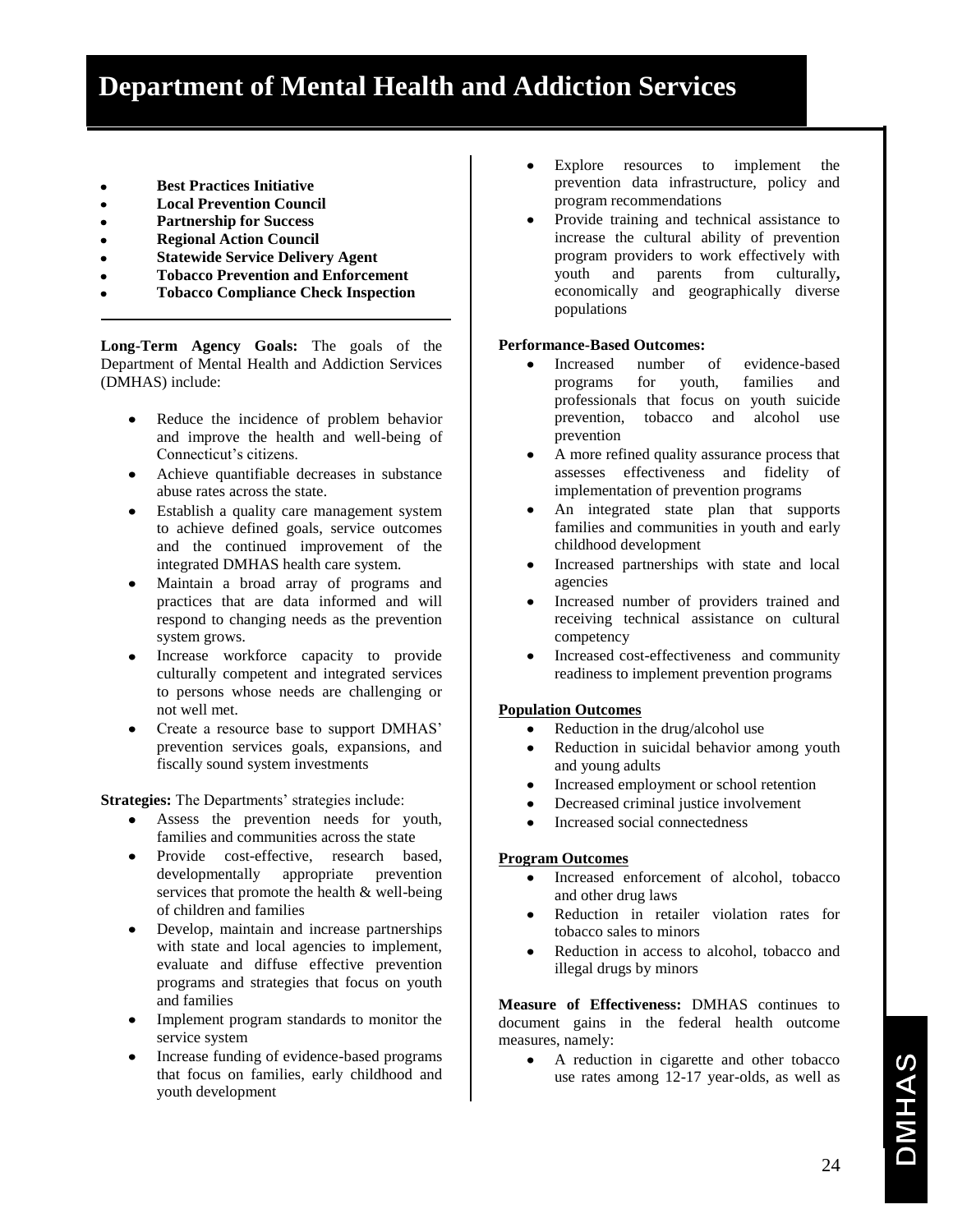recent use of illicit drugs across all ages (2008 NSDUH report)

- Although alcohol and marijuana use remains above the national average, the state has seen a reduction in alcohol use rates over the past year among ages12-20 and 21 and over
- The number of tobacco merchants selling tobacco products to minors has decreased to 11.3% in 2011 from a high of 70% in 1996
- The percentage of funded prevention programs that are evidence-based has increased to 73% in 2009 from 65.5% in 2008. The percentage of expenditures spent

on evidence-based programs and strategies has also increased.

**Methods:** DMHAS provides Prevention services aimed at increasing the health & wellness of children and their families through funding and assessing its pool of over 160 non-profit providers statewide. To address disparities, DMHAS contracts with several statewide and regional technical assistance resources to ensure that all products, activities and services are culturally competent and developed and implemented with fidelity.

**BEST PRACTICES INIATIVE:** Fourteen (14) statewide funded projects that employ a population-based public health approach to address demonstrated substance abuse prevention needs. Contractors conduct activities focusing on the prevention of community problem substance use utilizing the five-step Strategic Prevention Framework. Approximately 50% of their overall funding for the initiative is used to reduce underage drinking and related consequences in youth ages 12-20 with the remaining funds used to reduce other problem substance use identified through a regional needs assessment process.

**Number Served:**A total of 185,376 children, family members, prevention and treatment professionals, as well as other adults were served in SFY 12.

#### **Program Cost: FY 2011-2012:** \$1,872,736

**Performance –Based Standards:** DMHAS requires programs under the Best Practices Initiative to adhere to Prevention Program Operating Standards. These standards establish a minimum level of program operation intended to reflect quality and articulate a service philosophy that promotes health and builds strengths. The purpose of the standards is to provide assurances to the public that alcohol and drug abuse prevention and early intervention programs are regulated under a set of minimum standards established by DMHAS.

**Performance-Based Outcomes:** Contractors under this initiative are expected to:

- Assess the risk and protective factors associated with problem substance use and related consequences in targeted communities using relevant epidemiological and other data
- Build community capacity to understand and implement prevention strategies utilizing existing substance use prevention coalitions of community leaders, key stakeholders and representatives of underserved populations
- Update DMHAS-approved prevention plans for problem substance use and related consequences that describes evidence-based environmental interventions/strategies to reduce problem substance use consumption
- Implement evidence-based interventions/strategies to reduce problem substance use consumption, and
- Evaluate changes in problem substance use consumption and consequences in the target population.

**Performance –Based Vendor Accountability:** Program contractors for this initiative complete a strategic plan of community needs and resources, evidence-based programs and strategies to address them and evaluation information and measures. An action plan that sets the stage for the collection of process measures necessary for federal reporting is also completed. It identifies and codes the action steps for implementing goals and objectives, the staff hours required to implement activities and the numbers to be served by each activity. Contractors are required to use the federal guidance document for identifying and selecting evidence-based programs which assures program fidelity and fit. Progress reports are also required and consist of bi-monthly narrative and process data submitted electronically. The report generally allows contractors to share information with DMHAS regarding program participants and services that are delivered and helps staff to track compliance with contractual obligations as well as provides an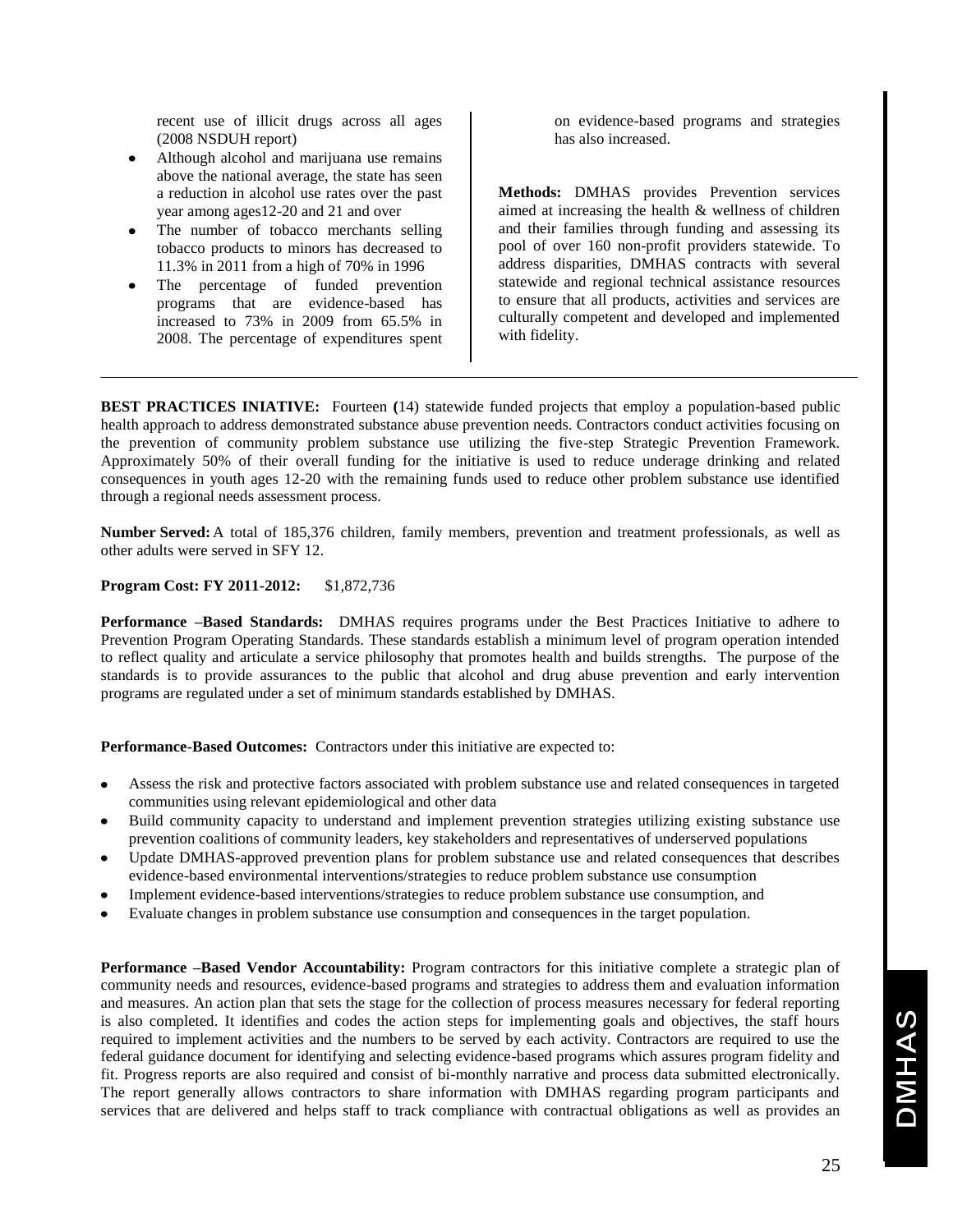opportunity to discuss any program changes and challenges. An annual site visit by DMHAS staff is conducted to validate program activities, assess continuing contractor capacity, determine technical assistance needs, and substantiate eligibility for continued funding.

**Local Prevention Council Programs:** The Local Alcohol, Tobacco and Other Drug Abuse Prevention Council Grant Program (LPCP) initiative supports the activities of local, municipal-based alcohol, tobacco, and other drug (ATOD) abuse prevention councils. The intent of this grant program is to facilitate the development of ATOD abuse prevention initiatives at the local level with the support of chief elected officials. The specific goal of this grant initiative is to increase public awareness focused on the prevention of ATOD abuse, and stimulate the development and implementation of local substance abuse prevention activities **primarily focused on youth through 120 local municipal and town councils serving the 169 towns and cities in Connecticut.**

Local Prevention Councils (LPCs) are advisory and coordinative in nature and reflective of each community's racial/ethnic, political, and economic diversity. Councils include representation from professionals working in the prevention field in general and ATOD abuse prevention in particular. Additionally, council membership includes a cross-section of the community which it serves including city/town agencies, organizations, communities and ethnic groups, parents, media, business, senior citizens, health care sector, etc., concerned with prevention issues. The LPCP initiative is designed to: 1) support the on-going prevention activities of established councils; 2) support specific prevention projects of local councils; and 3) support activities that increase public awareness of the problem of ATOD use and abuse.

**Number Served:** A total of 799,519 elementary and high school students, parents and family members, school faculty and staff, were served in SFY 12.

**Program Cost: FY 2011-2012:** \$552,470

**PARTNERSHIP FOR SUCCESS:** The Partnership for Success (PFS) Initiative uses a public health approach in over 30 municipalities and statewide across college campuses to decrease alcohol consumption in youth ages 12 to 20. Programs under this initiative build on existing resources to implement environmental strategies known to be effective in reducing youth alcohol use rates, such as curtailing retail and social access, policy change, enforcement, media advocacy, and parental and merchant education. The initiative is intended to measure changes in underage drinking utilizing student survey and social indicator data. The target populations are: school aged children 12 to 17 years old, college students 18 to 20, and those adults who influence these youth including parents, family members, care-givers, schools, communities at large and the agencies, organizations and institutions within those communities.

**Number Served:** 51,728 individuals were served by PFS coalitions between July 2011 and June 30, 2012.

#### **Program Cost: FY –2011-2012** \$ 2,300,000

**Performance-Based Standards:** DMHAS requires programs under the PFS Initiative to adhere to Prevention Program Operating Standards. These standards establish a minimum level of program operation intended to reflect quality and articulate a service philosophy that promotes health and builds strengths. The purpose of the standards is to provide assurances to the public that alcohol and drug abuse prevention and early intervention programs are regulated under a set of minimum standards established by DMHAS.

#### **Performance-Based Outcomes: Contractors under this initiative are expected to:**

Assess risk and protective factors associated with underage alcohol consumption and related consequences in the target community using relevant epidemiological and other data.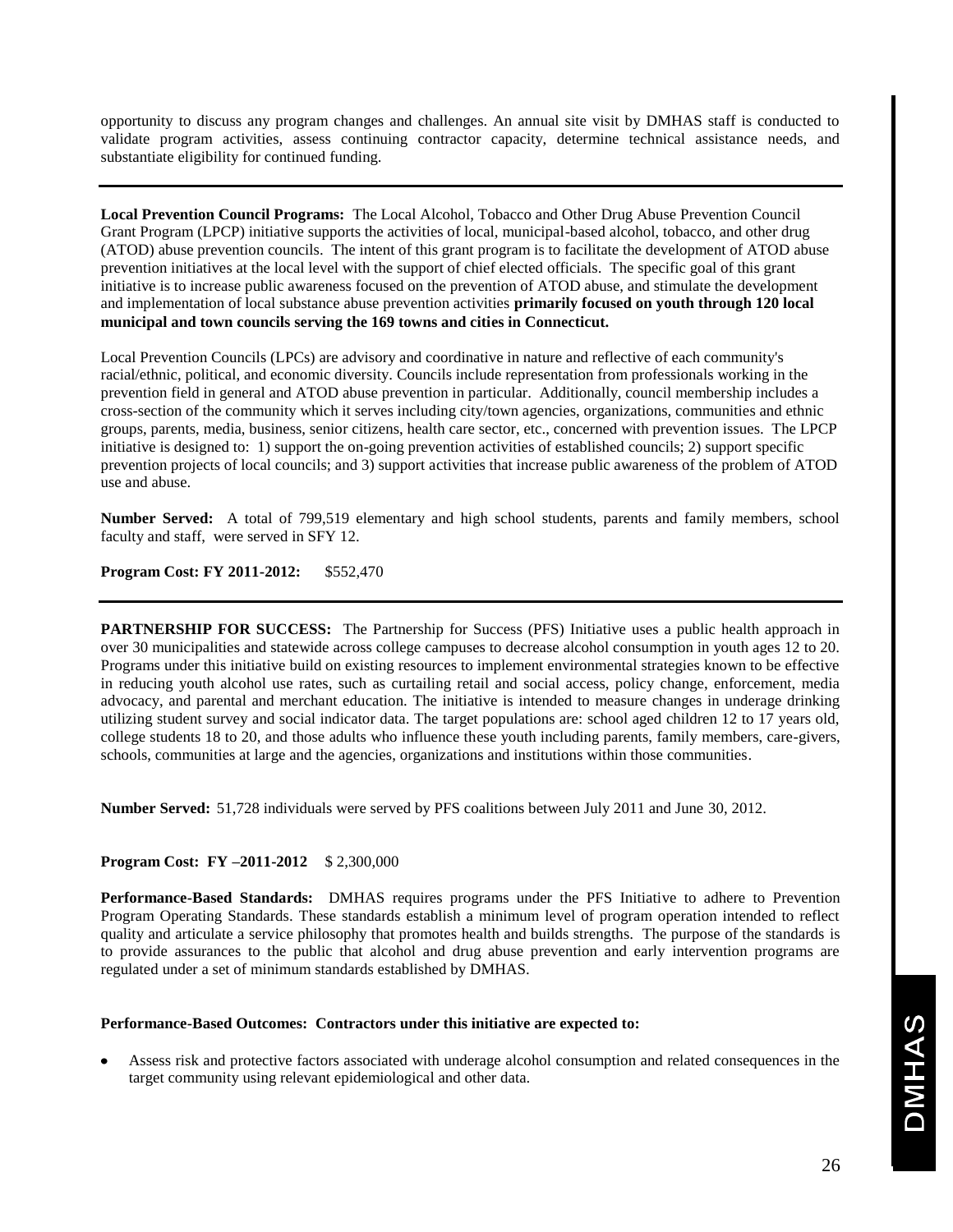- Build community capacity to understand and implement prevention strategies utilizing existing alcohol prevention coalitions of community leaders, key stakeholders and representatives of underserved populations
- Develop a community strategic plan that describes community methods to address the underage alcohol consumption using environmental strategies
- Implement evidence-based or innovative environmental intervention(s)/strategies to reduce underage alcohol consumption, and
- Evaluate reductions in past 30 day use of alcohol by the target population. Evaluate community changes in underage alcohol consumption risk and protective factors through changing data and new information on alcoholrelated problems in the community.

**Performance-Based Vendor Accountability***:* Program contractors for this initiative complete a five-step planning process to guide their prevention activities. The steps include: 1) assessing population needs; 2) building capacity to address the needs; 3) developing a comprehensive strategic plan that articulates a vision for organizing programs, policies and practices to address the needs; 4) implementing evidence-based programs, practices and policies identified in step 3; and 5) monitoring implementation and evaluating effectiveness. Contractors also complete an action plan which identifies and codes the action steps for implementing their plan, the staff hours required to implement activities and the numbers to be served by each activity. Progress reports are also required and consist of bi-monthly narrative and process data submitted electronically. The report generally allows contractors to share information with DMHAS regarding program participants and services that are delivered and helps staff to track compliance with contractual obligations as well as provides an opportunity to discuss any program changes. An annual site visit by DMHAS staff is conducted to validate program activities, assess continuing contractor capacity, determine technical assistance needs, and substantiate eligibility for continued funding.

**Regional Action Council:** Thirteen (13) sub-regional planning and action councils that have responsibility for the planning, development and coordination of behavioral health services in their respective region.

Regional Substance Abuse Action Councils (RACs) are public-private agencies comprised of community leaders. Its purpose is to establish and implement an action plan to develop and coordinate needed services across the behavioral health continuum. These services are generally described as a continuum of care which includes community awareness and education, prevention, intervention, treatment and aftercare. The members of the Regional Action Council serve as volunteers assisted by professional staff. Members include representatives of major community leadership constituencies: chief elected officials, chiefs of police, superintendents of schools, major business and professional persons, legislators, major substance abuse service providers, funders, minority communities, religious organizations and the media.

**Number Served:** A total of 1,656,826 children, family and community members, and prevention professionals were served in SFY 12.

#### **Program Cost: FY 2011-2012** \$1,851,867

**Performance Based-Standards:** DMHAS requires all contractors to adhere to Prevention Program Operating Standards. These standards establish a minimum level of program operation intended to reflect quality and articulate a service philosophy that promotes health and builds strengths. The purpose of the standards is to provide assurances to the public that alcohol and drug abuse prevention and early intervention programs are regulated under a set of minimum standards established by DMHAS.

**Performance-Based Outcomes:** Performance outcomes for the RACs are as follows:

- 100% of towns in sub regions are funded through Local Prevention Councils
- 25% of funding efforts are focused toward underage alcohol initiatives resulting in a reduction in use across sub regions
- 25% of funding efforts are directed towards the prevention of underage tobacco use resulting in a violation rate of less than 20% among tobacco retailers in the sub region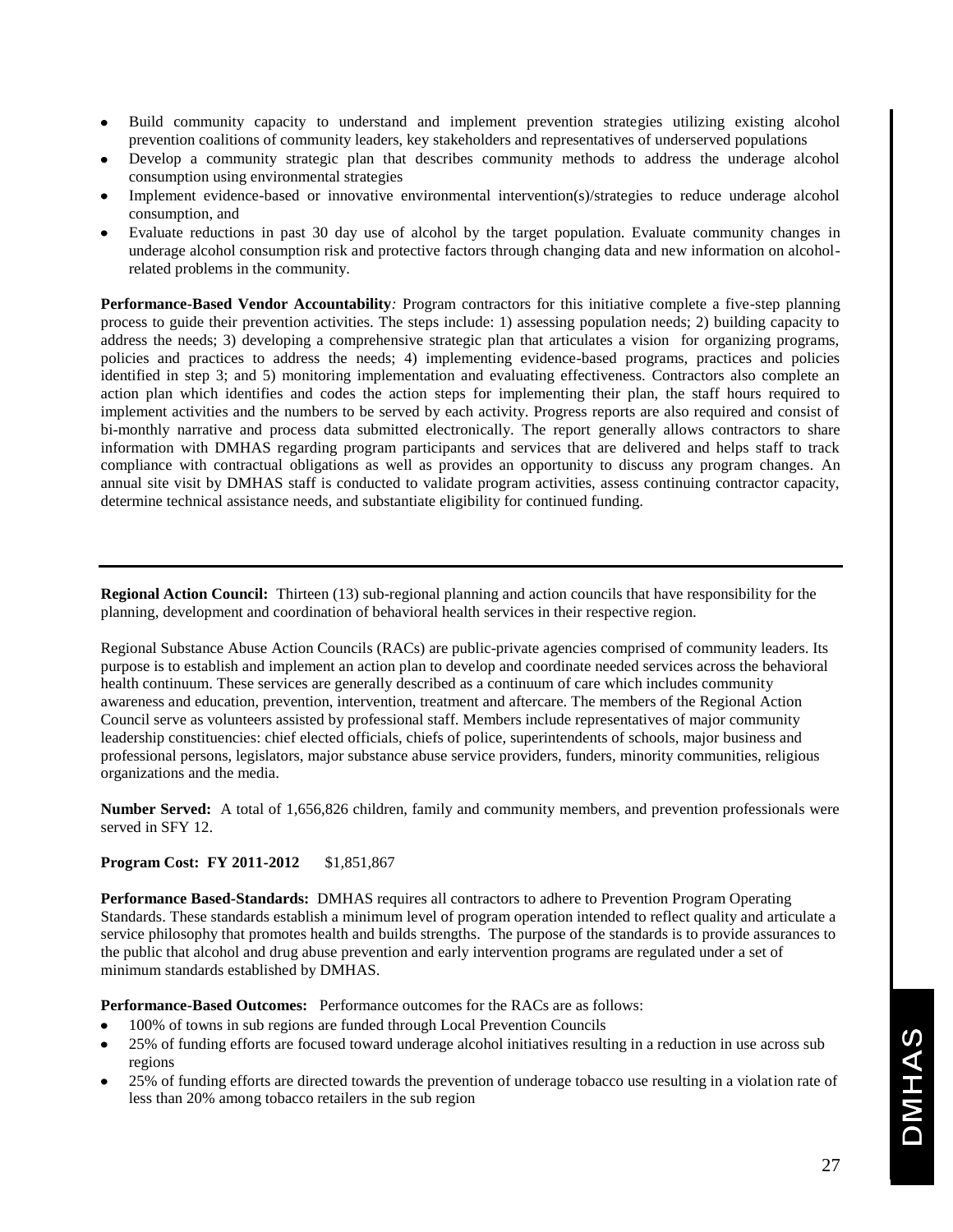- The development of a Priority Needs Assessment on the substance abuse continuum of care from prevention through treatment and recovery in the sub region
- The development of SPF Sub-Regional Profiles to include alcohol, prescription drugs, heroin, cocaine, marijuana and other substances of note

**Performance-Based Contractor Accountability:** Program contractors for this initiative complete program information and measures during the biannual contract renewal process. An action plan that sets the stage for the collection of process measures necessary for federal reporting is also completed. It identifies and codes the action steps for implementing goals and objectives, the staff hours required to implement activities and the numbers to be served by each activity. Progress reports are also required and consist of bi-monthly narrative and process data submitted electronically. The report generally allows contractors to share information with DMHAS regarding program participants and services that are delivered and helps staff to track compliance with contractual obligations as well as provides an opportunity to discuss any program changes. An annual site visit by DMHAS staff is conducted to validate program activities, assess continuing contractor capacity, determine technical assistance needs, and substantiate eligibility for continued funding.

**\_\_\_\_\_\_\_\_\_\_\_\_\_\_\_\_\_\_\_\_\_\_\_\_\_\_\_\_\_\_\_\_\_\_\_\_\_\_\_\_\_\_\_\_\_\_\_\_\_\_\_\_\_\_\_\_\_\_\_\_\_\_\_\_\_\_\_\_\_\_\_\_\_\_\_\_\_\_\_\_\_\_\_\_\_\_\_\_\_**

**STATEWIDE SERVICE DELIVERTY AGENT:** The Statewide Services Delivery Agents (SSDA), also known as the DMHAS Resource Links, are four entities funded by DMHAS to support prevention efforts across the state by building the capacity of individuals and communities to deliver prevention services. Their target populations include local communities, individuals, and agencies providing prevention programming; regional and statewide service agencies; societal organizations and institutions, e.g. corporate, medical, religious and recreational entities. The Statewide Service Delivery Agents utilize multiple strategies like information and public awareness, education, community development, capacity building and institutional change, and social policy to promote the health and well being of all Connecticut's residents across the life span. Within the last two years these SSDAs have provided distinct services to move Connecticut's prevention system to align with the blueprint of the Strategic Prevention Framework (SPF).

The Statewide Services Delivery Agents consists of the following entities:

- 1. Connecticut Clearinghouse is a comprehensive information resource center that makes available thousands of books, tapes and printed reports, and provides electronic access to the latest information on substance abuse, mental health and a variety of other issues.
- 2. Multicultural Leadership Institute, Inc. is an agency dedicated to promoting culturally and linguistically proficient services regarding the prevention of ATOD and other related problems among African origin and Latino populations.
- 3. Governor's Prevention Partnership is a statewide organization comprising of public/private partnerships designed to change the attitudes and behaviors of Connecticut youths and adults toward substance through its School, Campus, Workplace and Media Partnerships.
- 4. Prevention Training Collaborative **-** is to provide prevention practitioners and others in the field of prevention the training needed to obtain and maintain certification status and provide support to individuals looking to increase their knowledge and skills in the prevention area.

**Number served:** A total of 426,472 children, family and community members, and prevention professionals were served in SFY 12.

#### **Program Cost**: **FY 2011-2012:** \$1,835,726

#### **Performance-Based Standards:**

1. DMHAS requires contractors to adhere to Prevention Program Operating Standards. These standards establish a minimum level of program operation intended to reflect quality and articulate a service philosophy that promotes health and builds strengths. The purpose of the standards is to provide assurances to the public that alcohol and drug abuse prevention and early intervention programs are regulated under a set of minimum standards established by DMHAS.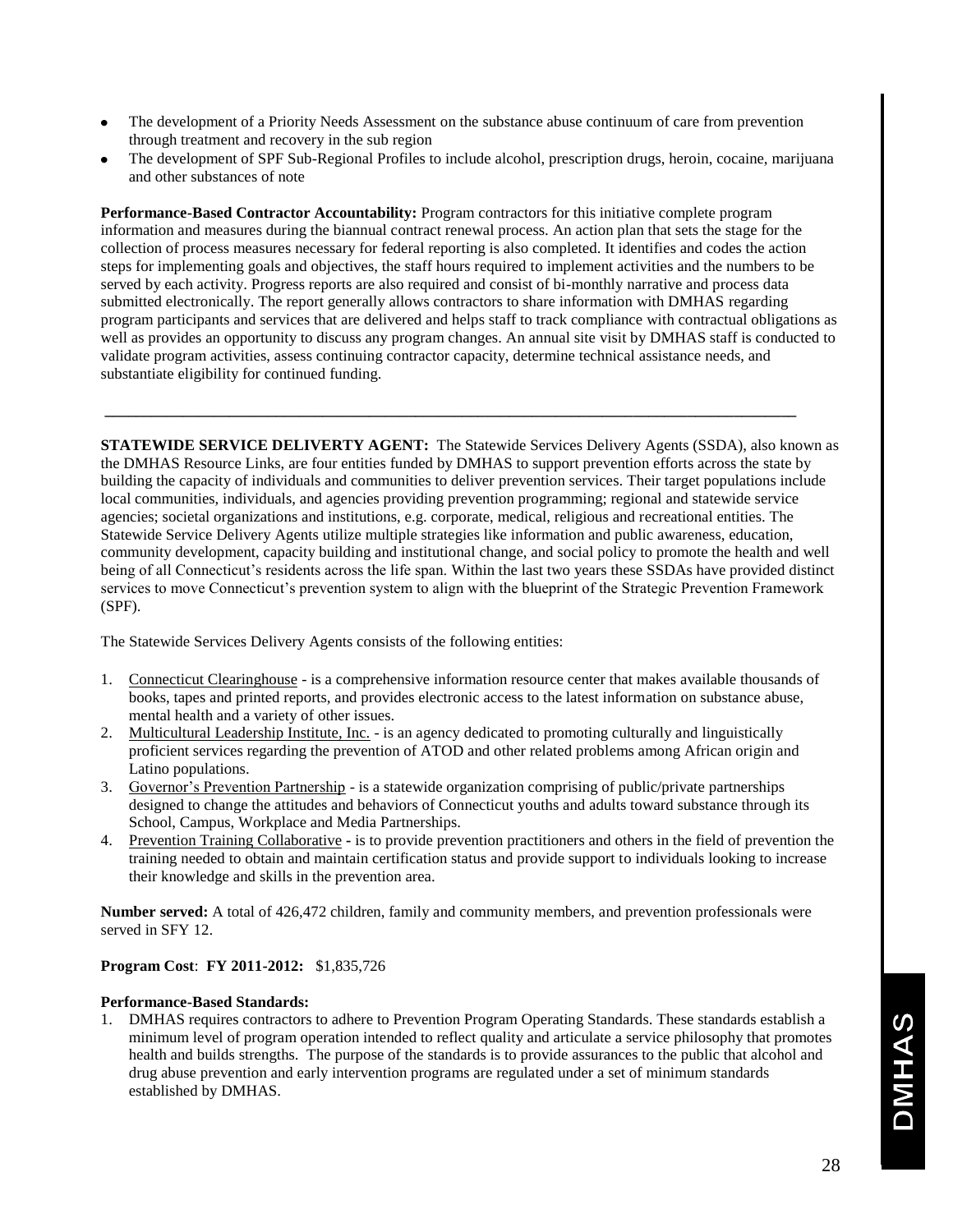#### **Performance-Based Outcomes:**

- $\bullet$ Improvement in the health and wellness of gay, lesbian, bisexual, trans-gendered and questioning clients
- Increase in the number of DMHAS providers with approved cultural competency plans
- Increase in the number of Hispanic and African American staff in substance abuse agencies across the state  $\bullet$
- Increase in the number of school and community based mentoring programs
- Reduction in the state rate for underage drinking
- Increase in the number of resources aimed at alcohol, tobacco and other drug prevention
- Increase in the capacity of prevention contractors to implement evidence-based programs, policies and practices

**Performance-Based Vendor Accountability:** Program contractors for this initiative complete program information and measures during the biannual contract renewal process. An action plan that sets the stage for the collection of process measures necessary for federal reporting is also completed. It identifies and codes the action steps for implementing goals and objectives, the staff hours required to implement activities and the numbers to be served by each activity. Progress reports are also required and consist of bi-monthly narrative and process data submitted electronically. The report generally allows contractors to share information with DMHAS regarding program participants and services that are delivered and helps staff to track compliance with contractual obligations as well as provides an opportunity to discuss any program changes. An annual site visit by DMHAS staff is conducted to validate program activities, assess continuing contractor capacity, determine technical assistance needs, and substantiate eligibility for continued funding.

**TOBACCO PREVENTION and ENFORCEMENT:** The federal government requires that states enforce and enact laws and implement strategies that reduce underage tobacco use. DMHAS employs a variety of strategies and activities to comply with the federal mandate.

These include:

- 1. *Legislation & Law Enforcement*: passing and enforcing youth tobacco access laws.
- 2. *Sampling Method & Survey Design*: obtaining scientifically valid and reliable measure of tobacco retailer compliance with laws.
- 3. *Inspection Protocol & Implementation*: following approved inspection protocols for conducting random, unannounced inspection of tobacco retailers.
- 4. *Merchant Education*: producing and distributing educational and awareness materials for a merchant education program.
- 5. *Community Education & Media Advocacy*: increasing public awareness on youth tobacco issues through youth forums and focus groups, community mini-grants and a statewide hotline for information and complaints.
- 6. *Community Mobilization*: forming coalitions to mobilize community support.

**Number Served:** During FY 2012, 1,813 retail inspections were completed to assess compliance with state tobacco laws and 39,080 print materials were developed and distributed to tobacco merchants to raise awareness and increase compliance with the laws.

#### **Program Cost: FY 2011-2012:** \$ 618,984

**Performance-Based Standards***:* DMHAS must comply with the federal requirements to enforce the state tobacco laws and maintain the tobacco retailer violation rate at or below 20%. Failure to do so will result in a 40% cut to the federal Substance Abuse Prevention and Treatment Block Grant allocation.

**Performance –Based Outcomes***:* Increase in age of first use for tobacco products

- Decrease in tobacco use rates among youths ages 12-17
- A rate of no more than 10% of merchants across the state who sell tobacco products to minors

**Performance-Based Vendor Accountability:** Tobacco merchant inspections are completed in strict adherence with federal Substance Abuse Mental Health Services Administration (SAMHSA) guidelines. Annual reports on these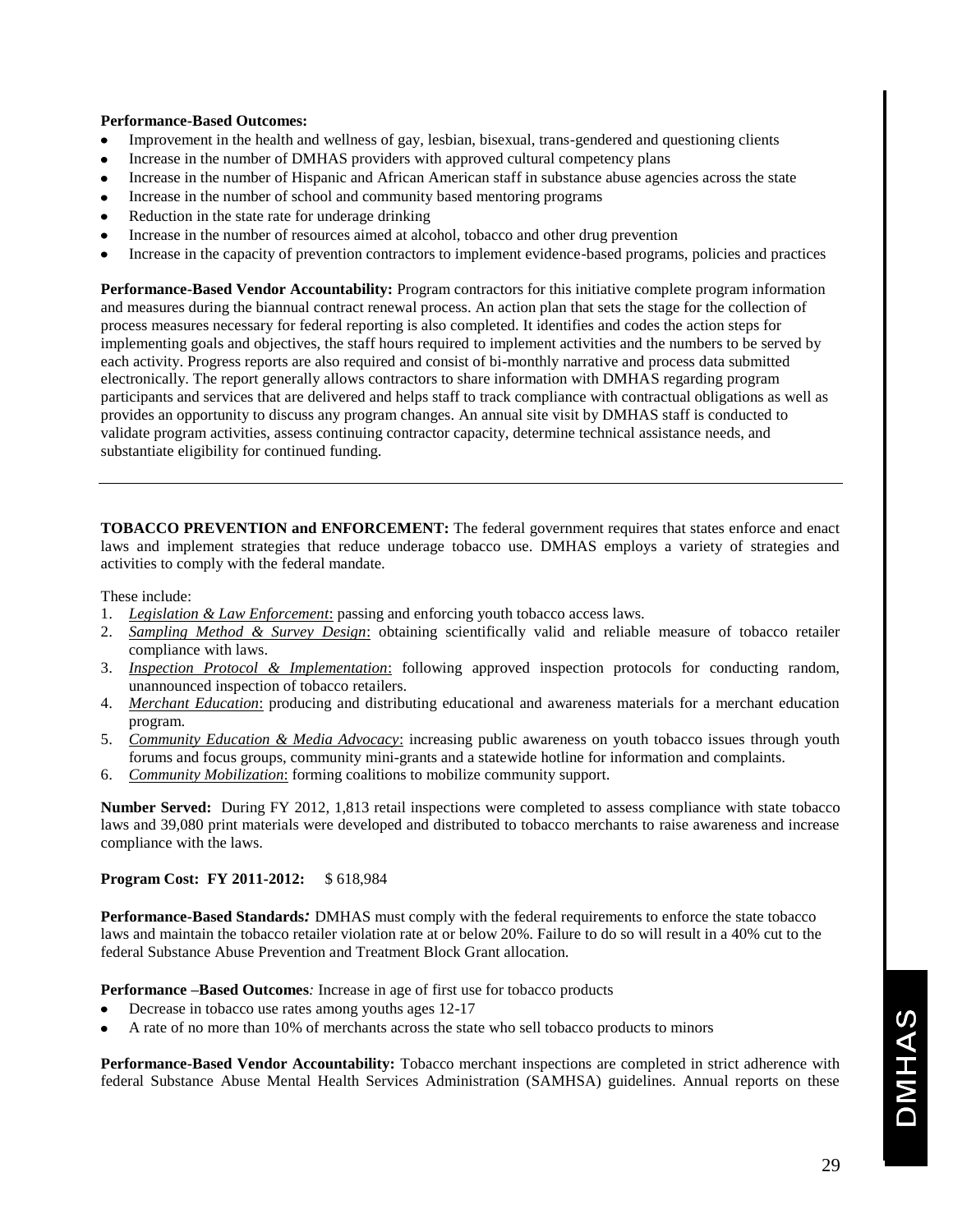inspections and their results, changes in the state's tobacco laws, coordination and collaboration activities are submitted and available for public review and comment on the DMHAS website

#### **TOBACCO COMPLIANCE CHECK INSPECTION:**

Enforce and implement the regulation of the federal Tobacco Control Act that restricts the sale and promotion of cigarettes and smokeless tobacco products to minors under 18 years-old.

**Number Served***:* 1,936 inspections of retail tobacco establishments were conducted in FY2012 to assess compliance with youth access and advertising regulations of the Tobacco Control Act.

**Program Cost***:* **FY 2011-2012:** \$633,417

#### **Performance –Based Outcomes**:

- Increase in age of first use for tobacco products  $\bullet$
- Decrease in tobacco use rates among youths ages 12-17
- A rate of no more than 10% of merchants across the state who sell tobacco products to minors

**Performance-Based Vendor Accountability***:* The FDA requires that: inspections be conducted in a variety of location, outlet types and communities; evidence be properly tagged and bagged; and, inspections recorded on the Tobacco Inspection Management System (TIMS).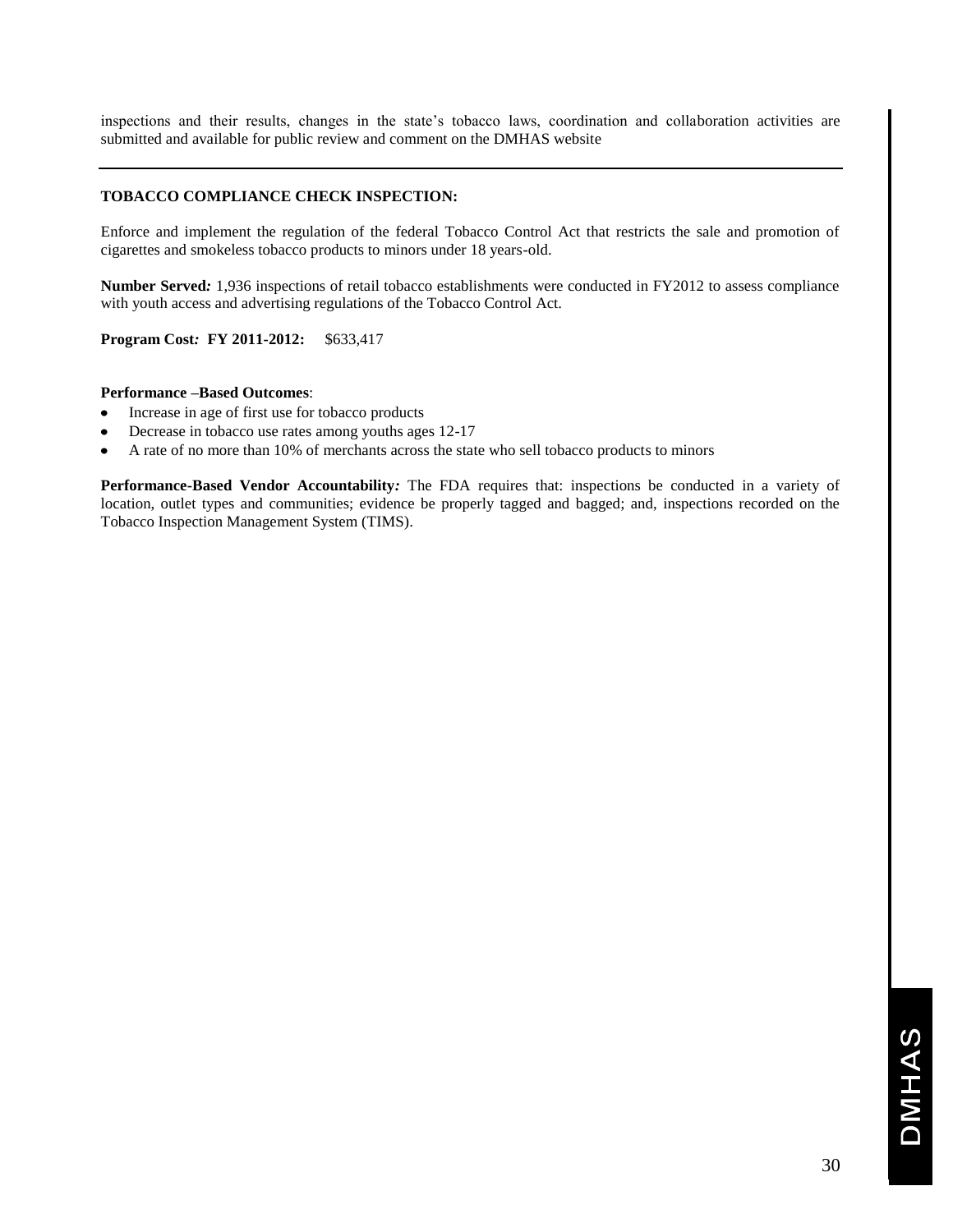# **Department of Public Health**

- **Asthma Program: Easy Breathing Children**
- **Asthma Program: Easy Breathing Adults**
- **Community Health Centers**
- **Family Planning**
- **Immunization Program**
- **Injury Prevention – Childhood Motor Vehicle**
- **Injury Prevention Intentional Youth Violence**
- **Nutrition, Physical Activity and Obesity**
- **Rape Crisis and Prevention Services**
- **Special Supplemental Nutrition Program for Women, Infant and Children**
- **Tobacco Use Prevention and Control**

#### **ASTHMA PROGRAM: PEDIATRIC EASY BREATHING PROGRAM:**

The Connecticut Children's Medical Center (CCMC) Asthma Center is conducting Easy Breathing, an asthma clinical management program. The program has successfully expanded beyond the original five communities to provide statewide coverage. The Easy Breathing program is a professional education program that trains pediatric providers to administer a validated survey to determine whether a child has asthma, to conduct an assessment to determine asthma severity, to utilize treatment protocol guidelines for determining proper therapy, and to develop individual treatment plans. Easy Breathing is an asthma recognition and management program that is implemented by primary care providers that documents adherence to the National Asthma Education and Prevention Program Guidelines (NAEPP) standards for asthma care.

**Number Served:** 6,798 patients surveyed for asthma with 1,813 (26%) diagnosed with asthma

#### **Program Cost: FY 2010-2012:** \$500,000

**Performance-Based Standards:** The contractor conducts quarterly site visits with the Regional Program Coordinators to review and rectify data issues, training needs and/or implementation problems. The contractor submits quarterly narrative and surveillance data to DPH. Indicators are guideline adherence for prescribing inhaled corticosteroids for those with persistent asthma and patient education and provision of patient written treatment plans to enable patients to effectively manage their asthma symptoms before they become acute. The contractor trained 10 new practices in Easy Breathing and retrained 6 other practices. The contractor trained 341 providers.

**Performance-Based Outcomes:** Improved asthma diagnosis and medical management by primary care providers for better patient control and self-management based on the National Institute of Health's Asthma Guidelines was reported as follows: **for patients with persistent asthma, 86% of patients had a an Asthma Action Plan and 94% of patients with persistent asthma were prescribed inhaled corticosteroids. This is an excellent measure of adherence to NAEPP treatment guidelines.** 

#### **Performance-Based Vendor Accountability:**

Documentation of DPH oversight conducted under this contract with the contractor and subcontractors through audits, site visits, quarterly and annual aggregate reports as follows:

- o Documentation of technical and professional assistance provided
- o Description of the contractor-created, locally managed data quality control program and the actual assistance provided for the management of the Easy Breathing data system, generation of reports at each district
- o Documentation of monitoring each participating district for adherence to required program activities
- o Documentation of review of all survey and treatment plan data from each district for consistency and appropriateness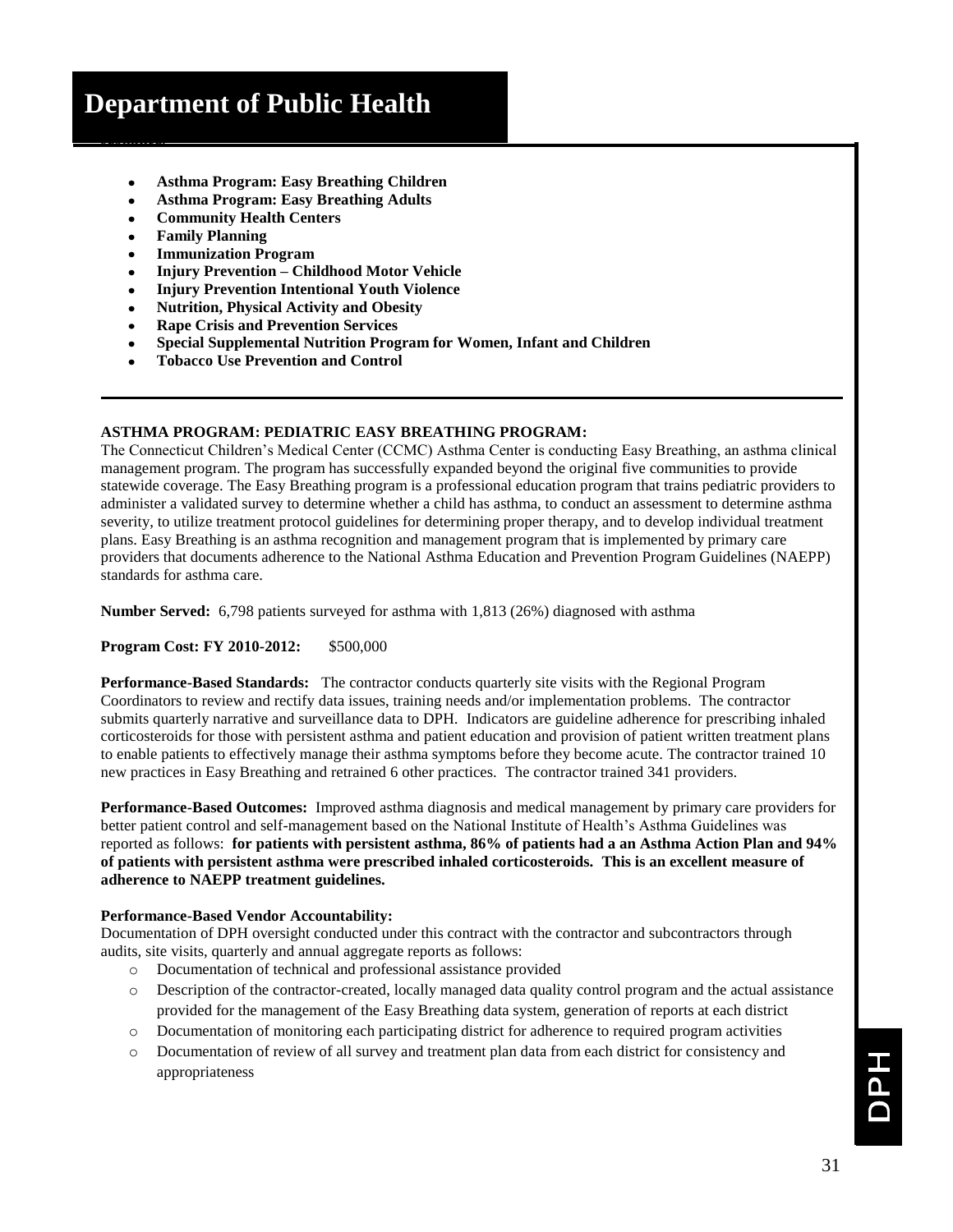- o Documentation of the results of data analysis that include demographics of children surveyed in each community for asthma, by age, race/ethnicity, and number of newly diagnosed children by age, race/ethnicity
- o Evaluation results of the effectiveness of the Easy Breathing Program in each participating community by analyzing the following process measures and outcome measures over time (quarterly).

**ASTHMA PROGRAM: ADULT EASY BREATHING PROGRAM:** Bridgeport Hospital continued Easy Breathing for Adults. This Program is based on pediatric Easy Breathing with the focus being on adults treated by medical resident physicians in Bridgeport Hospital's Primary Care Clinic. Easy Breathing for Adults is an asthma clinical management program. The program has successfully integrated training for medical residents to implement Easy Breathing. The Easy Breathing program is a professional education program that trains medical resident providers to administer a validated survey to determine whether a patient has asthma, to conduct an assessment to determine asthma severity, to utilize treatment protocol guidelines for determining proper therapy, and to develop individual treatment plans. Easy Breathing is an asthma recognition and management program that is implemented by primary care providers that documents adherence to the National Asthma Education and Prevention Program Guidelines (NAEPP) standards for asthma care.

**Program Cost: FY 2011-2012:** One contract for Adult Easy Breathing at Bridgeport Hospital was funded for the amount of \$39,332.

#### **Number Served:**

1,000 patients surveyed for asthma with 225 (22.5%) diagnosed with asthma.

- 52 providers were trained in Easy Breathing
- 56% of patients had an AAP
- 66% of patients with persistent asthma were prescribed inhaled corticosteroids  $\bullet$

**Performance-Based Standards:** The contractor conducts weekly meetings with the Physician Champion and conducts monthly meetings with all Easy Breathing clinic staff to review and rectify data issues, training needs and/or implementation problems. The contractor submits quarterly narrative and surveillance data to DPH. Indicators are the number of providers trained in Easy Breathing. The contractor trained 52 medical resident physicians, attending physicians and RNs/LPNs in the Bridgeport Hospital Medical Clinic.

**Performance-Based Outcomes:** Improved asthma diagnosis and medical management by primary care providers for better patient control and self-management based on the National Institute of Health's Asthma Guidelines was reported as follows: for patients with persistent asthma, 56% were prescribed inhaled corticosteroids. This is an excellent measure of adherence to NAEPP treatment guidelines. In addition, 66% with persistent asthma received a written treatment plan per the NAEPP guidelines.

Indicators are guideline adherence for prescribing inhaled corticosteroids for those with persistent asthma and patient education and provision of patient written treatment plans to enable patients to effectively manage their asthma symptoms before they become acute.

#### **Performance-Based Vendor Accountability:**

Documentation of DPH oversight conducted under this contract with the contractor and subcontractors through audits, site visits, quarterly and annual aggregate reports as follows:

- Documentation of technical and professional assistance provided,
- Description of the contractor-created, locally managed data quality control program and the actual assistance provided for the management of the Easy Breathing data system, generation of reports at each district,
- Documentation of monitoring each participating district for adherence to required Program activities,
- Documentation of review of all survey and treatment plan data from each district for consistency and appropriateness,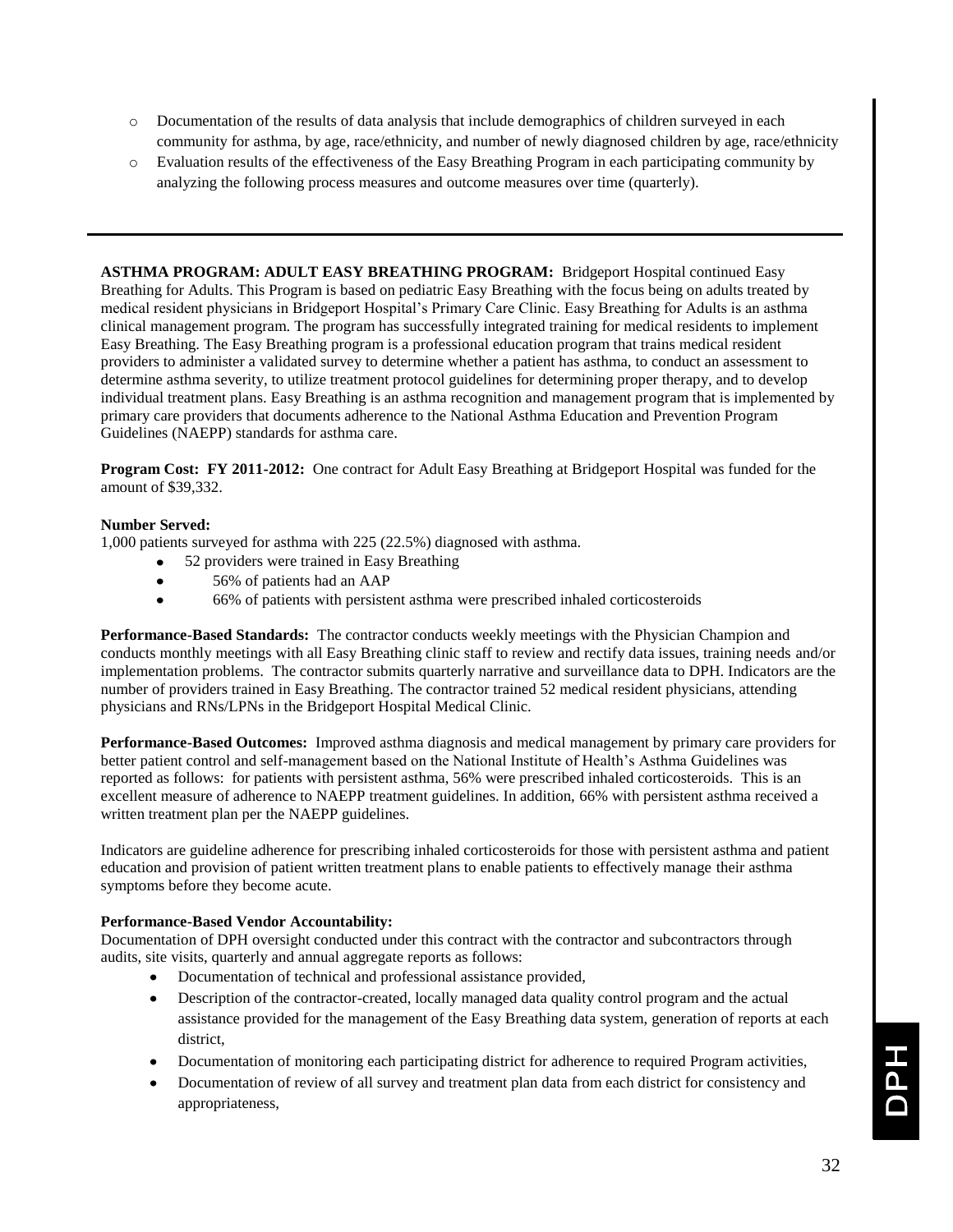- Documentation of the results of data analysis that include demographics of children surveyed in each community for asthma, by age, race/ethnicity, and number of newly diagnosed children by age, race/ethnicity,
- Evaluation results of the effectiveness of the Easy Breathing Program in each participating community by analyzing the following process measures and outcome measures over time (quarterly).

\_\_\_\_\_\_\_\_\_\_\_\_\_\_\_\_\_\_\_\_\_\_\_\_\_\_\_\_\_\_\_\_\_\_\_\_\_\_\_\_\_\_\_\_\_\_\_\_\_\_\_\_\_\_\_\_\_\_\_\_\_\_\_\_\_\_\_\_\_\_\_\_\_\_\_\_\_\_\_\_\_\_\_\_\_\_\_\_

**COMMUNITY HEALTH CENTERS:** The purpose of the Community Health Center program is to assure access to comprehensive primary and preventive health care services and improve the health status of the underserved and vulnerable populations in Connecticut. Thirteen health care corporations receive partial funding through the Connecticut Department of Public Health to provide comprehensive preventive and primary health care services through Community Health Centers located in over 150 satellites throughout the state. As safety net providers, they deliver health care to individuals enrolled in Medicaid and Medicare as well as the underinsured and uninsured from birth through old age. Twelve of the 13 corporations are Federally Qualified Health Centers (FQHCs) that receive funding authorized by Section 330 of the Public Health Service Act. The remaining community health center (CHC), referred to as an FQHC "look-alike," meets all the requirements to be considered a FQHC, but does not receive Section 330 funding.

The CHCs serve as the medical home and family physician for many of the poor, underserved, vulnerable, and those at risk for poor health status who live in communities throughout Connecticut. They offer comprehensive, community-based, primary and preventative health care that includes: pediatric, adolescent, adult and geriatric health care; prenatal and postpartum care; supportive services, such as translation, transportation, case management, health education; social services and culturally sensitive healthcare. Depending on availability, many offer dental care; mental health and addiction services; school based health care; and outreach programs. These services are available to individuals regardless of their ability to pay.

#### **Number Served:**

315,992. This number includes those clients seen for primary and preventive care, oral health care, and health care access. The Uniform Data System (UDS) data from the U.S. Department of Health and Human Services Health Resources and Services Administration is what is utilized for most reporting.

#### **Program Cost: FY 2011-2012:** \$4,136,759

#### **Performance Based Standards:**

All 13 CHCs submit quarterly and annual reports to DPH. The UDS report, which the section 330 funded health centers submit annually to the federal government, is utilized for data for 12 of 13 CHCs. The "look-alike" utilizes a modified form of reporting to the federal government that is also used by DPH.

#### **Performance Based Outcomes:**

- Number of pregnant women beginning prenatal care in the first trimester.
- Number of children with second birthday during the measurement year with appropriate immunizations.
- Number of women 21-64 years of age who received one or more Pap tests during the measurement year  $\bullet$ or during the two years prior to the measurement year.
- Number of diabetic patients whose HbA1c levels are less than or equal to 9 percent.
- Number of adult patients 18 years and older with diagnosed hypertension whose most recent blood pressure was less than 140/90.
- Children and adolescents aged 3-17 with a BMI percentile, and counseling on nutrition and physical activity documented for the current year.
- Patients aged 18 and over with (1) BMI charted and (2) follow-up plan documented if patients are overweight or underweight.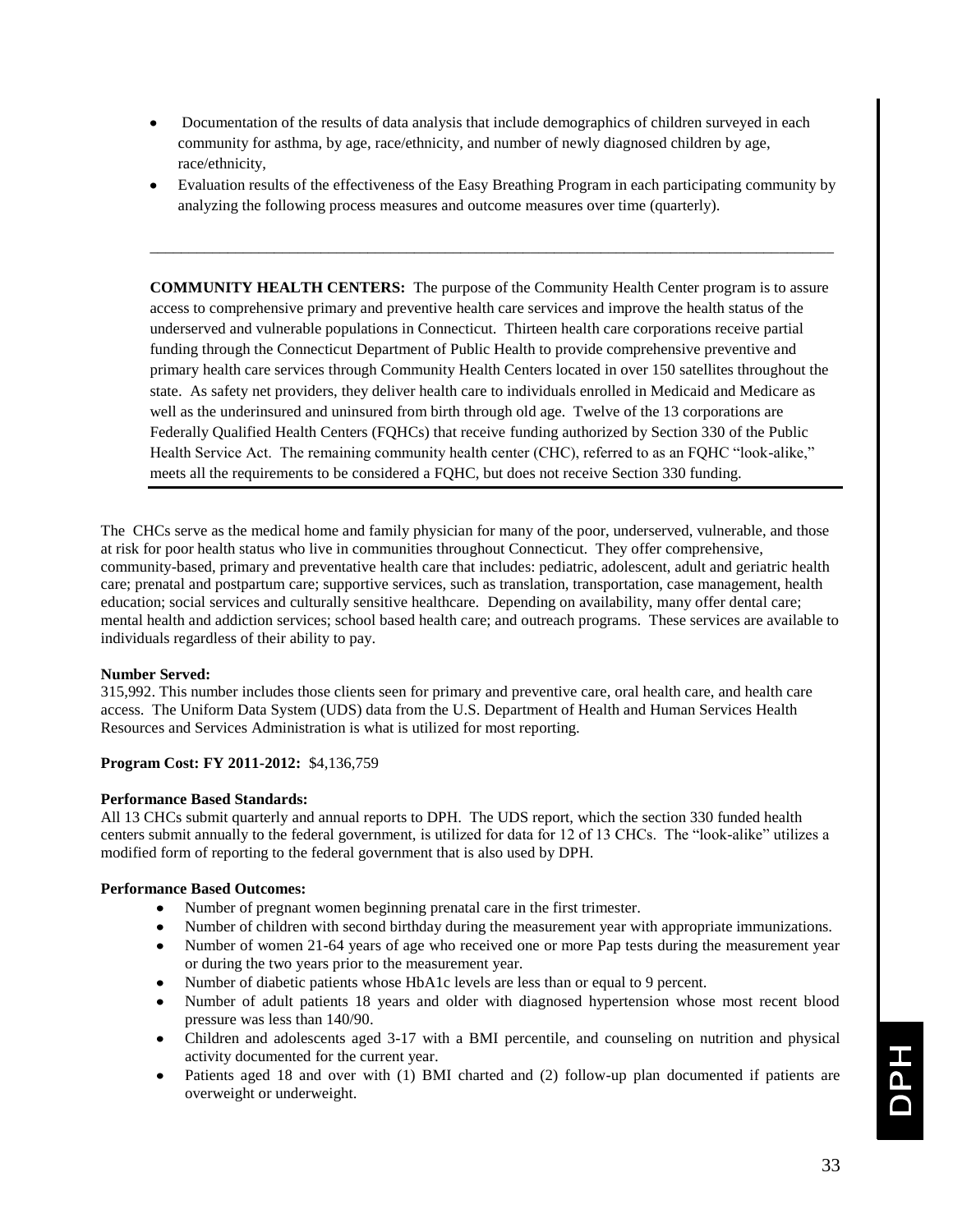- Tobacco users aged 18 or older who have received cessation advice or medication.
- Patients aged 5 through 40 diagnosed with asthma that have an acceptable pharmacological plan.
- Number of births less than 2,500 grams to health center patients.
- At least 80% of children served between the ages of 24 and 35 months will be immunized.
- At least 80% of adolescents will receive a behavioral risk assessment for substance abuse and sexual activity, and a nutrition assessment.
- At least 80% of men and women between the ages of 20 and 64 years will receive a cardiovascular risk assessment, and appropriate cancer screenings.
- At least 60% of adults aged 65 and older will receive a cardiovascular and cerebrovascular risk assessment, cancer screenings, a behavioral health risk and a nutrition assessment, and a flu shot.

#### **Performance Based Vendor Accountability:**

Review of reports including reports the CHCs submit to the federal government; periodic site visits to the contractor; medical record audits on site visits; communication and collaboration with CHC contractors and the Community Health Center Association of Connecticut (CHCACT).

**FAMILY PLANNING:** Twelve Family Planning Centers are funded by the Connecticut Department of Public Health (DPH) through a contract with Planned Parenthood of Southern New England, Inc. (PPSNE). the purpose is to provide a Family Planning Program for primary prevention through comprehensive reproductive health care services in those areas of Connecticut with a high concentration of low-income women of reproductive age and with a high rate of teen pregnancy. The health care services include clinic services, cancer screenings outreach activities, health education programs, pregnancy testing, distribution of condoms, HIV counseling and testing, and referrals and followup.

**Number of Clients Served:** The program provided 28,917 people with reproductive health services and close to 50,000 visits, conducted outreach and education to 1,535 at-risk teens. The majority of these teens were at risk for sexually transmitted disease, HIV and pregnancy because they were already teen parents, or they were in a drug and/or alcohol treatment program, alternative incarceration program, or other social services program which indicated a past history or likelihood of risky behavior. The contractor distributed approximately 400,000 free condoms.

#### **Program Cost FY 2011-2012:** \$1,020,934

**Performance Based Standards:** The contractor met or exceeded all outcome measure goals except for one. Seventy four percent of the program's clients received services regardless of the ability to pay (this includes patients paying according to a sliding fee scale and those covered by Medicaid). Based on sample chart reviews, 95% of female patients receiving a preventive reproductive health exam received a Pap test (Goal 90%); 99% of female patients with a reproductive health exam received a clinical breast exam (goal 90%); 89% of female patients with a reproductive health exam received screening for Chlamydia trachomatis (goal 85%); and 79% of clients with a reproductive health exam received AIDS education, non-specific behavioral counseling and, upon request, information on testing sites (goal 80%).

#### **Performance Based Outcomes:**

- Number of clients receiving services this period regardless of ability to pay (were unable to pay all or part of cost.
- Number of patients receiving a comprehensive annual preventive reproductive health exam during the reporting period.
- Number of female patients with a preventive reproductive health exam who received a Pap test.
- Number of clients with a preventive reproductive health exam who received a clinical breast exam.
- Number of female patients receiving a preventive reproductive health exam during the reporting period who received a screening for Chlamydia Trachomatis.
- Number of clients with a preventive reproductive health exam who received AIDS education, nonspecific behavioral counseling and, upon request, information on testing sites.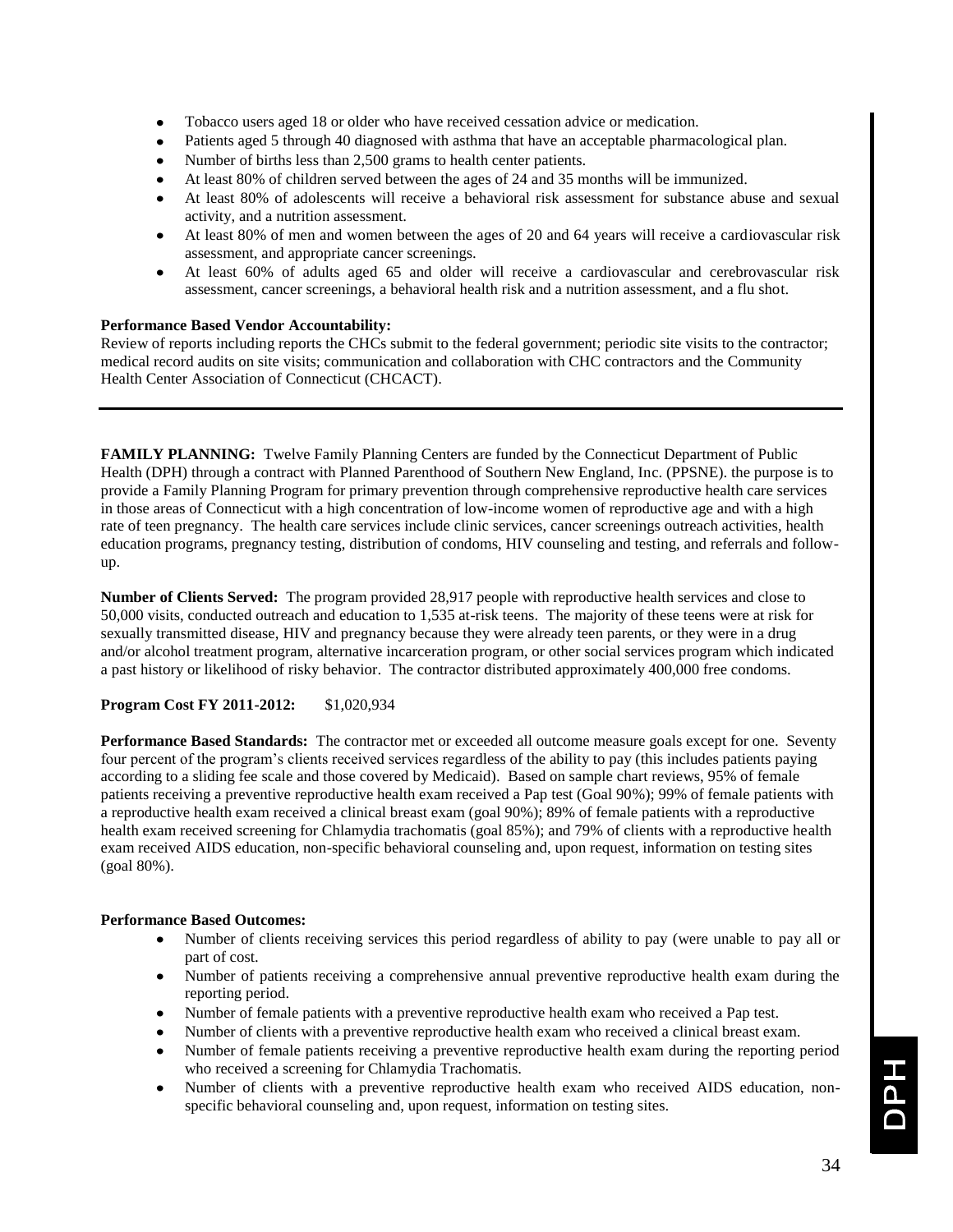$\bullet$ Number of clients surveyed who reported overall satisfaction with visit and satisfaction with key areas (friendliness of staff, comfort of waiting, skills of medical personnel).

**Performance Based Vendor Accountability:** Contractor accountability is monitored through site visits with random medical record reviews, observations, and staff interviews, review of quarterly and annual report data and contractor participation and updates on various Maternal and Child Health Committees.

**\_\_\_\_\_\_\_\_\_\_\_\_\_\_\_\_\_\_\_\_\_\_\_\_\_\_\_\_\_\_\_\_\_\_\_\_\_\_\_\_\_\_\_\_\_\_\_\_\_\_\_\_\_\_\_\_\_\_\_\_\_\_\_\_\_\_\_\_\_\_\_\_\_\_\_\_\_\_\_\_\_\_\_\_\_\_\_\_\_\_\_**

**IMMUNIZATION PROGRAM:** The prevention of disease, disability and death from vaccine-preventable diseases in infants, children, adolescents and adults through surveillance, case investigation and control, vaccination, monitoring of immunization levels, provision of vaccine and professional and public education.

**Number Served:** Children from birth through 18 years of age. Total CT population 0-18 years of age served for CY 2012 is 872,751.

#### **Program Cost:** FY **2011-2012:** \$54,949,669

**Performance-Based Standards:** Immunization coverage is one of our principal performance-based standards. The program uses data from the National Immunization Survey (NIS) conducted annually by CDC estimates vaccination coverage among children aged 19-35 months old nationally and for each state and our statewide immunization registry called CIRTS to measure immunization coverage rates for children in CT.

**Performance –Based Outcomes:** According to the 2011 National Immunization Survey (NIS), Connecticut's 2011 NIS coverage (excluding Hib vaccine) for 4 doses of DTaP, 3 polio, 1 MMR, 3 hepatitis B, 1 varicella and 4 PCV (4:3:1:0:3:1:4) was 79%. Based on this information, CT was ranked 7th among all 50 states with highest immunization coverage rates. The 4:3:1:0:3:1:4\* vaccine series is based on NIS data that excludes the Haemophilus influenzae type b (Hib) vaccine. The 2011 NIS survey included children born January 2008 through May 2010.

According to our Connecticut Immunization Registry and Tracking System (CIRTS) immunization registry data which looked at the records of 34,316 two-year-olds born in 2008, 4:3:1:2:3:1.4\* coverage is 79%. The 34,136 children represent 85% of the 40,230 births recorded in CIRTS for 2008

\*Please note the vaccine series that include Hib reflect the Hib supply shortage and the February 2008 to July 2009 deferment of the Hib booster dose.

**Performance-Based Vendor Accountability:** Funding provided to 11 health departments representing the largest municipalities in Connecticut to increase immunization levels among children residing in their communities by conducting the following activities to improve vaccine/immunization delivery, tracking, outreach, referral, education and assessment.

| <b>Outcomes</b>                                                   | <b>Measures</b>                                            |
|-------------------------------------------------------------------|------------------------------------------------------------|
| 1. Children 0-24 months of age who reside in the contractor's     | At least 85% of children 24 months of age who reside       |
| service area who are enrolled in CIRTS have been age-             | in the contractor's service area, and who are enrolled in  |
| appropriately immunized against vaccine- preventable diseases     | CIRTS have been age-appropriately immunized against        |
|                                                                   | vaccine preventable diseases                               |
| 2. Children 0-24 months of age referred to the IAP                | At least 90% of children 0-24 months of age who are<br>2.  |
| Coordinator for outreach are successfully identified and referred | referred to the IAP Coordinator for outreach are           |
| for appropriate care, and/or their records are updated in CIRTS.  | successfully identified and referred for appropriate care, |
|                                                                   | and/or their records are updated in CIRTS.                 |

Specific Program Outcomes and Measures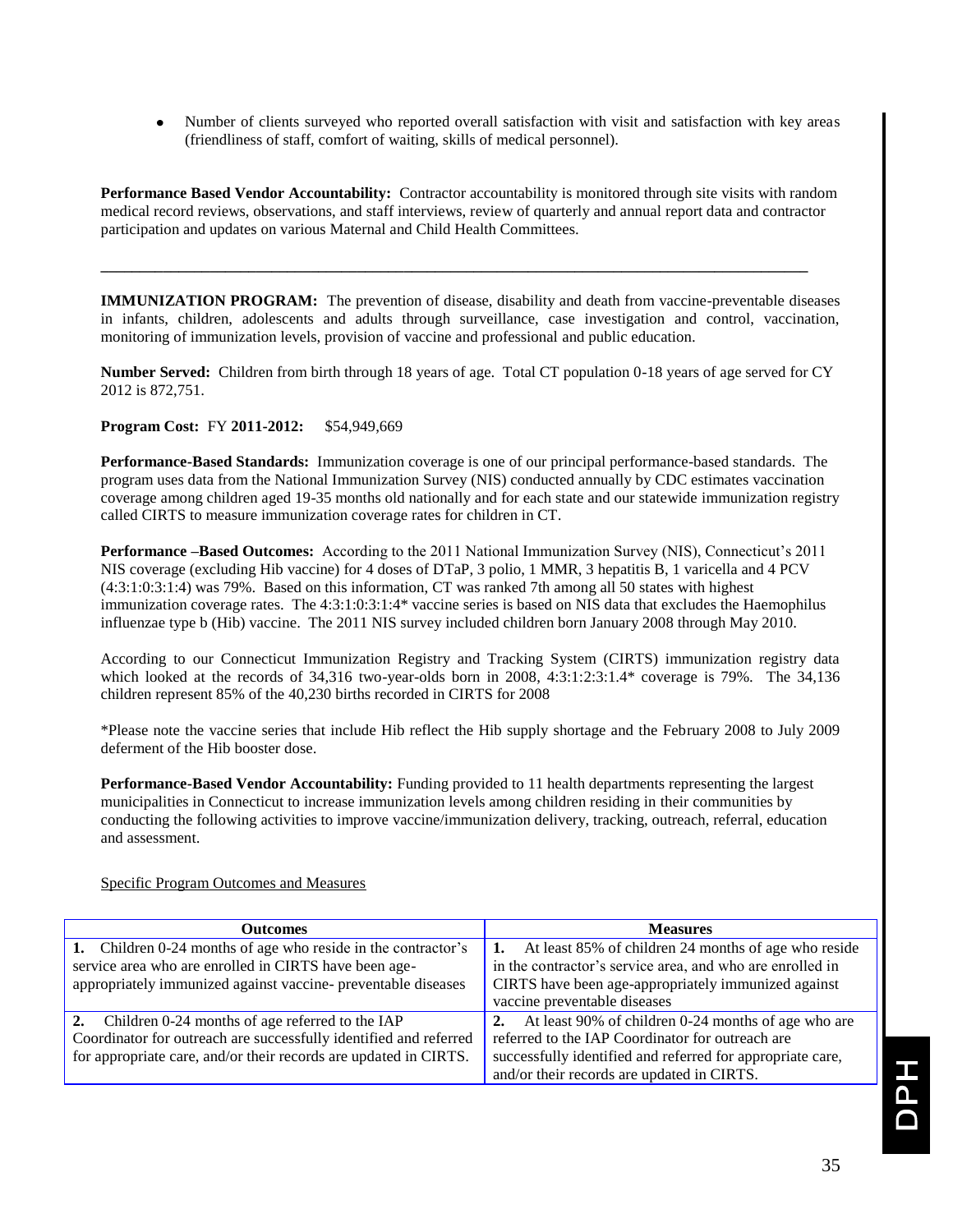**INJURY PREVENTION- CHILDHOOD MOTOR VEHICLE:** Child passenger safety education and child safety and booster seats are provided to parent/caregivers with a special emphasis on low-income families. The geographic service area is statewide. The Maternal and Child Health Block Grant funds the services through a contract with Safe Kids Connecticut.

**Number served:**Through Maternal and Child Health Block Grant funding, the program provided 18 child passenger safety workshops, serving 255 parents/caregivers and 644 children during SFY2011.

**Program Cost FY 2011-2012:** \$30,000

**Performance-Based Standards:** Training programs are based on national safety curricula developed by child passenger safety experts, and are regularly reviewed to insure that they meet current "best practice" standards. Nationally certified child passenger safety instructors or technicians deliver the training and educational programs and work with families to ensure that child safety seats and booster seats are correctly installed and used.

**Performance-Based Outcomes:** Percentage of parents/caregivers aware of correct use of appropriate occupant protection systems.

**Performance-Based Vender Accountability:** Contractor is required to submit periodic reports on program activities and outcome measures. The Injury Prevention Program monitors selected training programs and closely with the Contractor and other partners to identify provider organizations and to insure that low-income families receive program services.

**INJURY PREVENTION – INTENTIONAL YOUTH VIOLENCE:** Youth violence prevention programs contracted by the Connecticut Department of Public Health (DPH) focus on increasing knowledge and changing behaviors that are manageable within the limited resources available to the programs. Program goals include increasing awareness of issues associated with youth violence; recognizing and appropriately dealing with anger, conflicts, peer-to-peer relationships; increasing knowledge regarding the impact of, and risk factors for violent behavior; decreasing arguments and fighting; and providing knowledge of appropriate resources for help.

**Number Served:** 120 at 3 locations with each program location providing a 10 session course

**Program Cost FY 2011-2012:** \$50,000

**Performance-Based Standards:** Youth violence prevention program participants are able to identify nonviolent alternatives to fighting.

**Performance-Based Outcomes:** Ninety-five percent of program participants are able to identify nonviolent alternatives to fighting.

**Performance-Based Vender Accountability:**Contracted programs are required to report on program activities, process and outcome measures. Programs use questionnaires, surveys and/or observation to assess outcome measures including violence prevention related survey instruments from Measuring Violence-Related Attitudes, Behaviors and Influences among Youths- Centers for Disease Control and Prevention publication

**NUTRITION, PHYSCIAL ACTIVITY and OBSESITY:** The NPAO program receives federal funds to provide nutrition education to low-income individuals in Connecticut, and many projects focus specifically on children and parents. The successful, evidence-based "Feeding My Family, Loving Their Future" curriculum is utilized in over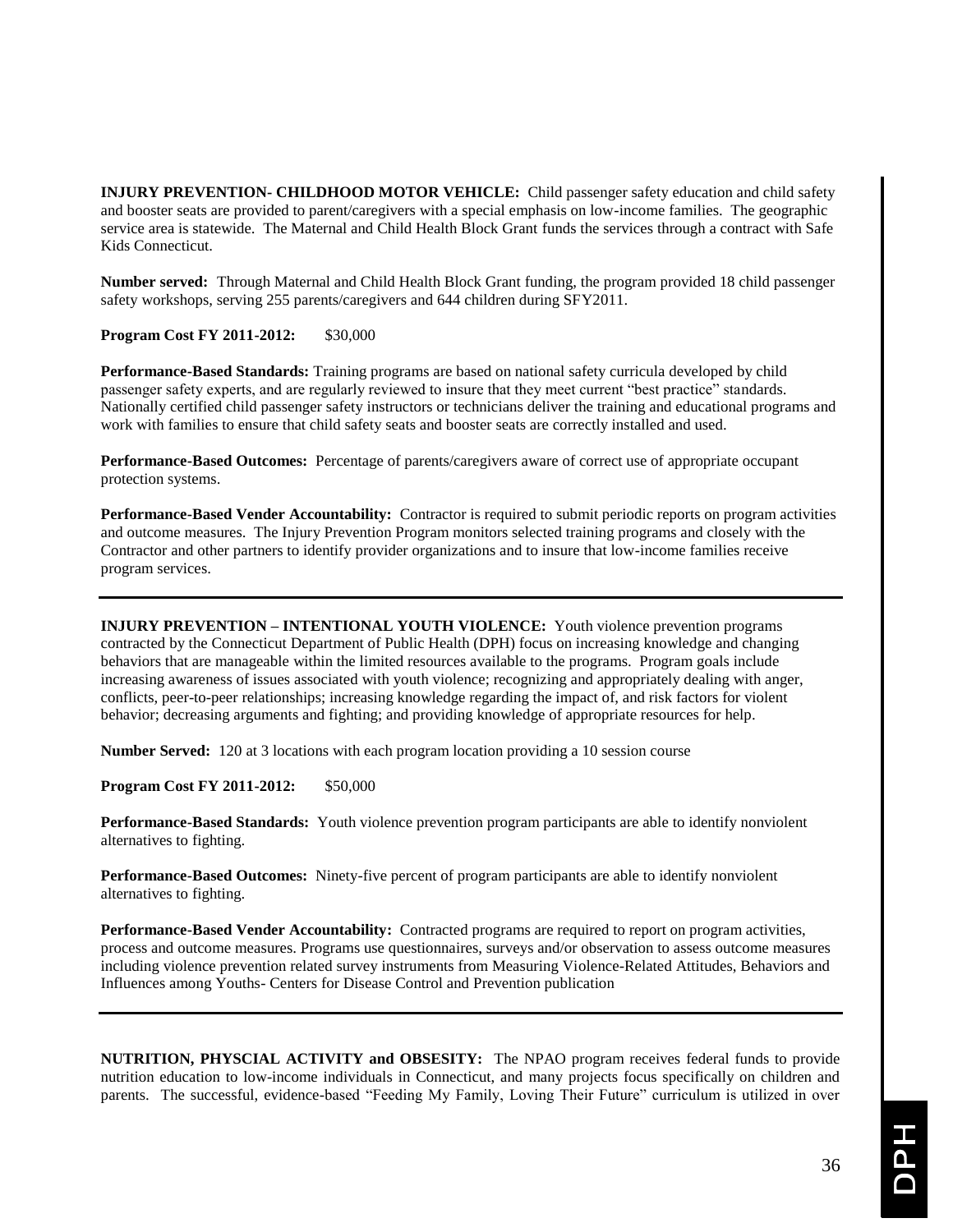120 Head Start and School Readiness programs across the state. The curriculum supports social, emotional, cognitive, and language development in young children while encouraging healthy eating and physical activity. The program trains and motivates teachers, provides materials, and serves as an ongoing resource to promote the implementation of nutrition education and physical activity in the preschool classroom. In addition, the program uses "Supermarket Smarts" parent workshops to inform parents on how to make healthy food choices within a limited budget and to promote a positive mealtime environment.

The NPAO program also awards federal funds to between 20 – 30 Local Health Departments/Districts and Counties using Preventive Health and Health Services Block Grant and Community Transformation Grant funding. These funds are awarded to carry out various policy, system, and environmental change strategies which increase community-based opportunities to improve access to healthy foods and safe environments for physical activity and, ultimately, reduce chronic diseases and health disparities.

**Number Served:** Number Served: SNAP-Ed (110,000 children and families); Preventive Health and Health Services (PHHS) Block Grant (12,660) and Community Transformation Grant (889,239 families and children)

#### **Program Cost: FY 2011-2012:** \$1,205,697

#### **Performance-Based Standards**:

Nutrition Education:

- By September 30, 2012, 50% of Head Start/School Readiness preschoolers who participate in *Loving My Family, Feeding Their Future* will increase their fruit & vegetable preference by 25%.
- By September 30, 2012, 50% of Head Start/School Readiness preschoolers who participate in *Loving My Family, Feeding Their Future* will engage in at least 60 minutes of physical activity per week.
- By September 30, 2012, 50% of teachers who attend a *Loving My Family, Feeding Their Future* teacher training will plan to increase their fruit & vegetable consumption by  $\frac{1}{2}$  cup daily.
- By September 30, 2012, 50% of parents who attend a *Supermarket Smarts* workshop will be able to identify 3 tips to save money at the supermarket.
- By September 30, 2012, 50% of parents who attend a *Supermarket Smarts* workshop will report a willingness to prepare fruit & vegetable recipes at home.

Reduce Excess Dietary Fats:

- By September 30, 2012, at least 50-75% of program participants can accurately identify at least three dietary practices to reduce fat intake and promote heart health.
- By September 30, 2012, at least 25-40% of program participants report, at program end, taking action to reduce dietary fat intake.

Block Grant Physical Activity:

- By September 30, 2012, at least 70-85% participants report, at program end, can correctly identify recommended levels of physical activity to promote heart health.
- By September 30, 2012, at least 60-75% the participants report, at program end, their intent to continue exercising three or more days per week, 30 minutes per day.

Policy and/or environmental changes:

- By September 30, 2012, each participating Health Department/District shall implement two to four policy and/or environmental changes to promote healthy nutrition habits.
- $\bullet$ By September 30, 2012, each participating Health Department/District shall implement two to four policy and/or environmental changes to increase access to, or the availability of, areas in which people can engage in physical activity.
- By September 30, 2012, each participating County shall implement a needs assessment and policy scan in preparation to implement two to four policy and/or environmental changes to promote healthy nutrition habits.
- By September 30, 2012, each participating County shall implement a needs assessment and policy scan in preparation to implement two to four policy and/or environmental changes to increase access to, or the availability of, areas in which people can engage in physical activity.

**HdO**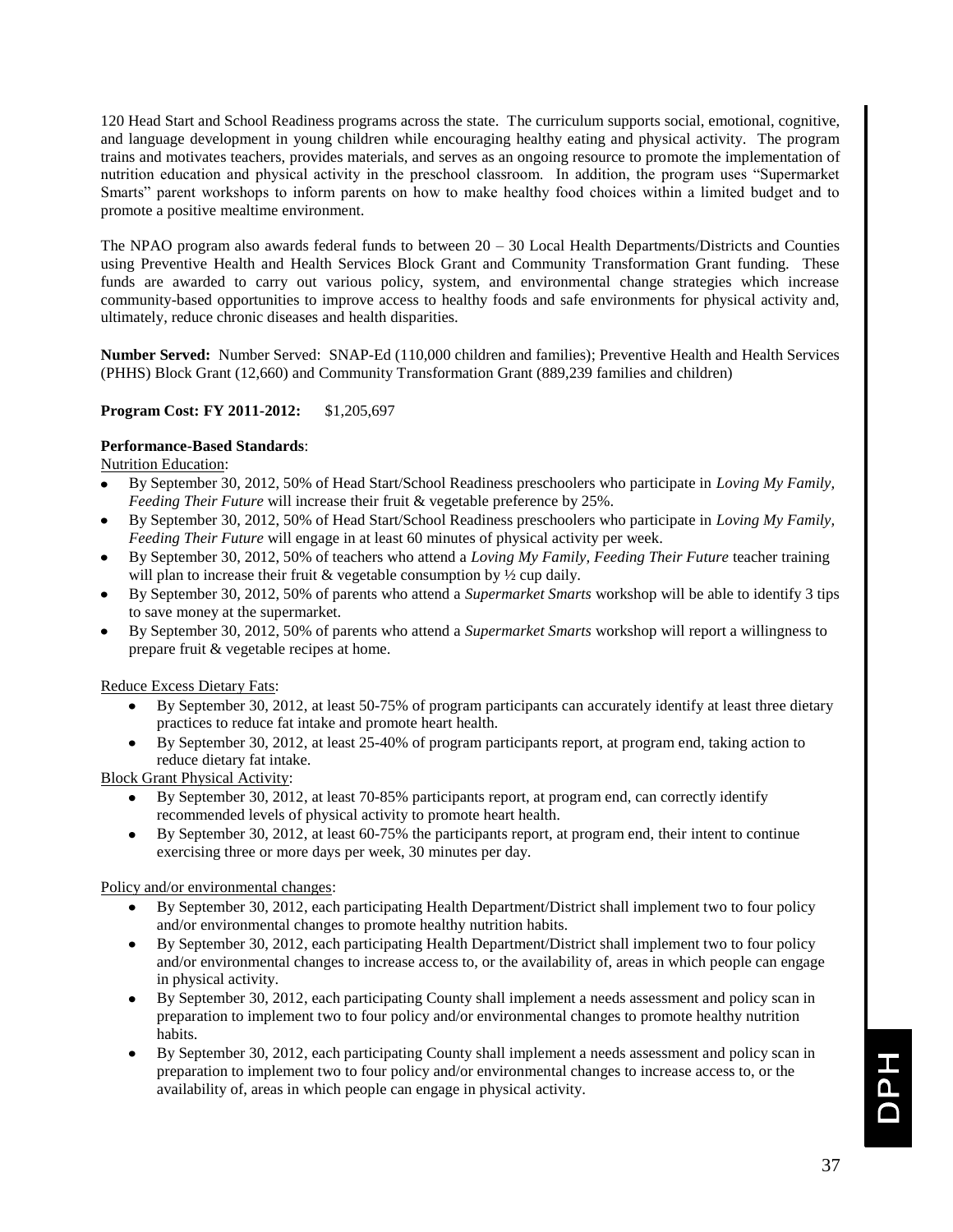#### **Performance –Based Outcomes:**

- $\bullet$ Ten LHDs implemented 18 policy and/or environmental changes increasing physical activity, and improved nutritional practices at the community level.
- Five Counties conduct a needs assessment and policy scan in preparation to implement two to four policy and/or environmental changes to increase access to, or the availability of, areas in which people can engage in physical activity and promote healthy nutrition habits.
- Pre- and post-tests; oral assessments; interactive game questions; program staff and teacher observations.
- Individual teachers and parents responses; group activity responses; interactive activities; discussions.
- Children task response to stated objectives, skill demonstration and informal feedback.
- Teachers and parents task response to stated objectives, skill demonstration (e.g. meal planning and food purchasing), informal feedback and perceived change in skills.
- Children's perceived ability to change; reported change (e.g. reported change in children's intake of vegetables by teachers); food records; food frequency instruments; physical activity questions.
- Teachers and parents' perceived ability to change; reported change.

#### **Performance-Based Vendor Accountability:**

- Number of SNAP-eligible children and parents reached through direct nutrition education.
- Number of Head Start and School Readiness programs participating in the program.
- Number of *Loving Your Family, Feeding Their Future* "train-the-trainer" workshops delivered to Head Start and School Readiness teachers.
- Time Head Start and School Readiness teachers provide nutrition education in the classroom and at mealtime.
- Time of technical assistance delivered to ensure fidelity of the nutrition education program.
- Number of nutrition education materials and resources disseminated.
- Number of *Supermarket Smarts* workshops delivered to Head Start and School Readiness parents.
- Number of community partnerships/collaborations formed and enhanced to reach SNAP-eligible children and  $\bullet$ parents.
- $\bullet$ Number of collaborations with agencies to prevent duplication of services, gain updated knowledge of new programs and tools, and facilitates effective management of the programs.
- Service and Evaluation Plans submitted.
- Quality Assurance Plans submitted.
- Quarterly narrative and expenditure reports.  $\bullet$
- Participate in site visits as appropriate.  $\bullet$
- Staffing plans, including responsibilities of funded or in-kind staff to meet proposal objectives.
- Number of community wellness coalitions that demonstrate community support, mobilization, and buy-in.  $\bullet$
- Number of agencies, organizations and municipalities that serve in a leadership capacity.
- Documentation of community assessment, policy scan and report of recommendations for policy, system and environmental change strategies implementation.

**\_\_\_\_\_\_\_\_\_\_\_\_\_\_\_\_\_\_\_\_\_\_\_\_\_\_\_\_\_\_\_\_\_\_\_\_\_\_\_\_\_\_\_\_\_\_\_\_\_\_\_\_\_\_\_\_\_\_\_\_\_\_\_\_\_\_\_\_\_\_\_\_\_\_\_\_\_\_\_\_\_\_\_\_\_\_\_\_\_\_\_\_\_\_**

- Submission of comprehensive evaluation plans to include defined outcome and process measures.
- Demonstration of plan implementation and project sustainability.

#### **RAPE CRISIS and PREVENTION SERVICES:**

The Rape Crisis and Prevention Services Program provides funding to support free and confidential services such a crisis intervention, support and advocacy, survivor groups, 24-hour hotline, and emergency transportation to sexual assault victims and their families. Services also include community education, primary prevention activities, training to health care providers, schools, law enforcement, social services providers and the community regarding sexual violence prevention, and coordination of services. The program goal is to end sexual violence and ensure high quality, comprehensive and culturally competent sexual assault victim services by offering primary prevention and victim crisis intervention services statewide through the following member service areas: Bridgeport, Danbury, Meriden/Middletown/New Haven, Milford, New Britain/Hartford, Stamford, Torrington, Waterbury, and Willimantic/New London.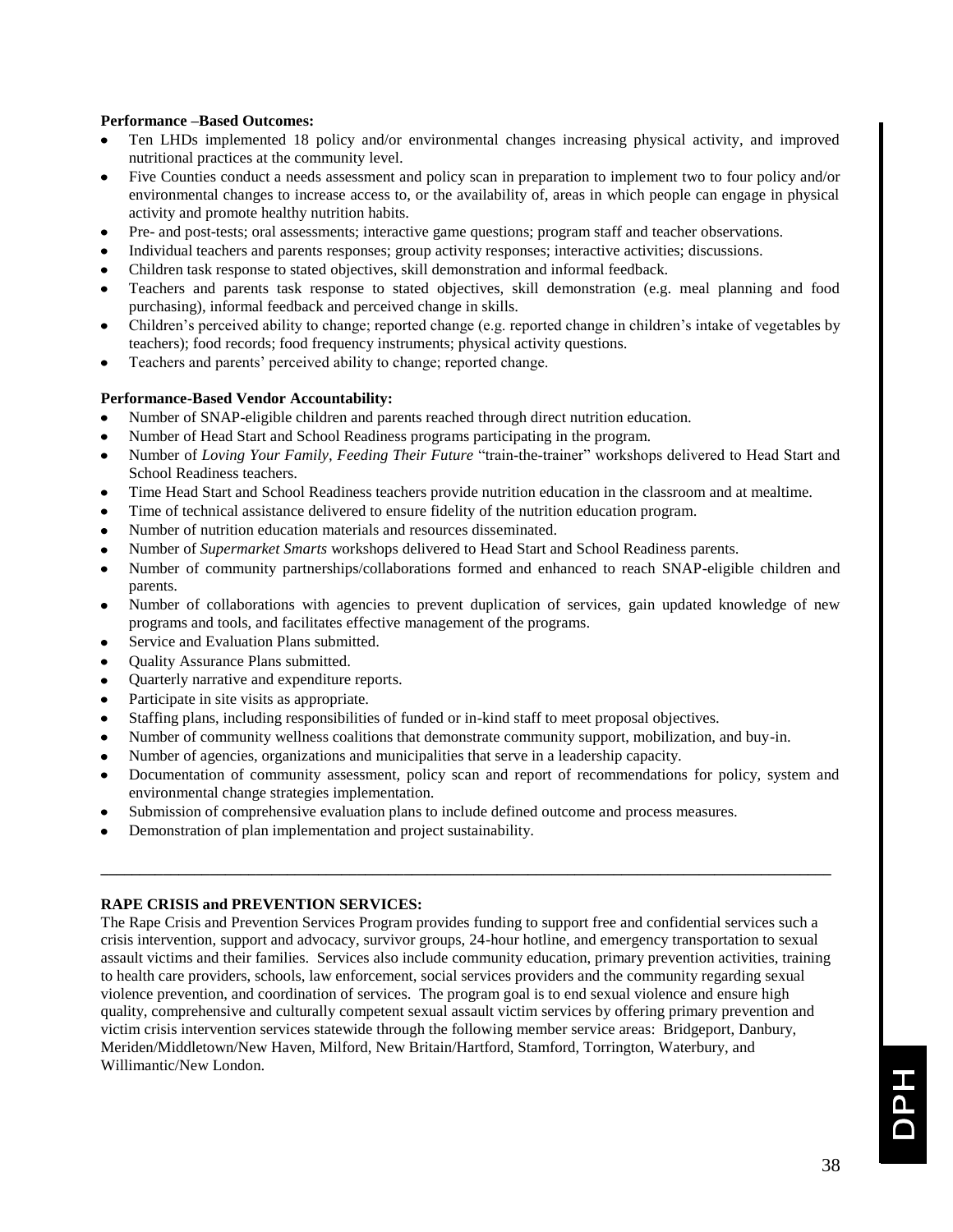**Number of Clients Served:** A total of 17,793 children, youth, adolescents and young adults in school settings participated in rape prevention and education sessions. A total of 3,784 clients were served based on their town of residence, and 82 professional trainings were offered to 1,657 professionals.

#### **Program Cost FY 2011-2012:** \$1,003,081

**Performance Based Standards:** Standards of accountability are measured based on the following outcomes: clients are able to access the needed and appropriate services from a choice of service options, clients are provided acute care and safety at time of contact, and clients are able to access long-term support services. The Rape Crisis Prevention Services met and/or exceeded all outcome goals.

#### **Performance Based Outcomes:**

- Clients are able to access the needed and appropriate services from a choice of service options. 90% or more of clients requesting referrals will receive them within 3 days.
- Clients are provided acute care and safety at time of contact. 90% or more of clients requesting immediate emotional assistance will receive such assistance by phone or in person; 90% or more clients who request that an advocate meet them at the hospital will be met by an advocate.
- Clients are able to access long-term support services. 90% or more of clients requesting individual counseling will receive an appointment within three days; 70% of clients requesting group counseling will receive an appointment within thirty days.

#### **Performance Based Vendor Accountability:**

Contractor accountability is monitored through site visits; communication and collaboration with the contractor (Connecticut Sexual Assault Crisis Services, Inc. (CONNSACS) and its member centers); and with review of quarterly and annual report data. The contractor also performs pre and post-test surveys within primary prevention curricula.

#### **SPECIAL SUPPLEMENTAL NUTRITION PROGRAMS FOR WOMEN INFANT and CHILDREN:**

The Connecticut Special Supplemental Nutrition Program for Women, Infants and Children (WIC Program) serves pregnant, postpartum and breastfeeding women, infants, and children up to five years of age. The program provides services in five (5) major areas during critical times of growth and development in an effort to improve birth outcomes and child health: 1) Nutrition Education and Counseling; 2) Breastfeeding Promotion and Support; 3) Referral to outside health and social services; 4) Referral from Health Care Provider to ensure clients have a medical home; and 5) Vouchers for healthy foods prescribed by the WIC Nutritionists (WIC food packages). Eligibility is based on both income (up to 185% of the federal poverty level) and nutritional need, based on a complete assessment of health and dietary information. Active enrollment in Medicaid (HUSKY A) qualifies applicants for categorical eligibility in the WIC Program. The WIC Program's promotion and support of breastfeeding, and efforts to prevent childhood anemia, also contribute to childhood health and school readiness. WIC clients are seen in WIC offices at least every three (3) months, but can be seen monthly if identified as high risk. Currently, WIC services are provided to approximately 57,333 participants monthly through a service provider network of 12 local agency sponsors at 76 service sites statewide. Local agency sponsors include hospitals, community health centers, city and town health departments, and community action agencies throughout the State. The Department of Public Health also has agreements with 665 food stores, pharmacies and farmers that are authorized to accept and redeem participants' checks in exchange for WIC approved supplemental foods.

**Number served 2011-2012:** Average monthly participation: 57,333 (12,293 women, 14,194 infants and 30,845 children (From 12 months to  $5<sup>th</sup>$  Birthday).

**Program Cost 2011-2012:** \$57,962,957

#### **Performance-Based Standards:**

Federal and state regulations include a number of prevention related standards that the local agencies must meet, including timeframes for enrolling program applicants; requirements regarding the early and continuous enrollment of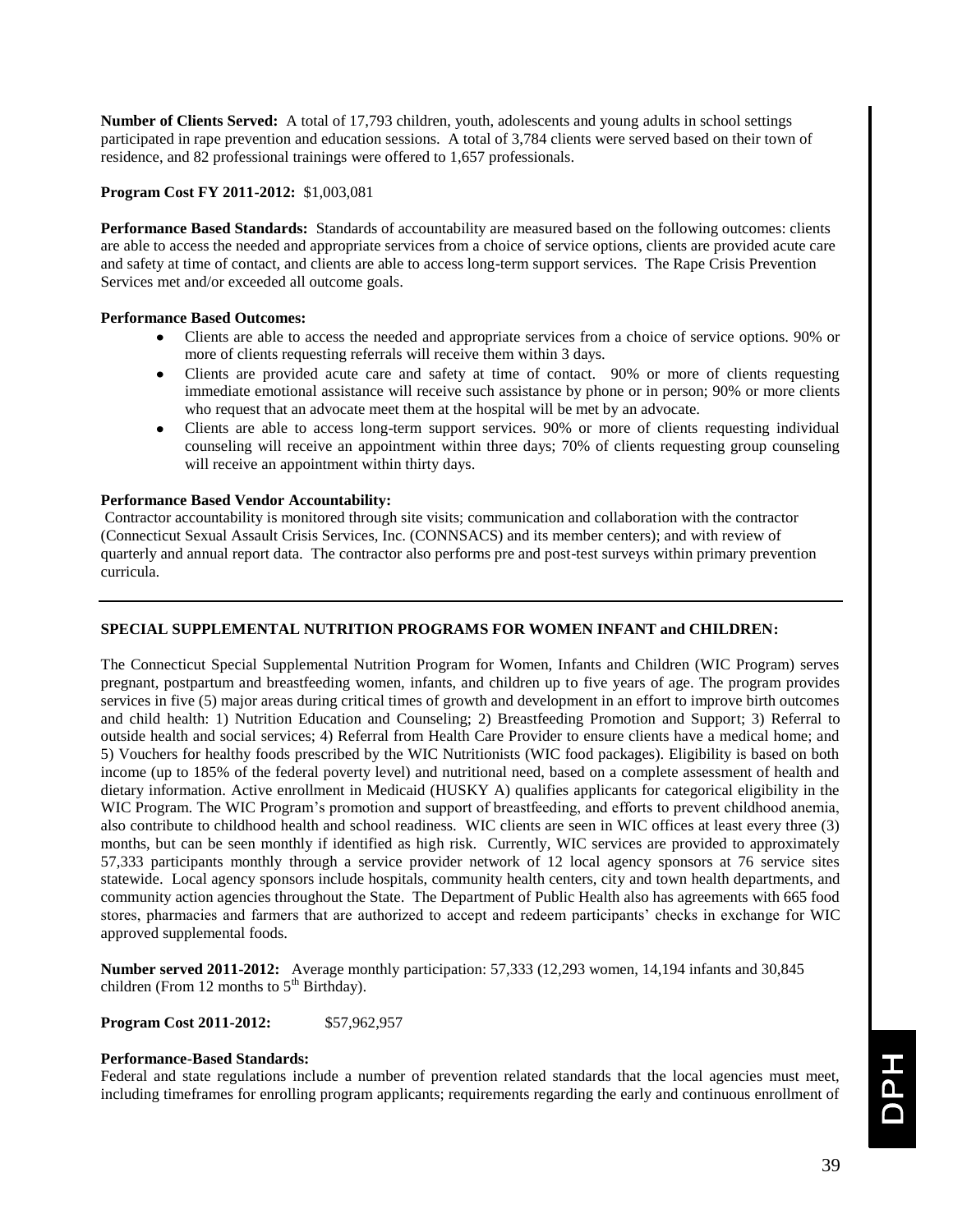pregnant women; policies to ensure that all pregnant women are encouraged to breastfeed, unless medically contraindicated, and provided breastfeeding information and support; requirements to provide information regarding the risks associated with drug, alcohol and tobacco use during pregnancy; and to ensure that children are screened for anemia and lead poisoning by their health care provider.

#### **Performance-Based Outcomes:**

- **Maternal Weight Gain (MWG).** Pregnant women participating in the WIC Program for a minimum of 6 months gain appropriate weight: Target:  $\geq 70\%$ . Current statewide average: 67.2%; range (12 WIC regions):  $54.5\% - 83.9\%$ .
- Low Birth Weight (LBW). Incidence of low birth weight among infants whose mothers were on the WIC Program for at least 6 months during pregnancy: Target:  $\leq 6\%$ . Current statewide average: 6.0%; range (12) WIC regions): 2.4% – 8.6%.
- **Breastfeeding Initiation.** Infants whose mothers were enrolled in the WIC Program during pregnancy breastfeed: Target:  $\geq 60\%$ . Current statewide average: 65.6%; range (12 WIC regions): 48.1% – 91.2%.
- **Breastfeeding Duration.** Infants enrolled in the WIC Program breastfeed for at least 6 months: Target:  $\geq 25\%$ . Current statewide average: 27.0%.
- **Childhood Anemia.** Prevalence of anemia among children enrolled in the WIC Program for at least one year: Target:  $\leq$  9%. Current statewide average: 6.6%; range (12 WIC regions): 3.5% – 8.6%.

#### **Performance-Based Accountability:**

- Local agencies that sponsor WIC Programs must submit annual program plans that identify measurable outcome and process objectives, and specify action plans and evaluation methods.
- The state WIC office tabulates and provides outcome data to the local agencies on a quarterly basis for their use in program planning and evaluation.
- The state WIC office conducts on-site performance evaluations of each local agency at least once every two years.

#### **TOBACCO USE PREVENTION AND CONTROL:**

The Tobacco Use Prevention and Control Program follows guidelines and recommendations put forward by the Centers for Disease Control and Prevention (CDC) in their document "Best Practices for Comprehensive Tobacco Control Programs." This program works to address all areas in tobacco control including educating the public about the risks associated with the use of tobacco products and the hazards of exposure to secondhand smoke. Areas of focus include preventing initiation among youth and young adults, promoting quitting among all tobacco users, eliminating exposure to both second- and third-hand smoke for all state residents, and identifying and eliminating tobacco-related disparities among population groups including those of low socioeconomic status, individuals with mental illness, gay/lesbian/bisexual/transgender, and pregnant women; all of whom are disproportionately affected by tobacco use.

**Number Served:** Community-based tobacco use cessation programs funded during the period along with the telephone-based tobacco use cessation quitline served at least 8,900 Connecticut residents, with many of those services being targeted to individuals with low socio-economic status.

#### **Program Cost 2011-2012:** \$1,079,069

**Performance-Based Standards:** Our standards include the reduction and elimination of use of all forms of tobacco, to prevent or at least delay tobacco use initiation, and to reduce resident's exposure to second and third-hand smoke. All funded programs must adhere to CDC's best practices guidelines and use evidenced-based curricula. All programs include education regarding the prevention of tobacco use initiation and the harmful effects of second- and third-hand smoke.

#### **Performance-Based Outcomes:**

- At least 75% of program participants will reduce their tobacco use;
- At least 75% of program participants will make changes to protect the health of non-smokers.

#### **Performance-Based Vendor Accountability:**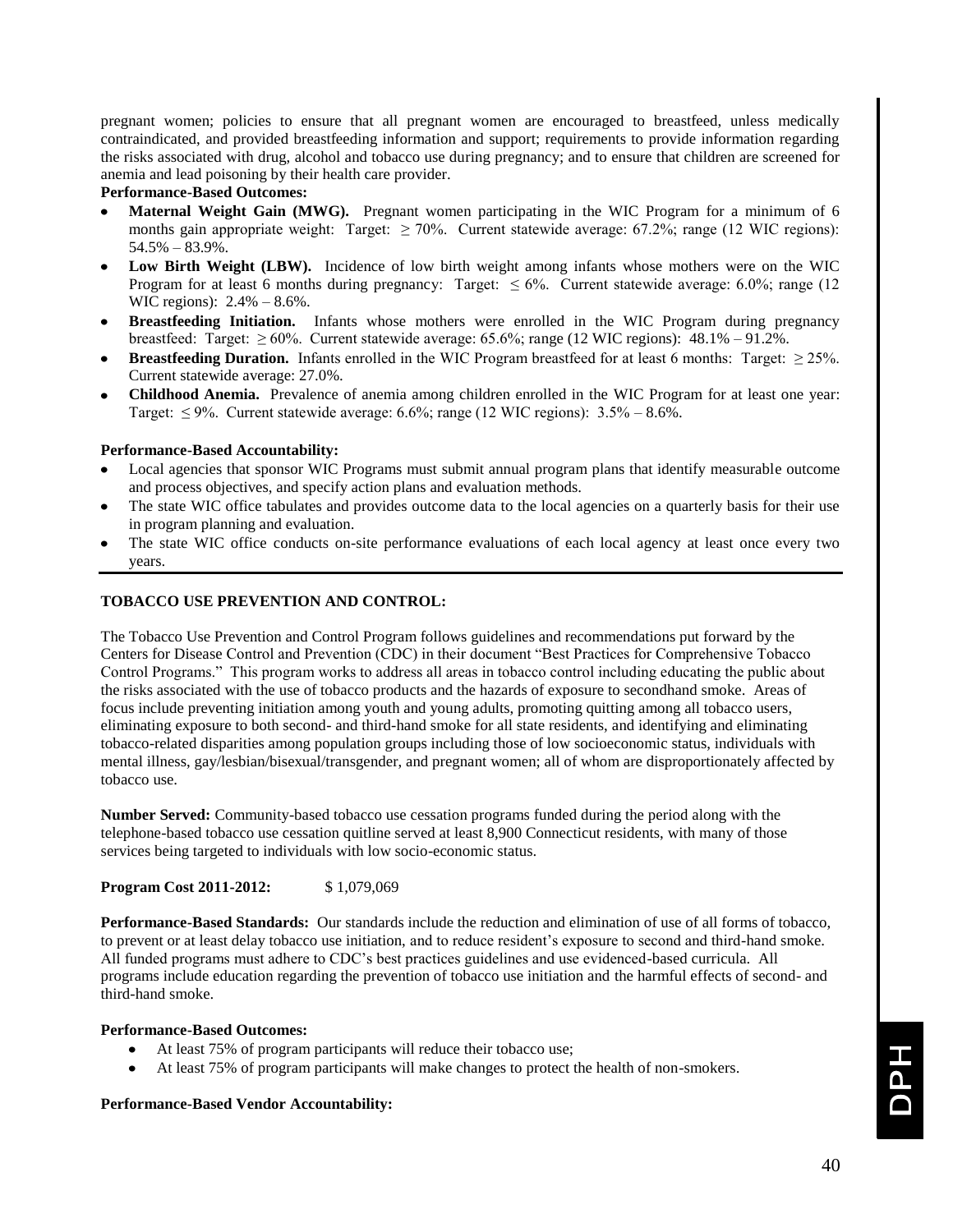Contractors are required to collect data at several intervals during the period of service in order to assess program effectiveness, including pre-and post-program surveys. Contractors must submit periodic progress reports detailing their program activities including their self-evaluation and the results of their outcome measures. In addition, an independent evaluator is on contract to evaluate these programs.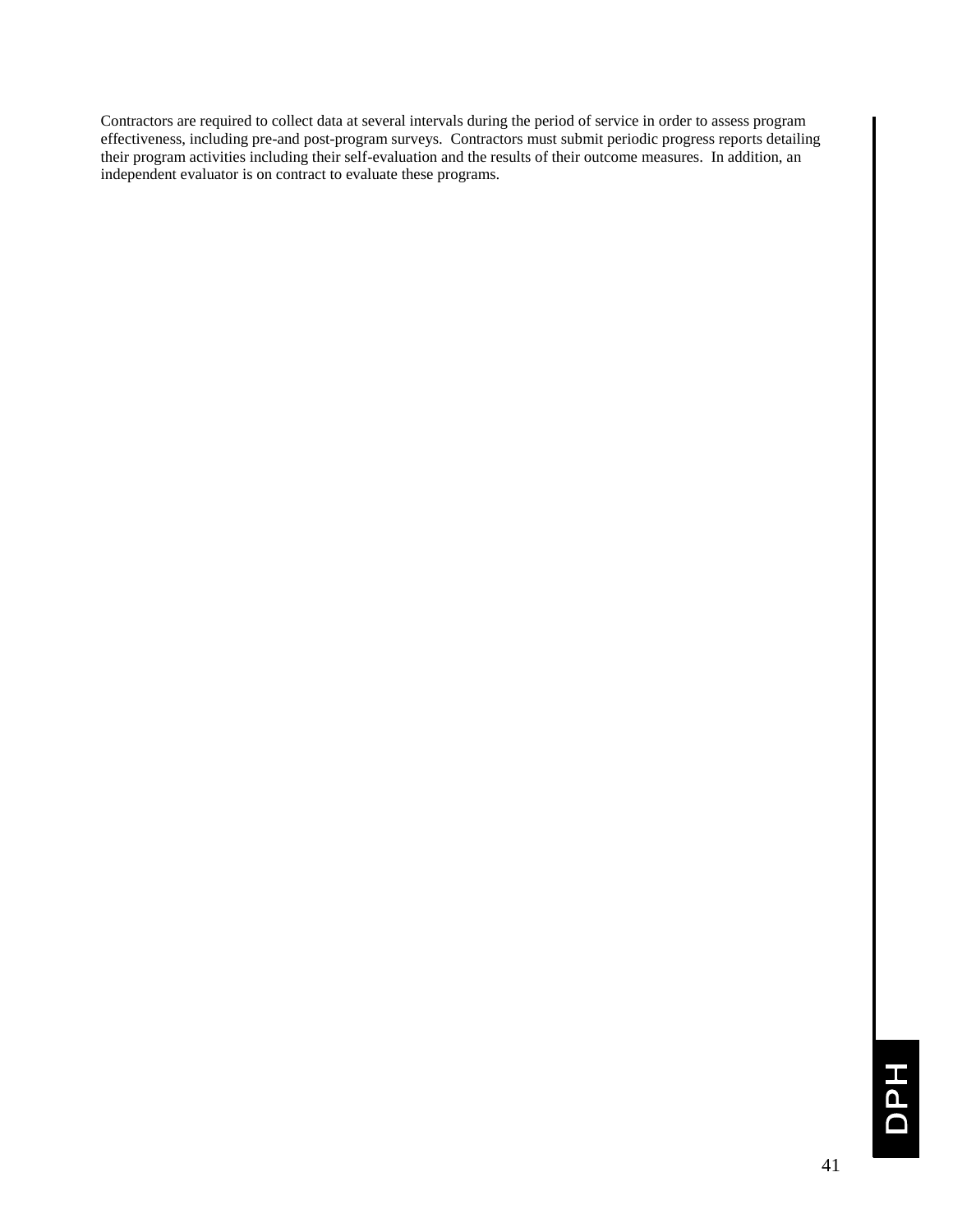# **Department of Social Services**

#### **•Children's Trust Fund •Fatherhood Initiative •Teenage Pregnancy Prevention**

**Long Term Agency Goals**: The Department of Social Services' (DSS) goals are informed by relevant data secured from a variety of sources. The data that is collected facilitate the creation and implementation of programs and services that address the *root causes of poverty and the concomitants of poverty*. The Department's goals include:

- Increase access to affordable sound housing stock for income eligible children and families.
- Increase awareness about availability and access to food/good nutrition for income eligible children, individuals and families.
- Increase awareness about and access to preventive and curative health care for income eligible children, individuals and families.
- Increase the number of children, from infancy to three, who are "ready to learn" by providing child care/parenting education that help infants and toddlers develop characteristics and skills in confidence, risk taking, how to socialize and get along with others, trust that are essential in school success.

#### **Strategies:**

- Program and contract staff will have the most up to date local, regional, and national data related to clients' needs, poverty and its concomitants as well as knowledge and awareness of objectively determined effective program/service outcomes for targeted low income/income eligible children and families that will be used to inform/plan, develop, and contract for services for clients, with external agencies/organizations.
- In addition to actually enumerating level of program participation, within the next 12 months contractees will be required to provide objective outcome measures that demonstrate effectiveness of programs/services based on documented client progress and client feedback.
- $\bullet$ Quarterly reviews/evaluations of client outcome data will be provided by contractees.
- Make information about the Department's programs and services for low income children and families available through many access points public libraries**,** doctors' offices, health care centers, neighborhood markets and stores, malls, schools, hospitals, other agencies/organizations, child care/day care, etc., in order to increase awareness and program participation.
- Engage in ongoing recruitment of health care providers/physicians in order to increase access to health care for income eligible children, individuals and families.
- Enhance contractual relationships with community action agencies to ensure awareness and supportive access for clients to programs/services provided by DSS, via various community based locations.
- Whenever possible, dispatch staff to provide information about the Department's programs/services such as speaking at community events, participating in community fairs, and convening focus groups for purposes of providing, collecting program/service related information.
- Introduce a formal mechanism to collect program  $\bullet$ participant/service recipients' feedback related to the receipt and use/usefulness of services provided.
- In DSS funded child care settings, place greater  $\bullet$ emphasis on helping parents understand the relationship between child rearing practices and "readiness/ability" to learn as well as the value of good nutrition for optimal growth, development, and learning.
- Train and support staff in modifying contracts based on objectively determined clients/program participants' outcome data.
- Take advantage of funding opportunities that can be used to increase the number of sound adequate housing for income eligible children and families.
- Develop and implement a person-created intake and support system that optimizes access and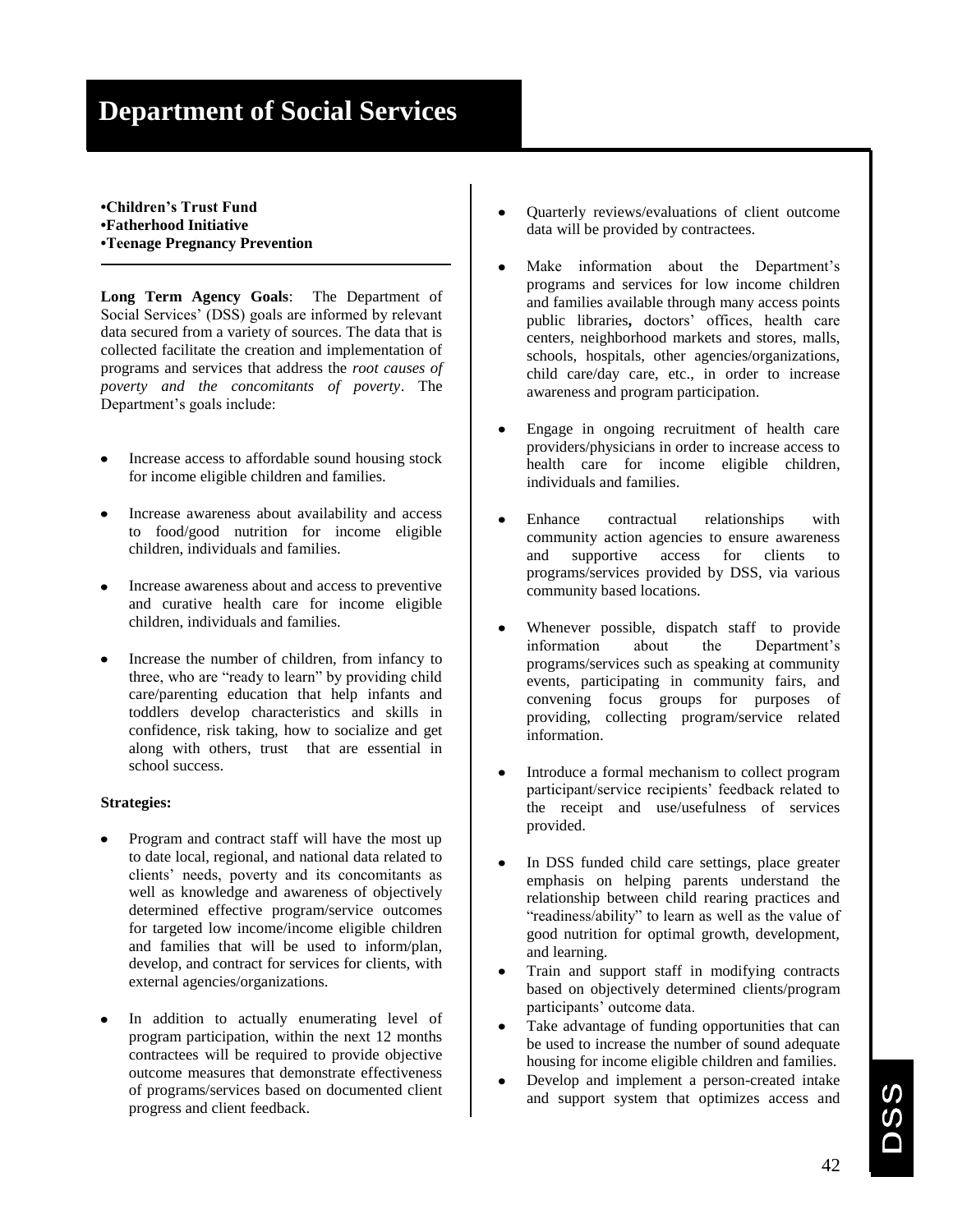program information for clients twenty-four hours a day seven days per week.

**Measure of Effectiveness:** The effectiveness of prevention is best measured longitudinally; the Department is in the process of formalizing a data collection and analysis approach that addresses this issue.

**Methods:** Current data collection processes do not lend themselves to performance measures and outcomes based on race, income level, language proficiency, and gender. The Department plans to rectify this within the next 18 months.

The Department's Children's Trust Fund provides an excellent example of research based programs that are primary prevention.

**Long-Term Children's Trust Fund Program Goals:** The goal of the Children's Trust Fund is to prevent child abuse and neglect and to ensure the positive development of children. The funds appropriated to the Children's Trust Fund are used to support community efforts that assist families. The community programs are designed to engage families before a crisis occurs to actually keep abuse and neglect from happening. This strategy is working. The programs supported by the Children's Trust Fund are making a difference in the lives of children and their parents while reducing the number of families that enter the state child welfare system.

**Strategies:** To achieve its goals the Trust Fund:

- Conducts research to better understand and  $\bullet$ assess areas of risk for child abuse and neglect, finds the most effective ways to assist families, and develops strategies for improving the skills of service providers.
- Funds broad-based prevention efforts in communities that have been shown to address known risk factors for child abuse and neglect, including poverty, substance abuse, domestic violence, and social isolation.
- Funds programs that include a strong focus on matters that effect the well being of children including improving parent-child bonding and interaction, parenting skills and family relationships, health care access, and developmental monitoring.
- Offers a range of program services to meet the needs of all families.
- Trains human services staff in prevention approaches and strategies to engage and

**Other**: As the Medicaid, housing, TANF agency, lead agency for persons with disabilities, subsidizer of child care, and the administrator/manager of the Supplemental Nutritional Assistance Program, the Department provides programs and services that by their very nature address the health and safety needs of children, individuals, and families. There is no doubt that it succeeds in doing so; however, in the coming months and years, DSS will collect data in ways that clearly demonstrate the extent to which current programs are succeeding in preventing intergenerational poverty, the concomitants of poverty, and poor health conditions.

> assist culturally diverse and vulnerable families.

- Supports a network of agencies that work  $\bullet$ together to support families around their multiple needs.
- Increases public awareness and participation  $\bullet$ in efforts to prevent child abuse and neglect.

**Performance-Based Standards:** Across all programs the Trust Fund is looking for statistically significant change that can be tied to program efforts. Contractor performance standards for the Nurturing Families Network are assessed annually by comparing each contractor's outcomes with the statewide aggregate outcomes on all evaluation and process measures. The statewide aggregate outcomes serve as the minimum performance standard for this purpose. Sites are encouraged to achieve the outcomes of the highest performing sites.

#### **Performance-Based Outcomes:**

- Reduced rate and severity of child abuse and neglect
- Improved parent –child interaction and parenting skills
- Connection to health care providers, high immunization rates
- Gains in household stability, education, employment
- Less financial hardship, access to more resources
- Enhanced family relationship and parent wellbeing
- Increases in developmental monitoring and access  $\bullet$ to services
- Enhanced child well being over time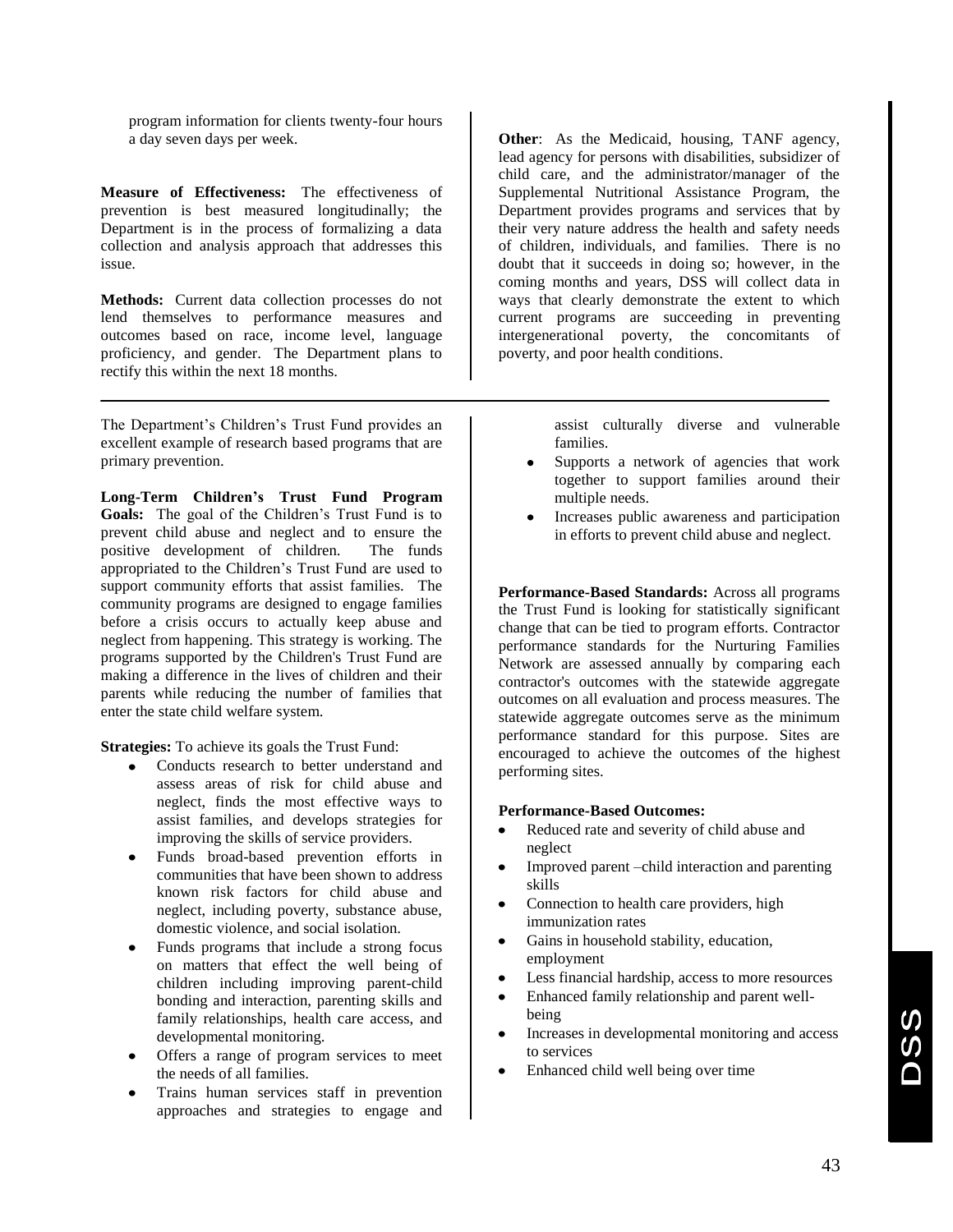**Measures of Effectiveness:** Several studies conducted by the University of Hartford Center for Social Research show that programs supported by the Trust Fund are successfully providing support and assistance to high-risk families and are achieving their goals. The studies show that these programs are reducing the incidence and severity of child abuse and neglect and helping parents to take hold of their responsibilities and become better caregivers.

Highlights of the 2010 report on the Nurturing Families Network follow:

- The annual rate of abuse and neglect is 2%. This rate is very low when compared with rates of 20-25% reported in studies with similarly high-risk mothers who did not receive home visitation services.
- Mothers were more likely to have graduated from high school and be employed and live independently.
- Mothers made significant improvement on the Community Life Skills scale, indicating they were more connected to others in the community and were adept at accessing available resources.
- Rates of preterm and low birth weight babies for the high risk mothers compared favorably with the state and national rates for the general population.
- 96% of participating children were fully immunized and 98% had a pediatric care physician.
- The domestic violence rate dropped significantly from 2.4% at program entry to1% at the end of the year. All of the mothers who reported domestic violence at program entry were not in violent relationships 1 year later.

The evaluation demonstrates that the NFN program is effective in reducing the incidence of child abuse and neglect and improving the well being of both the parents and children who participate in the program.

**Performance-Based Accountability:** A continuous quality improvement team has been established to review practice guidelines, training needs and program protocols for the larger Trust Fund programs. The policies are written into a manual that guides program implementation efforts at each site. The Trust Fund staff monitors site compliance and effectiveness in implementing the program in accordance with these policies.

The Trust Fund staff works with each contractor to develop an Individualized Program Plan. The plan identifies areas in need of attention or improvement and strategies for achieving the identified goal. The sites are responsible for reporting on their progress implementing the plan and the results of their efforts.

**Methods:** The Trust Fund uses intensive home visiting, developmental surveillance and early identification of developmental delays and behavioral problems, parenting groups and parent engagement to reduce racial and economic disparity.

**Intensive multi-focused home visiting:** Several studies have found that home visiting services reduce disparities in child performance and outcomes by race and income level. One study, conducted by the Missouri Department of Elementary and Secondary Education, found that children enrolled in preschool whose families participated in a home visiting program - scored significantly higher on all measures of intelligence, achievement, and language ability than children in the comparison group whose families did not receive home visiting services.

The parents who participated in the home visiting program were mostly young, poor, undereducated, single heads of household. Their children shattered the conventional wisdom that they would perform poorly in school. The children did as well as the national norm for children their age - with roughly 15% exceeding the national norm. The children out performed a comparison group of children from wealthier and more stable families not considered at risk for poor outcomes.

**Nurturing Families Network (NFN):** NFN has 5 components: Intensive home visiting for new parents who are at high risk for child abuse and neglect. The program focuses on nurturing parenting, child development, and maternal and child health and community resources. Nurturing parenting groups that assist parents in developing appropriate expectations of their children and enhance their parenting skills. Nurturing Connections that brings new parents together with volunteers and others in the community who can help them adjust to the demands of having a baby.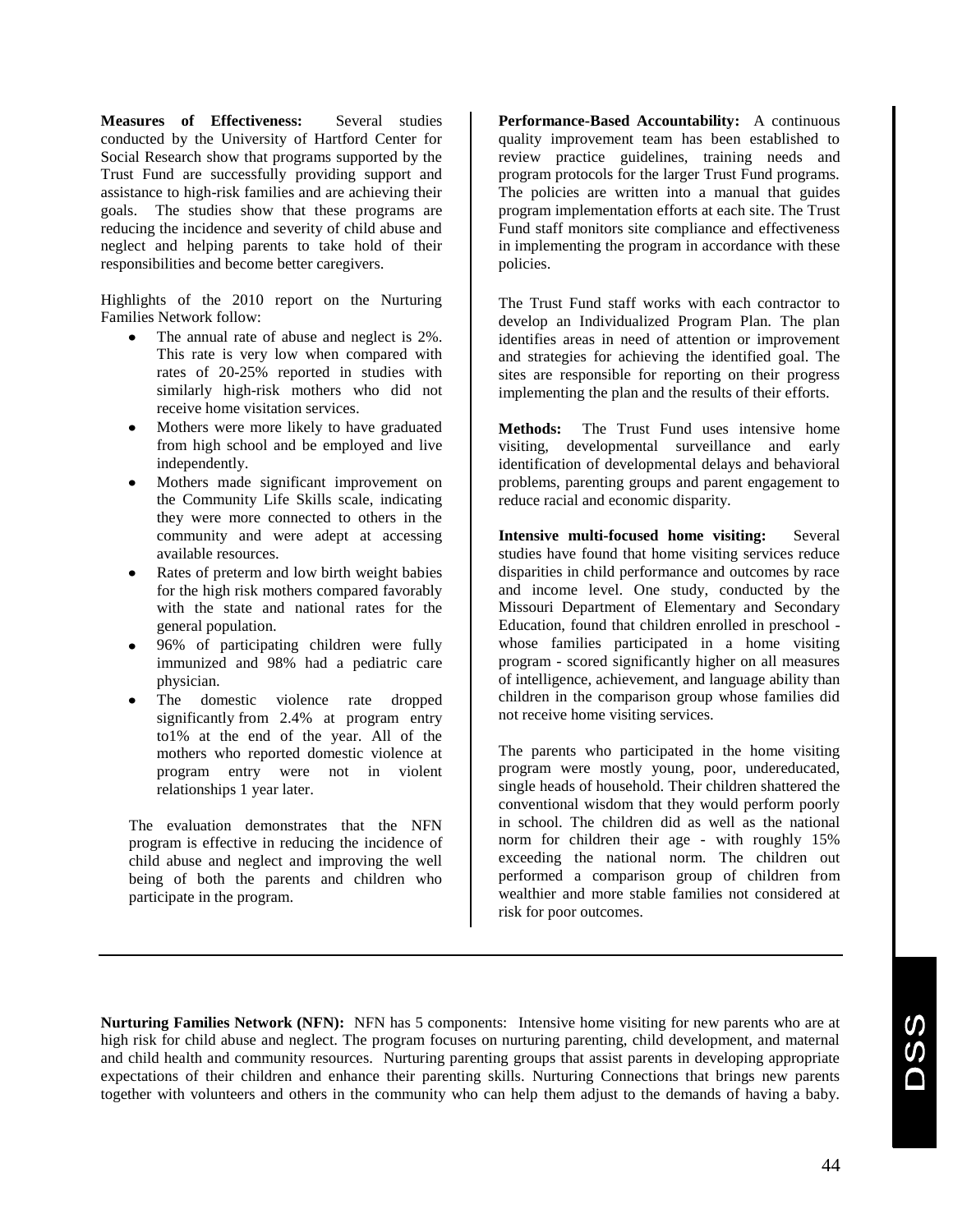Two new components have been added to the NFN including home visiting tailored to the needs of fathers and men. Also the program is offering in-home cognitive behavioral therapy to treat maternal depression. Evaluation data on these new efforts is not available at this time.

**Number Served:** Services are provided at 42 community locations throughout the state. In 2011-2012, NFN served about 1,900 families in intensive home visiting and 500 families in Nurturing Parenting groups.

#### **Program Cost: FY 2011-2012:** \$1,340,000

#### **Performance- Based Standards:**

- Maternal Health/Behavioral Outcomes
- Infant and Child Health and Mortality
- Child Development
- Parenting Skills and Stress
- **School Readiness**
- Crime and Domestic Violence
- Child Abuse and Neglect
- Economic and family well being

**Performance-Based Outcomes:** The annual rate of abuse and neglect is 2%. This rate is very low when compared with rates of 20-25% reported in studies with similarly high-risk mothers who did not receive home visitation services.

- NFN mothers made statistically significant gains in life course outcomes during their participation in the program.
- Mothers were more likely to have graduated from high school and be employed
- $\blacksquare$  Mothers were more likely to live independently.
- Mothers made significant improvement on the Community Life Skills scale, indicating they were more connected to others in the community and were adept at accessing available resources.
- Rates of preterm and low birth weight babies for the high-risk mothers compared favorably with the state and national rates for the general population.
- 96% of participating children were fully immunized and 98% had a pediatric care physician.
- The domestic violence rate dropped significantly from 2.4% at program entry to1% at the end of the year. All of the mothers who reported domestic violence at program entry were not in violent relationships 1 year later.
- Parents participating in groups are significantly less stressed and have more realistic attitudes of their children.

**Performance- Based Vendor Accountability**: Vendors must agree to participate in an evaluation. Submit monthly data, review results and develop a written plan to address areas needing improvements.

\_\_\_\_\_\_\_\_\_\_\_\_\_\_\_\_\_\_\_\_\_\_\_\_\_\_\_\_\_\_\_\_\_\_\_\_\_\_\_\_\_\_\_\_\_\_\_\_\_\_\_\_\_\_\_\_\_\_\_\_\_\_\_\_\_\_\_\_\_\_\_\_\_\_\_\_\_\_\_\_\_\_\_\_\_\_\_\_\_\_

**Fatherhood Initiative:** Outreach /awareness education and training for parents related to parenting, healthy relationships, and healthy marriages. Also, support services that connect parents/program participants to programs and services that address their emotional and socio-economic needs.

**Number Served:** 641 participants

**Program Cost: FY 2011-2012:** \$568,173

#### **Performance- Based Standards**:

- Increase in effective communication skills (between partners/parents)
- Increase in knowledge about responsible parenting
- Increase in the ability to secure and retain employment
- Decrease in the potential for child abuse and neglect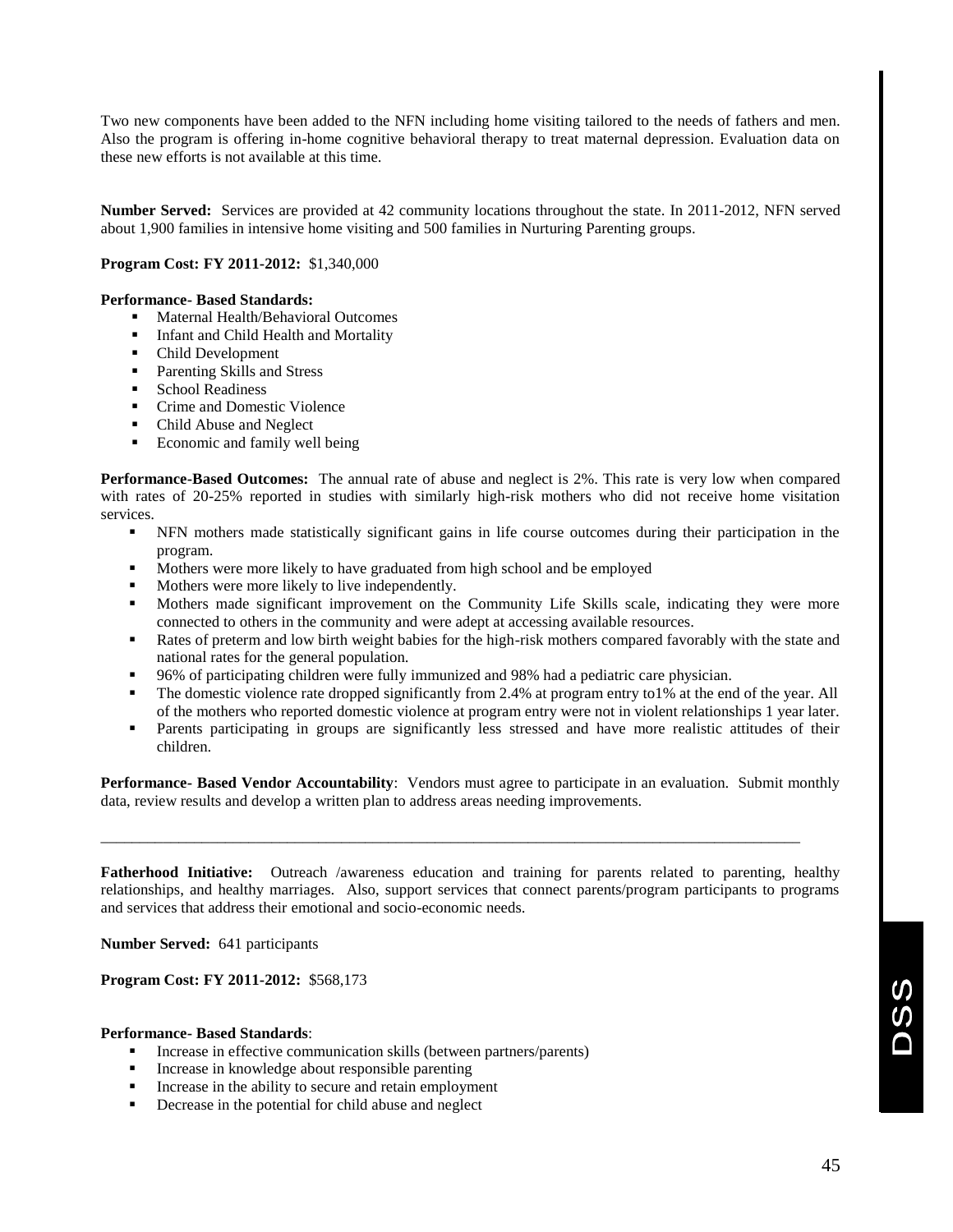- Increase in responsible parenting
- Identify and assess potential for spouse/partner/child abuse
- Targeted intervention strategies for parents with cognitive limitations

#### **Performance-Based Outcomes:**

- Results of pre and post-test of training offered for each program participant
- Decrease in child/partner/spousal abuse
- **IMPROVED COMMUNICATE:** Improved communication between parents/partners
- Improved parent-child relationships
- **Increase in marriage between partners (couples)**

#### **Primary Prevention Outcomes:**

- Decrease in child poverty
- Prevention of child abuse and/or neglect
- Collaboration with DCF to prevent the occurrence/reoccurrence of child abuse/neglect among parents referred to DCF for services.

**Performance –Based Vendor Accountability:** Grant access to Yale researchers who are evaluating the program; evidence of dissemination and collection of pre-pos test of curricula; observable use of the 24/7 Curriculum developed by the National Fatherhood Initiative and approved/required by the federal government; report number of program participants; evidence of recruiting and retaining program participants; attend and participate in mastering curricula related to assessing domestic violence and working with parents with cognitive limitations; and evidence of a program plan for each participant in which all services and rationale for the service/referral is included.

**TEEN PREGNANCY PREVENTION:** This program aims to prevent teen pregnancy and welfare dependency through the provision of awareness education (delay in sexual activity, safe sex practices, personal growth and development, etc.) and supportive programs and services.

**Number Served**: 690 program participants

**Program Cost FY 2011-2012:** \$2,057,939

**Performance-Based Standards:** Ongoing documented participation in either the Carrera or Service Learning Teen Pregnancy Prevention Model. Absence of reported and/or lack of observable pregnancies.

**Performance-Based Outcomes:** Absence of pregnancies among male and female program participants.

**Performance-Based Vendor Accountability:** Demonstrated implementation and use of either the Carrera or Service Learning model; participants' attendance; and evidence of participants' involvement in program activities, both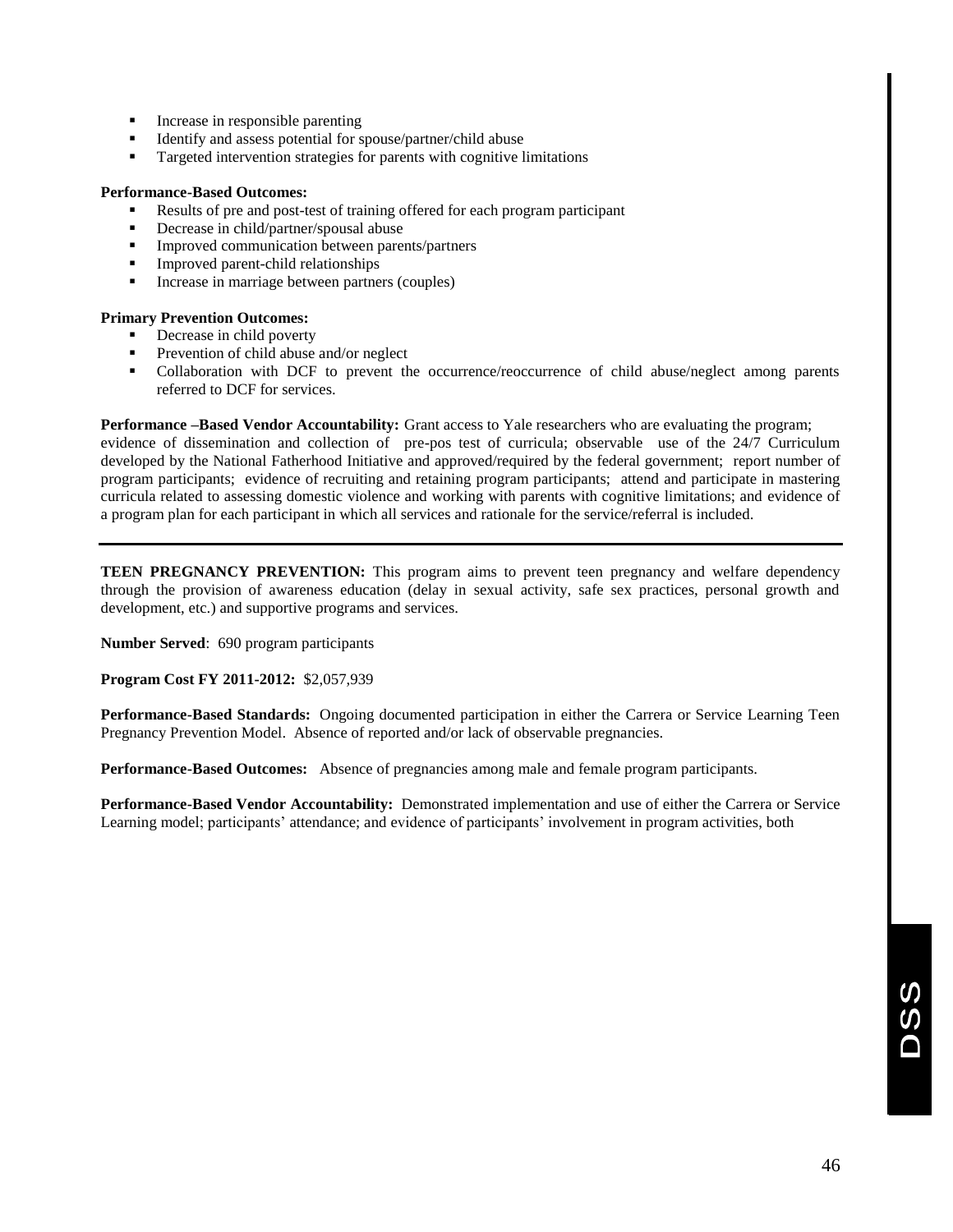**Long Term Goals:** The prevention goal of the Judicial Branch, Court Support Services Division (CSSD) is to divert children from juvenile court involvement and penetration into the criminal justice system.

**\_\_\_\_\_\_\_\_\_\_\_\_\_\_\_\_\_\_\_\_\_\_\_\_\_\_\_\_\_\_\_\_\_\_\_\_\_\_\_**

#### **Strategies:**

- Divert children from the judicial process  $\bullet$ through non-judicial supervision services and referrals to appropriate community-based agencies and diversion programs.
- Identify needs and risk factors of children and families through the use of valid risk/need screening and assessment instruments, and refer children and families to programs and services that address their needs in order to prevent further juvenile court involvement or penetration into the criminal justice system.
- Collaborate with schools, community partners, provider agencies, and other state agencies to support local and state efforts designed to prevent or eliminate at-risk behaviors and to promote the health, wellbeing, and success of children.

#### **Performance-Based Outcomes:**

- Reduction in juvenile court intake (Families with Service Needs-FWSN, and Delinquency referrals)
- Juveniles engaged in criminogenic needbased treatment
- Reduction in 24-month re-arrest rates for juveniles on probation or supervision
- Fewer delinquency commitments

**Measures of Effectiveness:** CSSD has adopted a results-based accountability framework to measure the effectiveness of its strategies. Data is collected on outcome measures and reportedly quarterly to management, line staff, judges, attorneys, and contracted service providers as part of a continuous quality improvement effort. In addition, CSSD conducts, through both internal and contracted resources, evaluations of targeted strategies and/or programs. Performance measures include:

Performance Measure 1 – Juvenile Court Intake: Intake fell 30% from 15,857 in FY 2007 to 9,982 in FY 2012, despite the inclusion of 16 and 17 year olds in the juvenile court system, beginning January 1, 2010 and July 1, 2012, respectively.

- Performance Measure 2 Juveniles Engaged in Criminogenic Need-based Treatment: Research suggests that completion of targeted treatment is connected to lower recidivism rates. The starting treatment rate in 2009 was 67% and rose to 97%, for 2012. The treatment completion rate in 2009 was 20% and has risen to 74%, for 2012.
- Performance Measure 3 Reduction in 24 month Re-arrest Rates: The rate of re-arrest (recidivism) at 24-months after the start of a period of probation or supervision has remained consistent over the last four years and is beginning to show progress in the right direction. For example, 66 percent of the juveniles placed on probation or supervision in 2005 were re-arrested by the time their 24 month follow up period ended in 2007. The trend is beginning to decline showing a 63% re-arrest rate in 2012.
- Performance Measure 4 Juveniles Committed to the Department of Children and Families: Juveniles committed to either long-term residential placement or for incarceration at the Connecticut Juvenile Training School have decreased by nearly 50 percent in the past 7 years, from 401 juveniles committed in 2004 to 214 in 2011 and a projection of 208 juveniles for 2012, despite the inclusion of 16 and 17 year olds in the juvenile system.

**Methods:** A core goal of the CSSD strategic plan is to in engage in activities that provide a diverse, gender responsive and culturally competent environment for staff and clients that are sensitive to values and responsive to needs. CSSD established a Cultural Competency Advisory Committee which guides the implementation of this strategic goal. CSSD employees a diverse staff that is representative of the population served, including in key management positions within the agency. The Training Academy has embarked on an organization-wide cultural competency training initiative. CSSD provides culturally competent, research- and evidence-based programming, interventions and supervision services through the use of race- and gender-neutral screening and risk/need assessment tools, and a network of contracted providers. CSSD requires all contractors to meet cultural competence expectations in hiring and service delivery. CSSD routinely reviews operation and program performance measures for any disparities based on gender or race/ethnicity. In addition no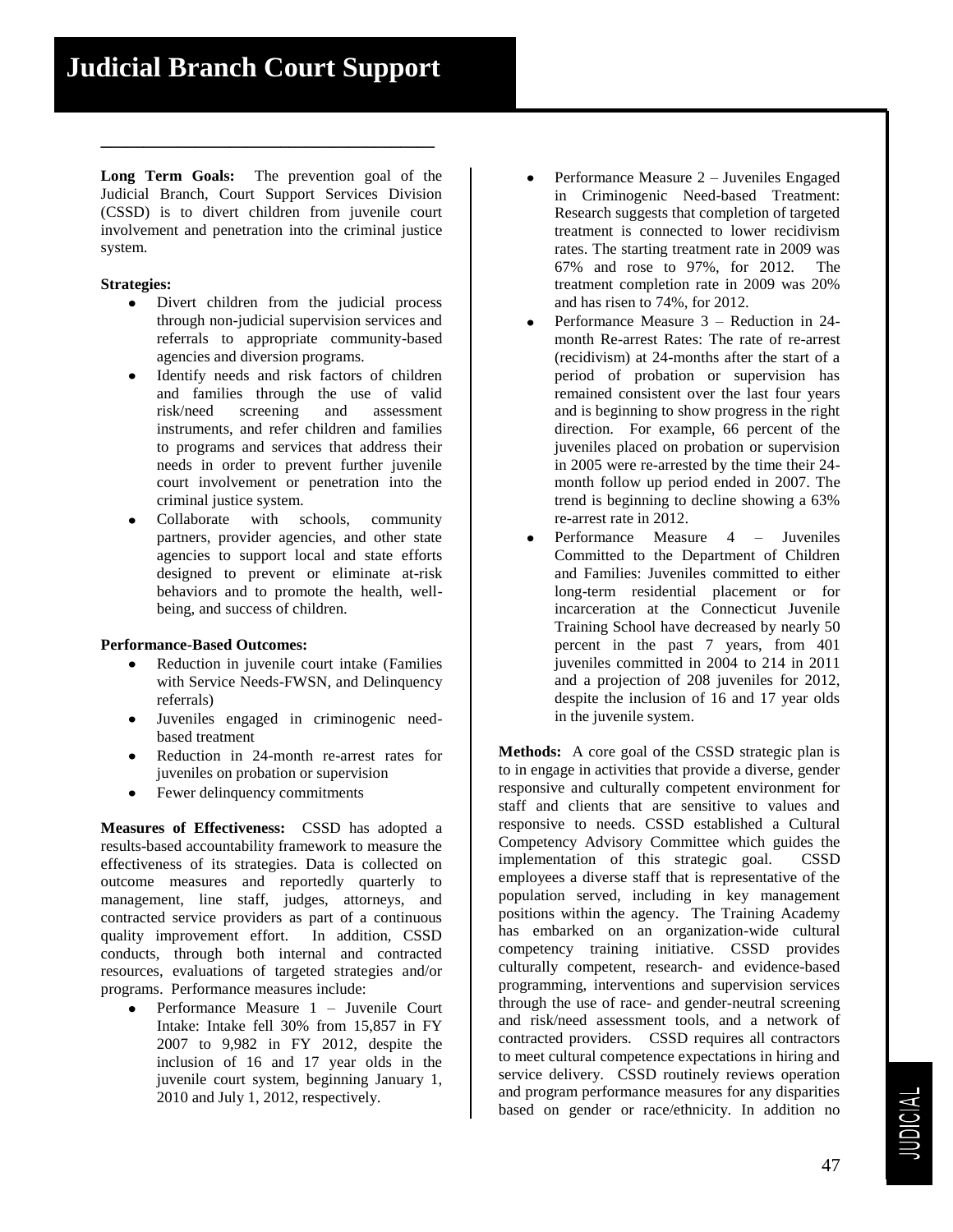race/ethnicity disparity was found in case handling, adjudication rates, court outcomes and placement rates in an independent report, *A Reassessment of Disproportionate Minority Contact (DMC) in the Connecticut Juvenile Justice System* (May 2009), funded by the OPM Juvenile Justice Advisory study. Beginning in 2011, CSSD began work with the Hartford and Bridgeport communities on specific disproportionate minority contact reduction initiatives that have increased diversion from court rates and resulted in a revision to the Probate Graduated Sanctions Policy to include incentives to encourage compliance with court orders and decrease the use of detention for probation violations.

**Other:** CSSD has implemented several strategies to support the prevention or diversion of children and youth from court referral, including a focus on increasing family engagement, decreasing school arrests, and building local partnerships. Detention clinicians are meeting with families of newly detained juveniles to engage the family in the child's care while in detention and to help prepare the family for working with the Court and treatment providers to support the child's success and limit further court involvement. Probation staff is being trained in parent engagement to assist officers in working with families to support them in managing at home behaviors and providing parents with alternatives to calling police during domestic disagreements. Juvenile Probation also engages in outreach efforts to better coordinate with schools to manage the in-school behaviors of court involved juveniles. In addition, CSSD recently revised the Probation Intake policy to allow probation supervisors to return any referral that does not warrant court intervention, which resulted in the return of over 300 referrals in the first year. These efforts, in addition to the expansion of the School-based Diversion Initiative highlighted below, should reduce the number of court referrals for in-school arrests, which may be better managed by local schools and service providers. CSSD, in conjunction with DCF and through its partnership with other stakeholders of the Executive Implementation Team of the Joint Juvenile Justice Strategic Plan, has established a local interagency services team (LIST) for each juvenile court district to increase local awareness and support for the needs of children at risk for juvenile justice involvement. The LIST initiative is increasing community attention and local-state partnerships in addressing the contributing factors to juvenile delinquency.

A model intervention that holds great promise in diverting school-based arrests is the School-based

Diversion Initiative (SBDI), jointly developed and piloted by CSSD, DCF and CHDI, and funded by the MacArthur Foundation. SBDI seeks to bridge existing behavioral health services and supports to children and youth with mental health needs to prevent juvenile justice involvement. The creation of SBDI was based on three areas of concern in Connecticut, and nationally. First, although juvenile arrest rates have trended downward in the last 5 to 10 years, there remain high rates of *in-school* arrests, as well as expulsions and out of school suspensions, particularly among students with mental health needs. Exclusionary discipline results in more arrests, leading to academic failure and eventually to school drop-out. Youth with unmet behavioral health needs are disproportionality represented among students arrested in schools and approximately 65-70% of youth in detention have a diagnosable behavioral health condition. Second, students who are arrested or expelled are disproportionately to be students of color, particularly African-American and Hispanic males. Even when the behaviors are the same, too often school responses to behaviors are more severe for students of color. Third, to meet the needs of students at-risk of arrest or expulsion, schools report a need for better linkage to community-based mental health resources, particularly crisis response.

The SBDI model was designed to address these concerns and attends to the underlying needs of school professionals, which in turn allows schools to more effectively meet the needs of at-risk students. SBDI incorporates a Graduated Response model for disciplinary intervention, which seeks to ensure that school policies and procedures are fair and equitable, do not rely excessively on juvenile justice system interventions, and effectively meet students' needs.

The primary goals and objectives of SBDI include:

Goal 1: Enhance knowledge and capacity of school professionals for early identification of mental health needs, diversion from arrest and expulsion, and referral to communitybased services Objective 1: Coordinate delivery of expert training to school professionals in key

content areas

Objective 2: Facilitate staff skill development and attitude change regarding key competencies

Goal 2: Reduce number of in-school arrests and expulsions and associated racial/ethnic disparities

Objective 3: Develop individualized school policies and procedures to build capacity for reducing arrests and expulsions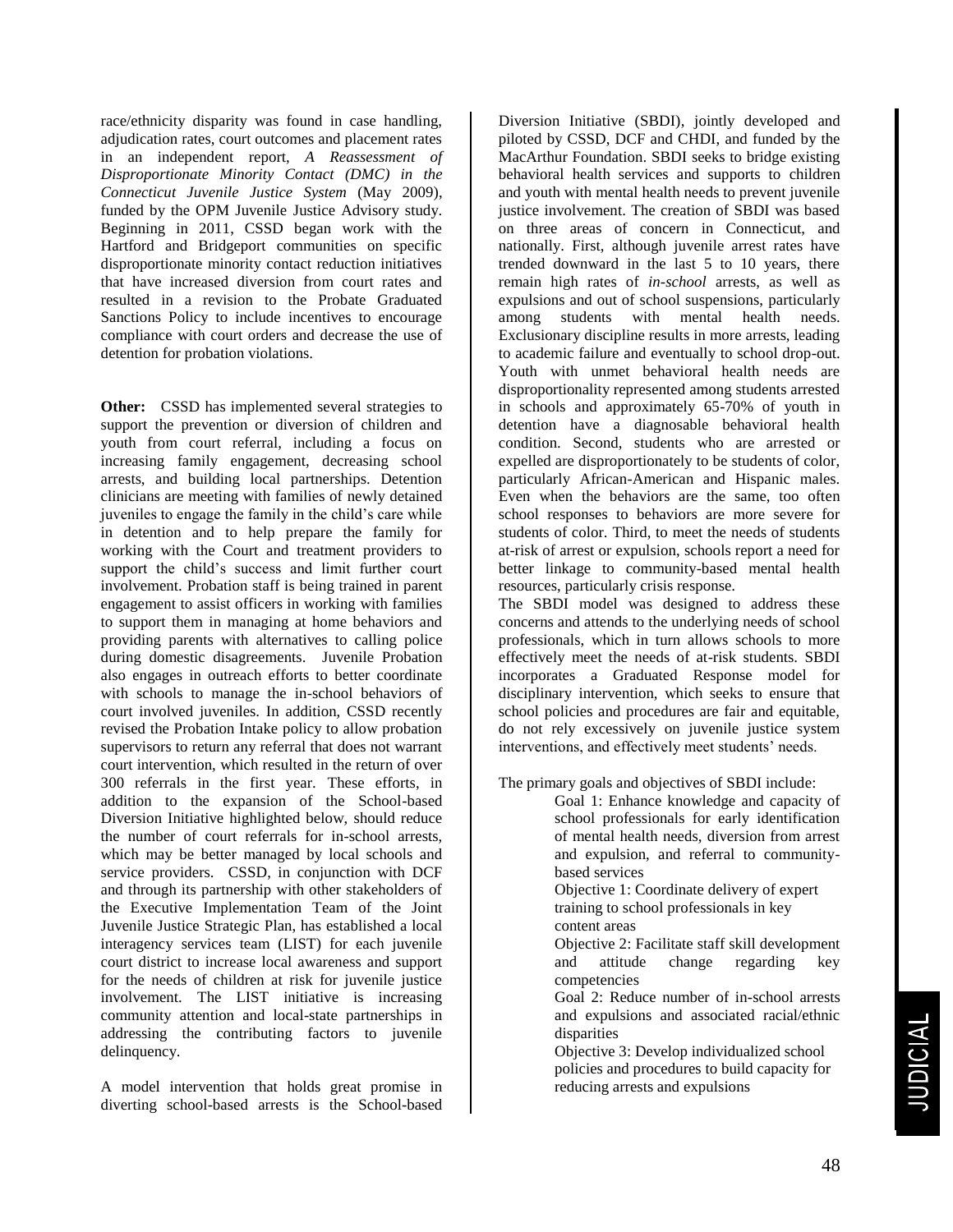Objective 4: Enhance awareness of racial/ethnic disparities in arrests and expulsions

Goal 3: Increase utilization of communitybased resources as alternatives to arrest or expulsion for youth with mental health needs Objective 5: Enhance collaboration between participating schools, local law enforcement, and service providers to improve service referrals

Objective 6: Improve early identification and referral of youth with mental health needs to effective diversionary services such as Emergency Mobile Psychiatric Services (EMPS)

Students in SBDI-participating schools are diverted from arrest whenever possible, and instead linked to appropriate community-based resources. SBDI emphasizes use of each community's local EMPS team. EMPS is a statewide mobile crisis response program that deploys teams of specially trained mental health professionals to respond immediately to requests for crisis stabilization, provide brief treatment, and ensure appropriate linkage to ongoing care. EMPS providers respond directly to homes, schools, and emergency departments and services are intended to reduce inappropriate service referrals to correctional and inpatient settings. EMPS is available to every school in the state; however, existing data suggests that schools have historically underutilized this resource due to a lack of awareness and in some cases, a history of poor collaboration with the broader mental health provider community. SBDI seeks to strengthen relationships between schools and EMPS as a key community resource.

**Outcomes:** SBDI was piloted in four school districts  $(2 \text{ in } SY \ 09-10, 2 \text{ in } SY \ 10-11)$ , expanded to three districts (SY 11-12). Results of school and studentlevel data collected from participating SBDI schools indicate:

- In-school arrests of students decreased 50- 69% per school, particularly among youth with behavioral health needs
- $\bullet$ On average, suspensions dropped 9% inschool and 8% out-of-school
- EMPS utilization tripled, while ambulance calls decreased up to 22%

A 2011 evaluation by Yale University compared EMPS utilization rates and arrest data for communities with SBDI compared to similar communities without SBDI using survival analyses with the following results:

- Youth first served by EMPS had less  $\bullet$ subsequent juvenile justice involvement compared to those initially referred to CSSD (47% re-arrest rate for EMPS vs. 66% for CSSD).
- Among youth with previous CSSD involvement, rates of subsequent juvenile justice referrals were significantly lower in SBDI communities (31%), even after controlling for race, age, gender, and previous delinquency, compared to non-SBDI communities (43%)
- Youth with previous CSSD involvement in SBDI communities experienced lower risk and delayed onset of recidivism (398 days to re-arrest), compared to non-SBDI communities (258 days).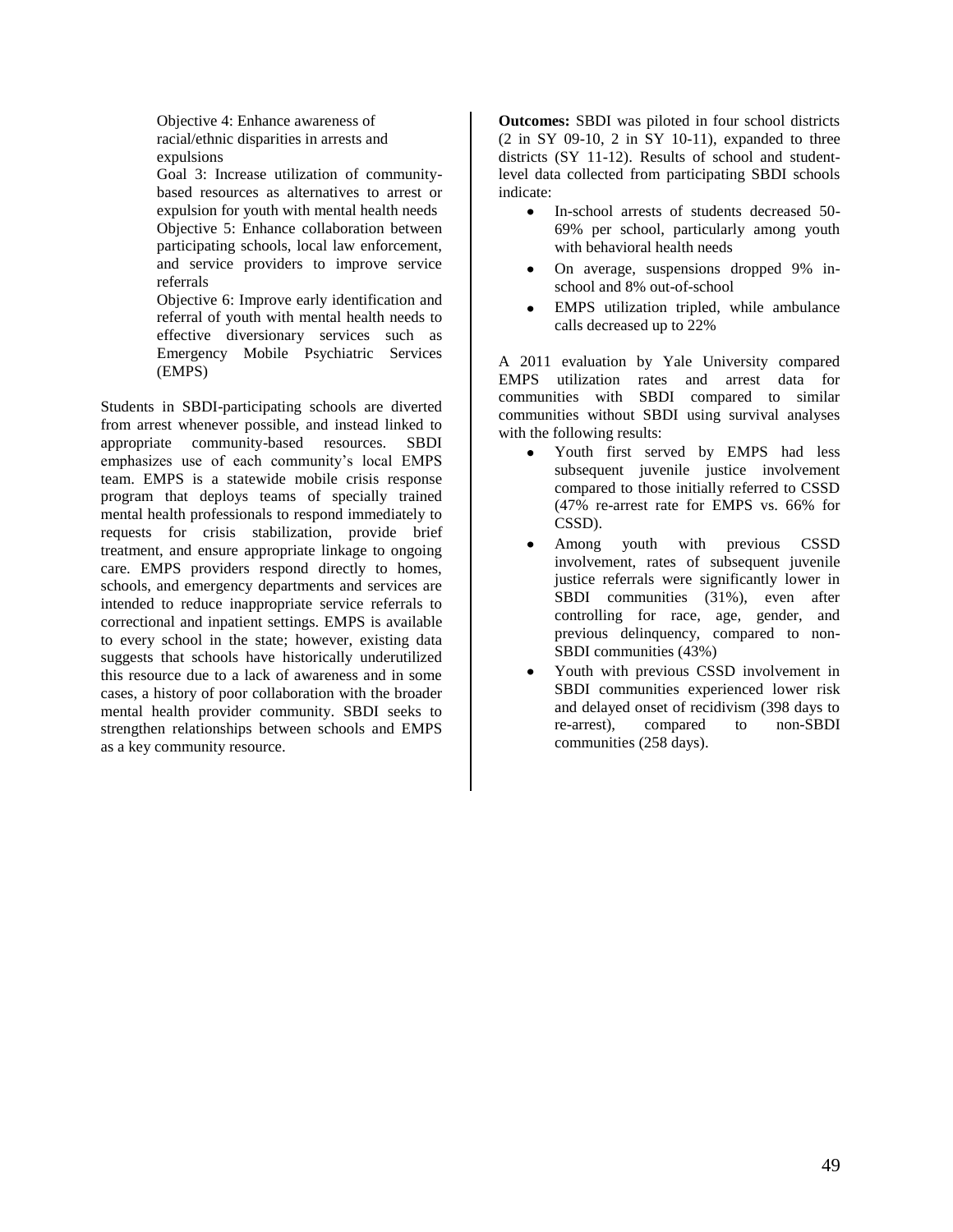**Educational Support Services:** Approximately 50% of the children referred to the juvenile justice system have learning difficulties and/or academic performance concerns. High school graduation is closely linked to future success as related to income earning levels, court involvement and recidivism. The goal of Education Support Services is to support families in ensuring that their children's educational needs are properly identified and that children have access to a free and appropriate education as required by law. Education Support Services include legal case consultation, advocacy, and training by contracted special education attorneys serving families and probation officers of children referred to juvenile court due to status offending or delinquent behaviors, and who exhibit school difficulties and/or performance challenges. Services were available at all twelve (12) juvenile courts.

**Number Served:** 317 cases opened, 288 cases closed in 2011-2012

#### **Program Cost: FY 2011-2012** \$646,800

#### **Performance-Based Standards:**

- Percentage of clients that obtained/modified/preserved special education services
- Percentage of clients that overcame proposed suspension or expulsion
- Percentage of clients that obtained education-related benefits
- Percentage of clients that obtained procedural protections

#### **Performance-Based Outcomes:**

- 63% of clients obtained/modified/preserved special education services
- 16% of clients overcame proposed suspension or expulsion
- 49% of clients obtained education-related benefits
- 21% of clients obtained procedural protections

**Performance-Based Vendor Accountability:** CSSD has established a continuous quality improvement team for each contracted service. Each team includes best practices staff, who develop program models based on the best practice literature and oversee program implementation; contract compliance specialists, who ensure that providers are adhering to the program model and the contract requirements; data collection support staff, who ensure that providers are inputting data into the CSSD "contractor data collection system" (CDCS) and the data meets quality standards; and program analysis staff, who analyze the data to ensure that programs are meeting benchmarks. Provider performance is reviewed by CSSD management staff on a quarterly basis, and the CQI team works with the provider to ensure quality service.

#### **Family Support Centers:**

Since 2005, legislative change impacting the treatment and handling of status offenders (Families with Service Needs, FWSN) resulted in the development of distinct services for FWSN children and their families. Beginning with the prohibition on a court's placing an adjudicated child in detention for a violation of a court order, changes in the law also called for statewide process modification for the handling of FWSN referrals. Public Act 05-250 established that "no child that is found to be in violation of any such FWSN order may be punished for such violation by commitment to any juvenile detention center". In 2006, the legislature authorized an amendment to this legislation, Public Act 06- 188, which established the Families with Service Needs Advisory Board to oversee the implementation of services in response to 05-250. The most recent legislative change came in an amendment of 46b-149 which changed the FWSN statute substantially, resulting in the development and funding of Family Support Centers.

A Family Support Center (FSC) is a multi-service "one-stop" service center for children and families referred to juvenile court due to status offenses (e.g., truancy, beyond control, runaway) and serves as a diversion to formal court processing. There were four (4) FSCs servicing the Bridgeport, Hartford, New Haven, and Waterbury juvenile courts. FSCs services were made available to the eight (8) remaining juvenile courts in FY 10-11. The purpose of the FSC is to quickly assess service and/or treatment needs for the children and families and then provide and/or access the needed services in a timely fashion. Services offered include assessment, crisis intervention, family mediation,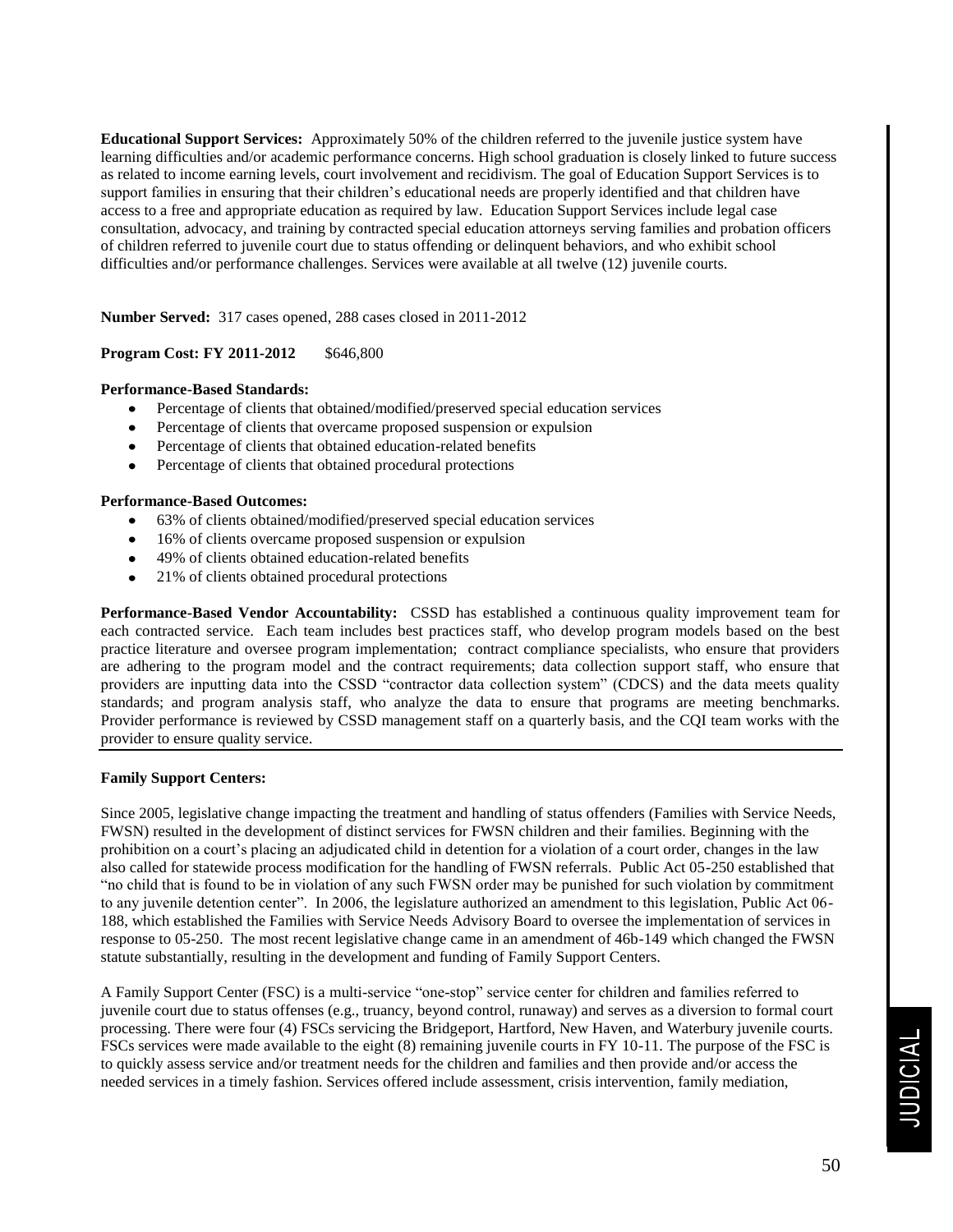educational advocacy, case planning and management, psycho-educational groups, and flexible funds for prosocial supports.

**Number Served:** 1,097 participants

**Program Cost: FY 2011-2012** \$3,305,232

#### **Performance-Based Standards:**

- Program completion rate: completion of the FSC program means that the client satisfied 80 percent of the goals identified on the collaborative plan. The goal through December 2011 is for 85% of clients under age 16, and 78% of 16 and 17 year olds to successfully complete the program.
- Arrest rate for completers: percentage of program completers arrested within 12 months of program discharge. The goal is improved program performance by at least one percentage point each year.
- Re-referral rate for completers: percentage of program completers who have a new status offending court referral within 12 months of program discharge. The goal is improved program performance by at least one percentage point each year.

#### **Performance-Based Outcomes**:

- Program completion rate: 87% for clients under age 16, and 78% for clients ages 16 and 17.  $\bullet$
- Arrest rate for completers: 32% for clients under age 16, and 29% for clients ages 16 and 17.
- FWSN referral rate for completers: 21% for clients under age 16, and 12% for clients ages 16 and 17.

**Performance-Based Vendor Accountability:** CSSD has established a continuous quality improvement team for each contracted service. Each team includes best practices staff, who develop program models based on the best practice literature and oversee program implementation; contract compliance specialists, who ensure that providers are adhering to the program model and the contract requirements; data collection support staff, who ensure that providers are inputting data into the CSSD "contractor data collection system" (CDCS) and the data meets quality standards; and program analysis staff, who analyze the data to ensure that programs are meeting benchmarks. Provider performance is reviewed by CSSD management staff on a quarterly basis, and the CQI team works with the provider to ensure quality service.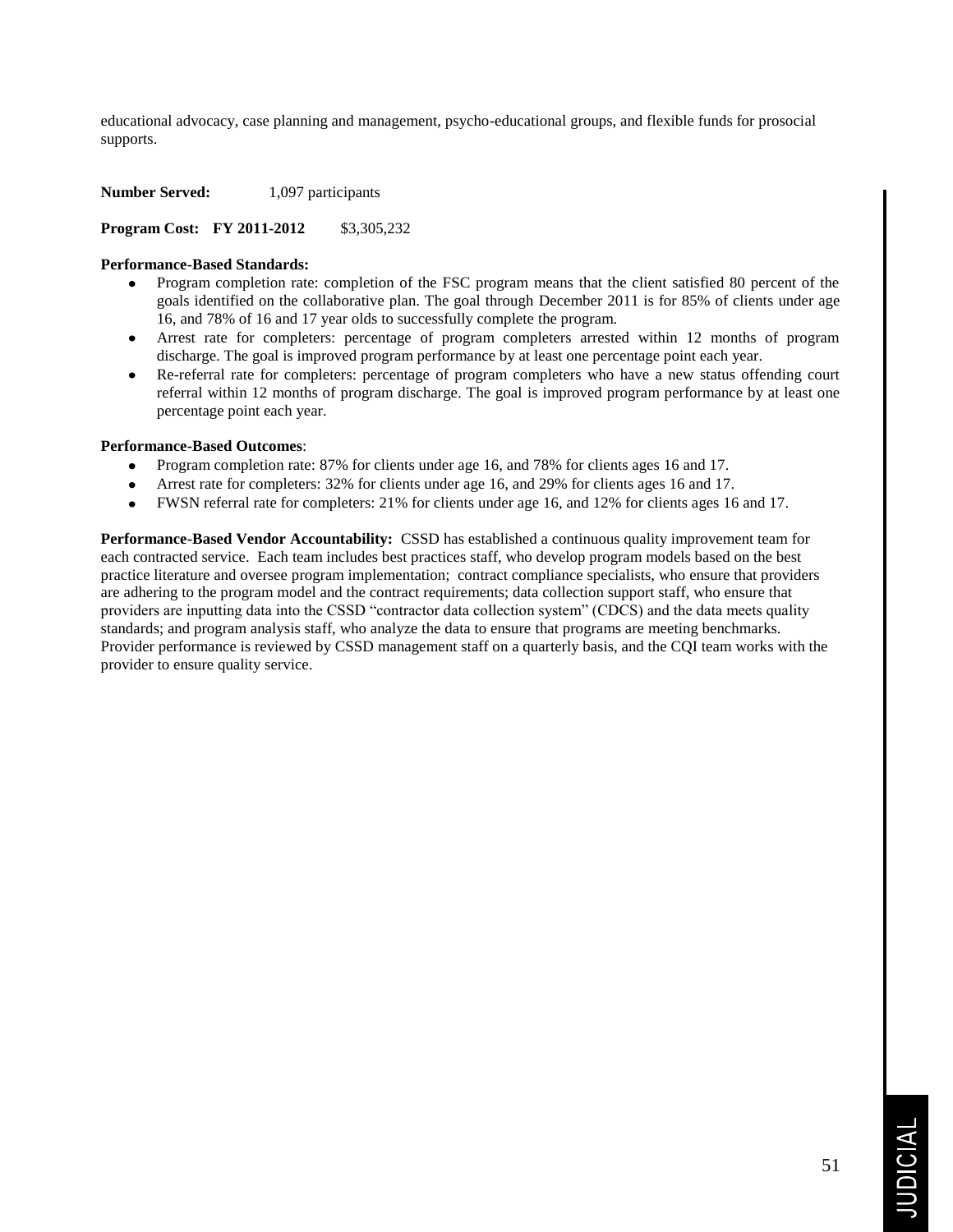**Title V Delinquency Prevention Program**

**\_\_\_\_\_\_\_\_\_\_\_\_\_\_\_\_\_\_\_\_\_\_\_\_\_\_\_\_\_\_\_\_\_\_\_**

**TITLE V DELINQUENCY PREVENTION PROGRAM:** The Title V Delinquency Prevention Program provides grants to cities and towns (units of local government) in Connecticut for delinquency prevention and early intervention projects based upon a risk and protective factor approach. This approach calls on communities to identify and reduce risk factors to which their children are exposed and to identify and increase/enhance protective factors which mitigate risk. Risk-focused delinquency prevention provides communities with a conceptual framework for prioritizing the risk and protective factors in their own community, assessing how their current resources are being used, identifying resources which are needed, and choosing specific programs and strategies that directly address those factors.

#### **Program Cost: FY: 2011-2012 \$33,486**

**Performance-Based Standards**: Program communities must develop and implement a local delinquency prevention plan that:

- Assess the prevalence in the community of specific, identified risk and protective factors, including the establishment of baseline data for the factors and a list of priority factors to be addressed;
- Identify all available resources in the community;
- Assess gaps in the needed resources and how to address them;
- Establish goals and objectives along with an implementation timeline; and
- Insure the collection of data for the measurement of performance and outcome of planned program activities.

**Performance-Based Outcomes:** Program grantees are required to collect the following data elements:

#### **Outputs**

- Number of full time equivalent employees funded with grant funds;
- Number of planning activities conducted; and
- Number of program youth served.

#### Outcomes

- Number and percent of program youth exhibiting an increase in school attendance;
- Number and percent of program youth completing program requirements;
- Number and percent of program youth satisfied with the program; and
- Number and percent of program staff with increased knowledge of program area.

**Performance-Based Vendor Accountability:** Program grantees prepare quarterly progress reports and collect evaluation data for the measurement of performance and outcome of planned program activities.

**Enforcing Underage Drinking Laws:** The Office of Policy and Management and the Juvenile Justice Advisory Committee support comprehensive programs designed to combat underage drinking. Grantees receive training and technical assistance from the Governor's Prevention Partnership, Mothers Against Drunk Driving-CT (MADD-CT) and the Liquor Control Division of the Department of Consumer Protection.